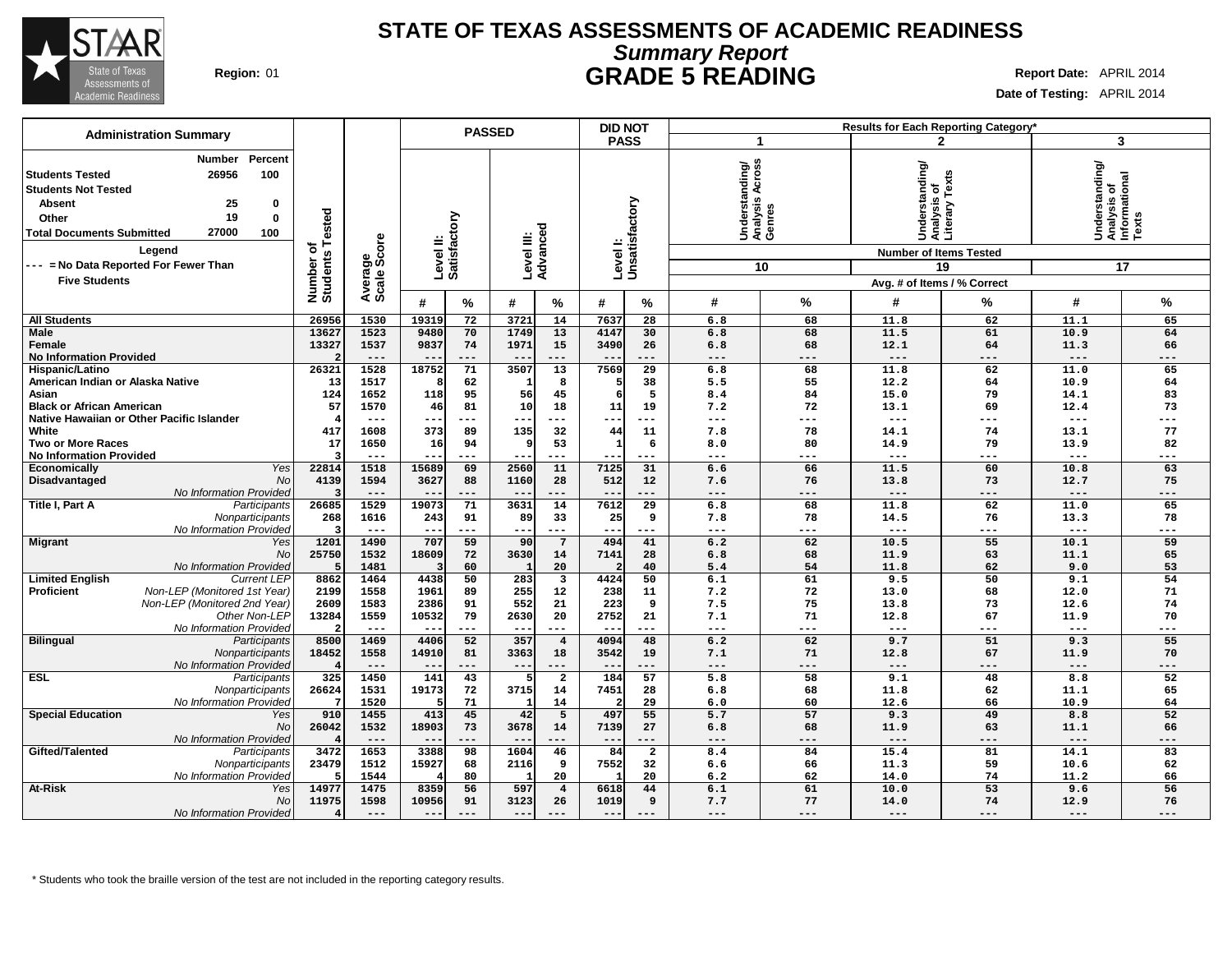

## **Summary Report STATE OF TEXAS ASSESSMENTS OF ACADEMIC READINESS Region:** 01 **GRADE 5 MATHEMATICS Report Date:** APRIL 2014

**Date of Testing:** APRIL 2014

| <b>Administration Summary</b>                                                                                                                                                                                            |                              |                       | <b>PASSED</b>                       |                                               | <b>DID NOT</b>                          |                                                               |                                                            | Results for Each Reporting Category*                                            |                                          |                                 |
|--------------------------------------------------------------------------------------------------------------------------------------------------------------------------------------------------------------------------|------------------------------|-----------------------|-------------------------------------|-----------------------------------------------|-----------------------------------------|---------------------------------------------------------------|------------------------------------------------------------|---------------------------------------------------------------------------------|------------------------------------------|---------------------------------|
|                                                                                                                                                                                                                          |                              |                       |                                     |                                               | <b>PASS</b>                             | 1                                                             | $\mathbf{2}$                                               | 3                                                                               | 4                                        | 5                               |
| Percent<br>Number<br>28271<br>100<br><b>Students Tested</b><br><b>Students Not Tested</b><br><b>Absent</b><br>18<br>$\mathbf 0$<br>25<br>$\bf{0}$<br>Other<br>28314<br><b>Total Documents Submitted</b><br>100<br>Leaend | Number of<br>Students Tested | ige<br>Score          | Level II:<br>Satisfactory           | 73<br>Level III:<br>Advanceo                  | Level I:<br>Unsatisfactory              | and<br>Numbers,<br>Operations, a<br>Quantitative<br>Reasoning | Patterns,<br>Relationships,<br>and Algebraic<br> Reasoning | and<br>Reasoning<br>metry<br>Geomet<br>Spatial<br><b>Number of Items Tested</b> | surement<br>Viea                         | Probability and<br>Statistics   |
| --- = No Data Reported For Fewer Than                                                                                                                                                                                    |                              |                       |                                     |                                               |                                         | 18                                                            | 6                                                          | 7                                                                               | 8                                        | 11                              |
| <b>Five Students</b>                                                                                                                                                                                                     |                              | Avera                 |                                     |                                               |                                         |                                                               |                                                            | Avg. # of Items / % Correct                                                     |                                          |                                 |
|                                                                                                                                                                                                                          |                              |                       | %<br>#                              | #<br>%                                        | #<br>%                                  | %<br>#                                                        | %<br>#                                                     | %<br>#                                                                          | %<br>#                                   | %<br>#                          |
| <b>All Students</b>                                                                                                                                                                                                      | 28271                        | 1598                  | 22210<br>79                         | 5991<br>21                                    | 6061<br>21                              | 12.6<br>70                                                    | 4.1<br>68                                                  | 5.3<br>76                                                                       | 5.2<br>65                                | 67<br>7.4                       |
| <b>Male</b><br>Female                                                                                                                                                                                                    | 14313<br>13956               | 1596<br>1600<br>$---$ | 11138<br>78<br>11070<br>79<br>$---$ | 3008<br>21<br>2983<br>21<br>$---$             | 3175<br>22<br>21<br>2886                | 12.5<br>69<br>71<br>12.8<br>$\frac{1}{2}$<br>---              | 69<br>4.1<br>68<br>4.1<br>$---$<br>---                     | 5.3<br>76<br>5.3<br>76<br>$---$<br>---                                          | 5.3<br>66<br>65<br>5.2<br>$---$<br>$---$ | 7.3<br>66<br>7.5<br>68<br>$---$ |
| <b>No Information Provided</b><br>Hispanic/Latino                                                                                                                                                                        | 27635                        | 1596                  | $- -$<br>21644<br>78                | $- -$<br>$\overline{5733}$<br>$\overline{21}$ | $- -$<br>---<br>5991<br>$\overline{22}$ | 12.6<br>70                                                    | 68<br>4.1                                                  | 5.3<br>76                                                                       | 65<br>5.2                                | ---<br>67<br>7.4                |
| American Indian or Alaska Native                                                                                                                                                                                         | 14                           | 1486                  | 64                                  | $\mathbf 0$<br>$\Omega$                       | 36                                      | 9.7<br>54                                                     | 60<br>3.6                                                  | 62<br>4.4                                                                       | 55<br>4.4                                | 6.1<br>56                       |
| Asian                                                                                                                                                                                                                    | 124                          | 1779                  | 123<br>99                           | 88<br>71                                      | $\mathbf{1}$<br>$\mathbf{1}$            | 90<br>16.1                                                    | 89<br>5.3                                                  | 6.2<br>89                                                                       | 89<br>7.1                                | 9.8<br>89                       |
| <b>Black or African American</b>                                                                                                                                                                                         | 57                           | 1609                  | 47<br>82                            | 12<br>21                                      | 10<br>18                                | 13.2<br>73                                                    | 73<br>4.4                                                  | 5.2<br>75                                                                       | 5.2<br>65                                | 7.8<br>71                       |
| Native Hawaiian or Other Pacific Islander                                                                                                                                                                                |                              | $- - -$               | --<br>$---$                         | ---<br>---                                    | ---<br>---                              | $- - -$<br>---                                                | ---<br>$---$                                               | $---$<br>---                                                                    | ---<br>$---$                             | ---<br>---                      |
| White                                                                                                                                                                                                                    | 417                          | 1655                  | 88<br>365                           | 35<br>146                                     | 52<br>12                                | 13.8<br>77                                                    | 76<br>4.5                                                  | 5.6<br>80                                                                       | 74<br>5.9                                | 75<br>8.3                       |
| <b>Two or More Races</b>                                                                                                                                                                                                 | 17                           | 1739<br>$- - -$       | 16<br>94<br>$- -$<br>$---$          | 12<br>71<br>$---$<br>$- -$                    | 6<br>1<br>$- - -$<br>---                | 15.7<br>87<br>$- - -$<br>---                                  | 85<br>5.1<br>$---$<br>---                                  | 5.9<br>85<br>$---$<br>---                                                       | 81<br>6.5<br>$---$<br>$---$              | 85<br>9.4<br>$---$<br>---       |
| <b>No Information Provided</b><br>Yes<br>Economically                                                                                                                                                                    | 24092                        | 1587                  | 18454<br>77                         | 4497<br>19                                    | 5638<br>$\overline{23}$                 | 12.4<br>69                                                    | 4.0<br>67                                                  | 5.2<br>75                                                                       | 5.1<br>64                                | 7.2<br>66                       |
| <b>No</b><br>Disadvantaged                                                                                                                                                                                               | 4176                         | 1659                  | 3753<br>90                          | 1494<br>36                                    | 10<br>423                               | 14.1<br>78                                                    | 76<br>4.6                                                  | 5.7<br>82                                                                       | 75<br>6.0                                | 8.3<br>76                       |
| <b>No Information Provided</b>                                                                                                                                                                                           |                              | $---$                 | $- -$<br>$---$                      | $- -$<br>---                                  | $---$<br>---                            | $---$<br>---                                                  | $---$<br>---                                               | $---$<br>---                                                                    | $---$<br>$---$                           | $---$<br>---                    |
| Title I, Part A<br>Participants                                                                                                                                                                                          | 28001                        | 1597                  | 78<br>21960                         | 5869<br>21                                    | 22<br>6041                              | 12.6<br>70                                                    | 4.1<br>68                                                  | 5.3<br>76                                                                       | 5.2<br>65                                | 67<br>7.4                       |
| Nonparticipants                                                                                                                                                                                                          | 267                          | 1694                  | 247<br>93                           | 122<br>46                                     | $\overline{7}$<br>20                    | 14.6<br>81                                                    | 79<br>4.7                                                  | 5.9<br>84                                                                       | 80<br>6.4                                | 8.9<br>81                       |
| No Information Provided                                                                                                                                                                                                  |                              | $---$                 | $- -$<br>$---$                      | $- -$<br>---                                  | $- -$<br>---                            | $---$<br>---                                                  | ---<br>$---$                                               | $---$<br>---                                                                    | $---$<br>---                             | $---$<br>---                    |
| <b>Migrant</b><br>Yes<br><b>No</b>                                                                                                                                                                                       | 1275<br>26991                | 1554<br>1600          | 879<br>69<br>79                     | 151<br>12<br>5840                             | 396<br>31<br>21                         | 11.5<br>64<br>12.7<br>70                                      | 62<br>3.7<br>4.1<br>68                                     | 71<br>5.0<br>5.3<br>76                                                          | 58<br>4.7<br>5.3<br>66                   | 60<br>6.6<br>7.4<br>67          |
| No Information Provided                                                                                                                                                                                                  |                              | 1550                  | 21327<br>80                         | 22<br>$\mathbf 0$                             | 5664<br>20                              | 12.0<br>67                                                    | 60<br>3.6                                                  | 4.8<br>69                                                                       | 53<br>4.2                                | 7.4<br>67                       |
| <b>Limited English</b><br><b>Current LEP</b>                                                                                                                                                                             | 10134                        | 1544                  | 67<br>6757                          | 1027<br>10                                    | $\overline{33}$<br>3377                 | 11.2<br>62                                                    | 60<br>3.6                                                  | 4.9<br>71                                                                       | 57<br>4.6                                | 6.5<br>59                       |
| Proficient<br>Non-LEP (Monitored 1st Year)                                                                                                                                                                               | 2213                         | 1631                  | 1989<br>90                          | 551<br>25                                     | 10<br>224                               | 13.8<br>77                                                    | 73<br>4.4                                                  | 5.6<br>80                                                                       | 71<br>5.7                                | 8.1<br>73                       |
| Non-LEP (Monitored 2nd Year)                                                                                                                                                                                             | 2618                         | 1663                  | 2435<br>93                          | 898<br>34                                     | 183<br>$7\overline{ }$                  | 14.4<br>80                                                    | 77<br>4.6                                                  | 5.8<br>83                                                                       | 75<br>6.0                                | 8.5<br>77                       |
| Other Non-LEP                                                                                                                                                                                                            | 13304                        | 1621                  | 11027<br>83                         | 3515<br>26                                    | 17<br>2277                              | 13.2<br>73                                                    | 72<br>4.3                                                  | 5.5<br>78                                                                       | 69<br>5.5                                | 70<br>7.8                       |
| No Information Provideo                                                                                                                                                                                                  |                              | $---$                 | $-\,-$<br>$---$                     | $- -$<br>---                                  | $- -$<br>---                            | $---$<br>---                                                  | ---<br>$---$                                               | $---$<br>---                                                                    | $\qquad \qquad - -$<br>---               | ---<br>---                      |
| <b>Bilingual</b><br>Participants                                                                                                                                                                                         | 9768                         | 1548                  | 6609<br>68                          | 1083<br>11                                    | 3159<br>32                              | 11.3<br>63                                                    | 61<br>3.7                                                  | 5.0<br>71                                                                       | 58<br>4.6                                | 59<br>6.5                       |
| Nonparticipants<br>No Information Provideo                                                                                                                                                                               | 18498                        | 1624<br>1637          | 15597<br>84<br>80                   | 4906<br>27<br>40<br>$\overline{2}$            | 2901<br>16<br>20                        | 13.3<br>74<br>13.6<br>76                                      | 72<br>4.3<br>73<br>4.4                                     | 5.5<br>78<br>5.4<br>77                                                          | 69<br>5.6<br>68<br>5.4                   | 7.8<br>71<br>73<br>8.0          |
| <b>ESL</b><br>Participants                                                                                                                                                                                               | 325                          | 1523                  | 60<br>195                           | 19<br>6                                       | 130<br>40                               | 10.4<br>58                                                    | $\overline{57}$<br>3.4                                     | 68<br>4.8                                                                       | $\overline{53}$<br>4.3                   | $\overline{56}$<br>6.1          |
| Nonparticipants                                                                                                                                                                                                          | 27939                        | 1599                  | 22008<br>79                         | 5970<br>21                                    | 5931<br>21                              | 12.7<br>70                                                    | 68<br>4.1                                                  | 5.3<br>76                                                                       | 5.2<br>66                                | 67<br>7.4                       |
| No Information Provideo                                                                                                                                                                                                  |                              | 1650                  | 100                                 | 29<br>$\overline{2}$                          | $\mathbf{o}$<br>$\Omega$                | 82<br>14.7                                                    | 79<br>4.7                                                  | 5.1<br>73                                                                       | 73<br>5.9                                | 8.7<br>79                       |
| <b>Special Education</b><br>Yes                                                                                                                                                                                          | 1031                         | 1503                  | 52<br>540                           | 67<br>6                                       | 48<br>491                               | 9.8<br>55                                                     | 55<br>3.3                                                  | 64<br>4.5                                                                       | 52<br>4.1                                | 50<br>5.5                       |
| <b>No</b>                                                                                                                                                                                                                | 27236                        | 1601                  | 21666<br>80                         | 5924<br>22                                    | 5570<br>20                              | 12.7<br>71                                                    | 69<br>4.1                                                  | 5.3<br>76                                                                       | 5.3<br>66                                | 7.4<br>68                       |
| No Information Provided<br>Gifted/Talented                                                                                                                                                                               | 3527                         | $---$<br>1739         | $- -$<br>$- - -$<br>98<br>3469      | ---<br>$ -$<br>59<br>2078                     | ---<br>$- -$<br>58<br>$\overline{a}$    | $---$<br>---<br>15.7<br>87                                    | $- - -$<br>---<br>5.1<br>86                                | $---$<br>---<br>6.2<br>89                                                       | $---$<br>---<br>6.8<br>85                | $---$<br>---<br>85              |
| Participants<br>Nonparticipants                                                                                                                                                                                          | 24739                        | 1578                  | 18736<br>76                         | 3913<br>16                                    | 6003<br>24                              | 12.2<br>68                                                    | 66<br>3.9                                                  | 5.2<br>74                                                                       | 5.0<br>63                                | 9.4<br>7.1<br>64                |
| No Information Provideo                                                                                                                                                                                                  |                              | 1594                  | 100                                 | $\mathsf{o}$<br>$\Omega$                      | $\mathbf 0$<br>$\Omega$                 | 14.0<br>78                                                    | 70<br>4.2                                                  | 4.4<br>63                                                                       | 68<br>5.4                                | 75<br>8.2                       |
| <b>At-Risk</b><br>Yes                                                                                                                                                                                                    | 16273                        | 1544                  | 10960<br>67                         | 1508<br>9                                     | 5313<br>33                              | 11.2<br>62                                                    | 61<br>3.6                                                  | 71<br>4.9                                                                       | 57<br>4.6                                | 59<br>6.5                       |
| <b>No</b>                                                                                                                                                                                                                | 11994                        | 1671                  | 11246<br>94                         | 37<br>4483                                    | 6<br>748                                | 14.5<br>81                                                    | 78<br>4.7                                                  | 5.8<br>83                                                                       | 6.1<br>77                                | 78<br>8.6                       |
| <b>No Information Provided</b>                                                                                                                                                                                           |                              | $---$                 | $---$<br>$---$                      | $- -$<br>$---$                                | $- -$                                   | ---                                                           | ---<br>---                                                 | $---$                                                                           | ---<br>---                               | $---$<br>---                    |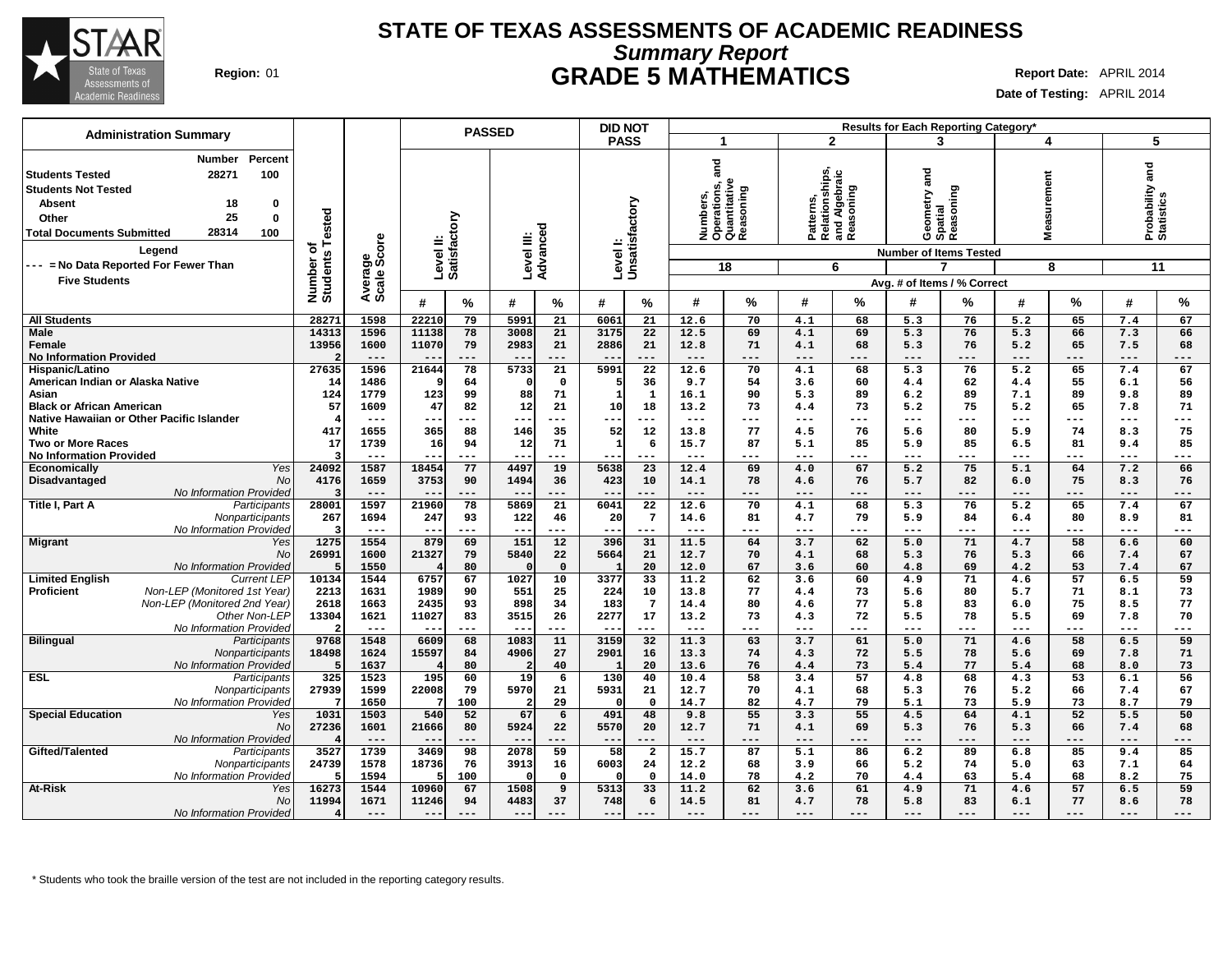

### **Summary Report STATE OF TEXAS ASSESSMENTS OF ACADEMIC READINESS SPANISH Region:** 01 **GRADE 5 READING Report Date:** APRIL 2014

|                                                                                                                                                             | <b>Administration Summary</b>                                                              |                                             |                             |                          |                           | <b>PASSED</b>          |                                        |                         | <b>DID NOT</b><br>Results for Each Reporting Category |                                                       |                           |                                                                                  |              |                                                            |             |
|-------------------------------------------------------------------------------------------------------------------------------------------------------------|--------------------------------------------------------------------------------------------|---------------------------------------------|-----------------------------|--------------------------|---------------------------|------------------------|----------------------------------------|-------------------------|-------------------------------------------------------|-------------------------------------------------------|---------------------------|----------------------------------------------------------------------------------|--------------|------------------------------------------------------------|-------------|
|                                                                                                                                                             |                                                                                            |                                             |                             |                          |                           |                        |                                        | <b>PASS</b>             |                                                       | -1                                                    |                           |                                                                                  | $\mathbf{2}$ |                                                            | 3           |
| <b>Students Tested</b><br><b>Students Not Tested</b><br><b>Absent</b><br>Other<br><b>Total Documents Submitted</b><br>--- = No Data Reported For Fewer Than | Percent<br>Number<br>2066<br>100<br>$\mathbf{2}$<br>0<br>$\bf{0}$<br>2069<br>100<br>Legend | <b>Tested</b><br>৳<br>Number of<br>Students | Average<br>Scale Score      |                          | Level II:<br>Satisfactory | Level III:<br>Advanced |                                        |                         | Levell:<br>Unsatisfactory                             | Across<br>Understanding/<br>Analysis Across<br>Genres | 10                        | Understanding/<br>Analysis of<br>Literary Texts<br><b>Number of Items Tested</b> | 19           | Understanding/<br> Analysis of<br> Informational<br> Texts | 17          |
| <b>Five Students</b>                                                                                                                                        |                                                                                            |                                             |                             |                          |                           |                        |                                        |                         |                                                       |                                                       |                           |                                                                                  |              |                                                            |             |
|                                                                                                                                                             |                                                                                            |                                             |                             |                          |                           |                        |                                        |                         |                                                       |                                                       |                           | Avg. # of Items / % Correct                                                      |              |                                                            |             |
|                                                                                                                                                             |                                                                                            |                                             |                             | #                        | %                         | #                      | $\%$                                   | #                       | %                                                     | #                                                     | %                         | #                                                                                | %            | #                                                          | %           |
| <b>All Students</b>                                                                                                                                         |                                                                                            | 2066                                        | $S - 1508$                  | 1294                     | 63                        | 256                    | 12                                     | 772                     | 37                                                    | 5.4                                                   | 54                        | 11.5                                                                             | 60           | 10.4                                                       | 61          |
| Male<br>Female                                                                                                                                              |                                                                                            | 1037<br>1029                                | $S - 1500$<br>$S-1517$      | 608<br>686               | 59<br>67                  | 118<br>138             | 11<br>13                               | 429<br>343              | 41<br>33                                              | 5.4<br>5.5                                            | 54<br>55                  | 10.9<br>12.0                                                                     | 58<br>63     | 10.3<br>10.4                                               | 61<br>61    |
| <b>No Information Provided</b>                                                                                                                              |                                                                                            |                                             | $---$                       | $- -$                    | ---<br>63                 | $- -$                  | $---$                                  | $- -$<br>770            | ---<br>$\overline{37}$                                | $\qquad \qquad - -$                                   | $---$                     | $---$                                                                            | ---          | $---$                                                      | $---$       |
| Hispanic/Latino<br>American Indian or Alaska Native                                                                                                         |                                                                                            | 2057                                        | $S - 1508$<br>$---$         | 1287<br>$- -$            | ---                       | 254<br>$- -$           | $\overline{12}$<br>$\qquad \qquad - -$ | $---$                   | $--$                                                  | 5.4<br>$---$                                          | 54<br>$\qquad \qquad - -$ | 11.5<br>$---$                                                                    | 60<br>---    | 10.4<br>$---$                                              | 61<br>---   |
| Asian                                                                                                                                                       |                                                                                            |                                             | $---$                       | $- -$                    | $---$                     | --                     | $---$                                  | $--$                    | $--$                                                  | ---                                                   | $---$                     | ---                                                                              | ---          | ---                                                        | ---         |
| <b>Black or African American</b>                                                                                                                            |                                                                                            |                                             | ---                         | $\overline{\phantom{m}}$ | $---$                     | --                     |                                        | --                      | $--$                                                  | ---                                                   | ---                       | ---                                                                              |              |                                                            |             |
|                                                                                                                                                             | Native Hawaiian or Other Pacific Islander                                                  |                                             | $--$                        | $- -$                    | ---                       | --                     | $--$                                   | $- -$                   | ---                                                   | ---                                                   | $---$                     | $---$                                                                            | ---          | $-- -$                                                     | ---         |
| White                                                                                                                                                       |                                                                                            |                                             | $S - 1534$                  |                          | 71                        |                        | 14                                     | $\overline{\mathbf{2}}$ | 29                                                    | 5.4                                                   | 54                        | 13.0                                                                             | 68           | 11.0                                                       | 65          |
| <b>Two or More Races</b>                                                                                                                                    |                                                                                            |                                             | $---$                       | $\overline{\phantom{m}}$ | $---$                     | --                     | $---$                                  |                         | ---                                                   | $---$                                                 | $---$                     | $---$                                                                            | ---          | $---$                                                      | ---         |
| <b>No Information Provided</b>                                                                                                                              |                                                                                            |                                             | $---$                       | $- -$                    | ---                       | --                     | ---                                    | $\qquad \qquad -$       | ---                                                   | $---$                                                 | $--$                      | $---$                                                                            | ---          | $---$                                                      | ---         |
| Economically<br>Disadvantaged                                                                                                                               | Yes<br>No                                                                                  |                                             | 1996 S-1507<br>$70S - 1540$ | 1244<br>50               | 62<br>71                  | 247<br>q               | $\overline{12}$<br>13                  | 752<br>20               | $\overline{38}$<br>29                                 | 5.4<br>5.8                                            | 54<br>58                  | 11.4<br>12.1                                                                     | 60<br>64     | 10.3<br>11.4                                               | 61<br>67    |
|                                                                                                                                                             | No Information Provided                                                                    |                                             | ---                         |                          | ---                       |                        |                                        |                         | ---                                                   | $---$                                                 | ---                       | $---$                                                                            | ---          | $---$                                                      | ---         |
| Title I, Part A                                                                                                                                             | Participants                                                                               | 2054                                        | $S - 1508$                  | 1285                     | 63                        | 255                    | 12                                     | 769                     | 37                                                    | 5.4                                                   | 54                        | 11.5                                                                             | 60           | 10.4                                                       | 61          |
|                                                                                                                                                             | Nonparticipants                                                                            |                                             | $12S - 1548$                | ٩                        | 75                        |                        | 8                                      | 3                       | 25                                                    | 5.3                                                   | 53                        | 12.5                                                                             | 66           | 12.5                                                       | 74          |
|                                                                                                                                                             | No Information Provided                                                                    |                                             | $---$                       | $- -$                    | ---                       | $- -$                  | $\qquad \qquad - -$                    |                         | ---                                                   | $---$                                                 | $---$                     | $\qquad \qquad - -$                                                              | ---          | $\qquad \qquad - -$                                        | ---         |
| <b>Migrant</b>                                                                                                                                              | Yes                                                                                        |                                             | $90$ S-1453                 | 37                       | 41                        | 6                      | $\overline{7}$                         | 53                      | 59                                                    | 4.6                                                   | 46                        | 10.0                                                                             | 53           | 8.9                                                        | 53          |
|                                                                                                                                                             | <b>No</b>                                                                                  |                                             | 1976 S-1511                 | 1257                     | 64                        | 250                    | 13                                     | 719                     | 36                                                    | 5.5                                                   | 55                        | 11.5                                                                             | 61           | 10.4                                                       | 61          |
| <b>Limited English</b>                                                                                                                                      | No Information Provided<br><b>Current LEP</b>                                              | 2053                                        | $---$<br>$S-1509$           | 1289                     | ---<br>63                 | $- -$<br>256           | $---$<br>$\overline{12}$               | $- -$<br>764            | ---<br>$\overline{37}$                                | $---$<br>5.4                                          | $---$<br>54               | $---$<br>11.5                                                                    | ---<br>60    | $---$<br>10.4                                              | $---$<br>61 |
| Proficient                                                                                                                                                  | Non-LEP (Monitored 1st Year)                                                               |                                             | $---$                       | $- -$                    | ---                       | --                     | $---$                                  | $--$                    | $--$                                                  | $---$                                                 | $\qquad \qquad - -$       | $\qquad \qquad - -$                                                              | ---          | $---$                                                      | ---         |
|                                                                                                                                                             | Non-LEP (Monitored 2nd Year)                                                               | $\Omega$                                    | $---$                       | $- -$                    | $---$                     | $- -$                  | $---$                                  | $- -$                   | $---$                                                 | $\frac{1}{2}$                                         | $\frac{1}{2}$             | $\frac{1}{2}$                                                                    | ---          | $\frac{1}{2}$                                              | $---$       |
|                                                                                                                                                             | Other Non-LEF                                                                              |                                             | $12 S-1426$                 |                          | 33                        | $\Omega$               | $\Omega$                               | 8                       | 67                                                    | 4.4                                                   | 44                        | 9.3                                                                              | 49           | 8.2                                                        | 48          |
|                                                                                                                                                             | No Information Provideo                                                                    |                                             | $---$                       |                          | ---                       | --                     | $---$                                  |                         | ---                                                   | $---$                                                 | $--$                      | $---$                                                                            | ---          | $---$                                                      | ---         |
| <b>Bilingual</b>                                                                                                                                            | Participants                                                                               |                                             | $2023$ $S-1508$             | 1266                     | 63                        | 250                    | 12                                     | 757                     | 37                                                    | 5.4                                                   | 54                        | 11.5                                                                             | 60           | 10.4                                                       | 61          |
|                                                                                                                                                             | Nonparticipants                                                                            | 41                                          | $S - 1526$                  | 28                       | 68                        | 6                      | 15                                     | 13                      | 32                                                    | 5.8                                                   | 58                        | 12.0                                                                             | 63           | 10.7                                                       | 63          |
| <b>ESL</b>                                                                                                                                                  | No Information Provideo<br>Participants                                                    |                                             | $---$<br>$9S - 1444$        | $- -$                    | ---<br>44                 | $\sim$ $\sim$          | $---$<br>$\overline{11}$               | $- -$<br>5              | ---<br>$\overline{56}$                                | $---$<br>$\overline{5.1}$                             | $---$<br>51               | $---$<br>9.8                                                                     | ---<br>51    | $---$<br>8.0                                               | $---$<br>47 |
|                                                                                                                                                             | Nonparticipants                                                                            |                                             | 2056 S-1509                 | 1290                     | 63                        | 255                    | 12                                     | 766                     | 37                                                    | 5.4                                                   | 54                        | 11.5                                                                             | 60           | 10.4                                                       | 61          |
|                                                                                                                                                             | No Information Provided                                                                    |                                             | $---$                       | $- -$                    | ---                       | $- -$                  | $- - -$                                | $- -$                   | ---                                                   | $\frac{1}{2}$                                         | $---$                     | $\frac{1}{2}$                                                                    | ---          | $- - -$                                                    | $- - -$     |
| <b>Special Education</b>                                                                                                                                    | Yes                                                                                        | 61                                          | $S-1417$                    | 25                       | 41                        |                        | $\overline{a}$                         | 36                      | 59                                                    | 4.4                                                   | 44                        | 8.9                                                                              | 47           | 8.0                                                        | 47          |
|                                                                                                                                                             | <b>No</b>                                                                                  |                                             | 2005 S-1511                 | 1269                     | 63                        | 255                    | 13                                     | 736                     | 37                                                    | 5.5                                                   | 55                        | 11.5                                                                             | 61           | 10.4                                                       | 61          |
|                                                                                                                                                             | No Information Provided                                                                    |                                             | $---$                       | $- -$                    | ---                       | $- -$                  | $---$                                  | $- -$                   | ---                                                   | $---$                                                 | $---$                     | $---$                                                                            | ---          | $\qquad \qquad - -$                                        | $---$       |
| Gifted/Talented                                                                                                                                             | Participants                                                                               | 62                                          | $S - 1675$                  | 60                       | 97                        | 27                     | 44                                     | $\overline{2}$          | $\overline{\mathbf{3}}$                               | 7.4                                                   | 74                        | 15.7                                                                             | 83           | 13.7                                                       | 81          |
|                                                                                                                                                             | Nonparticipants                                                                            |                                             | $2004$ $S-1503$             | 1234                     | 62                        | 229                    | 11                                     | 770                     | 38                                                    | 5.4                                                   | 54                        | 11.3                                                                             | 60           | 10.3                                                       | 60          |
| At-Risk                                                                                                                                                     | No Information Provided<br>Yes                                                             |                                             | $---$<br>2040 S-1509        | 1280                     | ---<br>63                 | $- -$<br>254           | $---$<br>12                            | $- -$<br>760            | ---<br>37                                             | $---$<br>5.4                                          | ---<br>54                 | $---$<br>11.5                                                                    | ---<br>60    | $---$<br>10.4                                              | ---<br>61   |
|                                                                                                                                                             | No                                                                                         |                                             | $26 S-1477$                 | 14                       | 54                        | $\overline{a}$         | 8                                      | 12                      | 46                                                    | 4.9                                                   | 49                        | 10.9                                                                             | 57           | 9.3                                                        | 55          |
|                                                                                                                                                             | No Information Provided                                                                    |                                             | ---                         | $---$                    |                           | $- -$                  |                                        | $- -$                   | ---                                                   | $---$                                                 | $---$                     | $---$                                                                            | ---          | $---$                                                      | $---$       |
|                                                                                                                                                             |                                                                                            |                                             |                             |                          |                           |                        |                                        |                         |                                                       |                                                       |                           |                                                                                  |              |                                                            |             |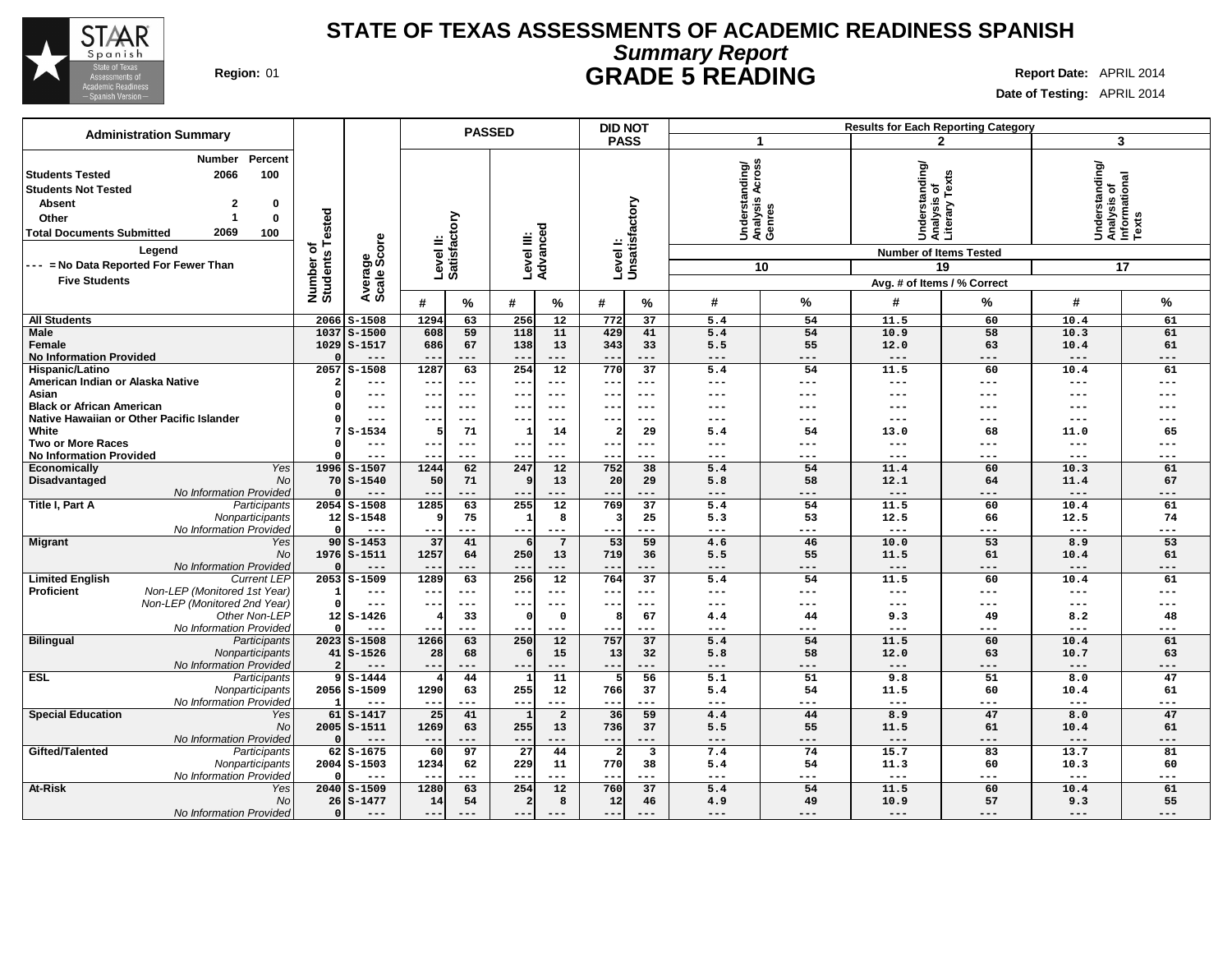

## **Summary Report STATE OF TEXAS ASSESSMENTS OF ACADEMIC READINESS SPANISH Region:** 01 **GRADE 5 MATHEMATICS Report Date:** APRIL 2014

| <b>Administration Summary</b>                                                                                                                                                                         |                              |                       |                                         | <b>PASSED</b>                                  | <b>DID NOT</b>                                       |                                                               |                                                           | <b>Results for Each Reporting Category</b> |                                        |                                      |
|-------------------------------------------------------------------------------------------------------------------------------------------------------------------------------------------------------|------------------------------|-----------------------|-----------------------------------------|------------------------------------------------|------------------------------------------------------|---------------------------------------------------------------|-----------------------------------------------------------|--------------------------------------------|----------------------------------------|--------------------------------------|
|                                                                                                                                                                                                       |                              |                       |                                         |                                                | <b>PASS</b>                                          | -1                                                            | $\overline{2}$                                            | 3                                          | 4                                      | 5                                    |
| Percent<br>Number<br>751<br>100<br>Students Tested<br><b>Students Not Tested</b><br><b>Absent</b><br>0<br>0<br>$\mathbf{2}$<br>Other<br>$\mathbf 0$<br>753<br><b>Total Documents Submitted</b><br>100 | Number of<br>Students Tested | ige<br>Score          | Level II:<br>Satisfactory               | ত<br>Level III:<br>Advancec                    | Level I:<br>Unsatisfactory                           | and<br>Numbers,<br>Operations, a<br>Quantitative<br>Reasoning | Patterns,<br>Relationships,<br>and Algebraic<br>Reasoning | and<br>Reasoning<br>Geometry a<br>Spatial  | surement<br>Ë<br>Ξ                     | and<br>Probability a<br>Statistics   |
| Legend                                                                                                                                                                                                |                              |                       |                                         |                                                |                                                      |                                                               |                                                           | <b>Number of Items Tested</b>              |                                        |                                      |
| --- = No Data Reported For Fewer Than                                                                                                                                                                 |                              |                       |                                         |                                                |                                                      | 18                                                            | 6                                                         |                                            | 8                                      | 11                                   |
| <b>Five Students</b>                                                                                                                                                                                  |                              | Average               |                                         |                                                |                                                      |                                                               |                                                           | Avg. # of Items / % Correct                |                                        |                                      |
|                                                                                                                                                                                                       |                              |                       | $\%$<br>#                               | %<br>#                                         | #<br>℅                                               | ℅<br>#                                                        | %<br>#                                                    | ℅<br>#                                     | %<br>#                                 | %<br>#                               |
| <b>All Students</b>                                                                                                                                                                                   | 751                          | 1489                  | 362<br>48                               | 31<br>$\overline{4}$                           | 389<br>52                                            | 9.7<br>54                                                     | 50<br>3.0                                                 | 4.2<br>61                                  | 3.9<br>48                              | 49<br>5.4                            |
| Male<br>Female<br><b>No Information Provided</b>                                                                                                                                                      | 388<br>363<br>$\Omega$       | 1492<br>1485<br>$---$ | 199<br>51<br>163<br>45<br>$--$<br>$---$ | 18<br>5<br>13<br>$\overline{4}$<br>$--$<br>--- | 189<br>49<br>55<br>200<br>$\qquad \qquad -$<br>$---$ | 55<br>9.8<br>9.6<br>53<br>$---$<br>---                        | 52<br>3.1<br>2.9<br>49<br>$---$<br>---                    | 4.2<br>61<br>4.3<br>61<br>$---$<br>---     | 3.9<br>49<br>3.8<br>47<br>$---$<br>--- | 50<br>5.5<br>5.4<br>49<br>---<br>--- |
| Hispanic/Latino                                                                                                                                                                                       | 746                          | 1488                  | 358<br>48                               | 31<br>$\overline{\mathbf{4}}$                  | 388<br>52                                            | 9.7<br>54                                                     | 50<br>3.0                                                 | 4.2<br>61                                  | 3.9<br>48                              | 5.4<br>49                            |
| American Indian or Alaska Native                                                                                                                                                                      | $\Omega$                     | ---                   | $- -$<br>$---$                          | $--$<br>$---$                                  | $ -$<br>---                                          | $- - -$<br>---                                                | ---<br>$---$                                              | $---$<br>---                               | $---$<br>$---$                         | ---<br>$---$                         |
| Asian                                                                                                                                                                                                 | $\Omega$                     | ---                   | --<br>$--$                              | $---$<br>$- -$                                 | --<br>---                                            | $---$<br>---                                                  | ---<br>$---$                                              | $---$<br>---                               | $---$<br>$---$                         | ---<br>---                           |
| <b>Black or African American</b>                                                                                                                                                                      | 0                            | $---$                 | $- -$<br>$--$                           | $---$<br>$- -$                                 | $--$<br>$--$                                         | $---$<br>---                                                  | $\frac{1}{2}$<br>---                                      | $---$<br>---                               | $---$<br>$---$                         | ---<br>$---$                         |
| Native Hawaiian or Other Pacific Islander                                                                                                                                                             | 0                            | $--$                  | $- - \cdot$<br>$--$                     | $---$<br>$- - \cdot$                           | --<br>$--$                                           | $--$<br>---                                                   | ---<br>$- - -$                                            | $-- -$<br>---                              | $---$<br>$--$                          | $---$<br>---                         |
| White                                                                                                                                                                                                 | 5<br>$\Omega$                | 1562                  | 80<br>4                                 | $\mathbf 0$<br>$\mathbf 0$                     | 20<br>1                                              | 12.6<br>70                                                    | 63<br>3.8                                                 | 71<br>5.0<br>$---$                         | 48<br>3.8                              | 73<br>8.0                            |
| <b>Two or More Races</b><br><b>No Information Provided</b>                                                                                                                                            | $\Omega$                     | $---$<br>---          | $---$<br>$---$                          | $---$<br>---<br>$- -$                          | $---$<br>$--$<br>--<br>$--$                          | $- - -$<br>---<br>$--$<br>---                                 | $\qquad \qquad -$<br>---<br>---<br>$---$                  | $---$<br>$--$                              | $---$<br>$---$<br>$---$<br>---         | ---<br>$---$<br>---<br>---           |
| Yes<br>Economically                                                                                                                                                                                   | 719                          | 1488                  | 346<br>48                               | 29<br>$\overline{4}$                           | 373<br>52                                            | 9.7<br>54                                                     | 50<br>3.0                                                 | 61<br>4.2                                  | 3.8<br>48                              | 5.4<br>49                            |
| Disadvantaged<br>No                                                                                                                                                                                   | 32                           | 1500                  | 16<br>50                                | $\overline{2}$<br>6                            | 16<br>50                                             | 9.8<br>55                                                     | 51<br>3.0                                                 | 4.3<br>62                                  | 55<br>4.4                              | 5.7<br>51                            |
| No Information Provided                                                                                                                                                                               | $\mathbf 0$                  | $---$                 |                                         |                                                | ---<br>--                                            | $---$<br>---                                                  | ---<br>$---$                                              | $---$<br>---                               | $---$<br>---                           | ---<br>---                           |
| Title I, Part A<br>Participants                                                                                                                                                                       | 742                          | 1489                  | 48<br>357                               | 31<br>$\overline{\mathbf{4}}$                  | 52<br>385                                            | 9.7<br>54                                                     | 51<br>3.0                                                 | 61<br>4.2                                  | 3.9<br>48                              | 49<br>5.4                            |
| Nonparticipants                                                                                                                                                                                       | 9                            | 1500                  | 5<br>56                                 | $\mathbf 0$<br>$\mathbf 0$                     | 44                                                   | 10.4<br>58                                                    | 2.6<br>43                                                 | 4.1<br>59                                  | 4.1<br>51                              | 6.7<br>61                            |
| No Information Provided<br>Yes                                                                                                                                                                        | $\mathbf 0$<br>23            | $---$<br>1505         | $--$<br>---<br>12<br>52                 | $--$<br>---<br>$\overline{2}$<br>9             | --<br>$--$<br>11<br>48                               | $---$<br>---<br>9.7<br>54                                     | ---<br>$\qquad \qquad -$<br>59<br>3.6                     | $--$<br>---<br>62<br>4.3                   | $---$<br>---<br>52<br>4.1              | ---<br>---<br>5.7<br>52              |
| <b>Migrant</b><br>No                                                                                                                                                                                  | 728                          | 1488                  | 350<br>48                               | 29<br>$\overline{4}$                           | 52<br>378                                            | 9.7<br>54                                                     | 50<br>3.0                                                 | 61<br>4.2                                  | 3.8<br>48                              | 5.4<br>49                            |
| No Information Provided                                                                                                                                                                               | $\mathbf 0$                  | $---$                 | $- -$<br>$---$                          | $- -$<br>---                                   | $---$<br>--                                          | $---$<br>---                                                  | $---$<br>---                                              | $---$<br>---                               | $---$<br>$---$                         | ---<br>---                           |
| <b>Limited English</b><br><b>Current LEP</b>                                                                                                                                                          | 743                          | 1489                  | 359<br>48                               | 31<br>$\overline{\mathbf{4}}$                  | 384<br>52                                            | 9.7<br>54                                                     | 51<br>3.0                                                 | 4.3<br>61                                  | 3.9<br>48                              | 50<br>5.4                            |
| <b>Proficient</b><br>Non-LEP (Monitored 1st Year)                                                                                                                                                     | 1                            | $---$                 | $\qquad \qquad -$<br>$---$              | $- -$<br>$---$                                 | $--$<br>$- -$                                        | $- - -$<br>---                                                | ---<br>$---$                                              | $---$<br>---                               | $---$<br>$---$                         | ---<br>$---$                         |
| Non-LEP (Monitored 2nd Year)                                                                                                                                                                          | $\mathbf 0$                  | $---$                 | $- -$<br>$---$                          | $--$<br>$---$                                  | ---<br>---                                           | $---$<br>---                                                  | $---$<br>$---$                                            | $---$<br>---                               | $\qquad \qquad - -$<br>$---$           | ---<br>$---$                         |
| Other Non-LEP<br>No Information Provided                                                                                                                                                              | -7<br>$\Omega$               | 1431<br>$---$         | 3<br>43<br>---                          | $\mathbf 0$<br>$\mathbf 0$<br>---<br>$- -$     | 57<br>$\qquad \qquad -$<br>$--$                      | 48<br>8.6<br>$--$<br>---                                      | 43<br>2.6<br>$---$<br>---                                 | 57<br>4.0<br>$--$<br>---                   | 2.9<br>36<br>$---$<br>$---$            | 32<br>3.6<br>---<br>---              |
| <b>Bilingual</b><br>Participants                                                                                                                                                                      | 722                          | 1488                  | 346<br>48                               | 30<br>$\overline{4}$                           | 376<br>52                                            | 54<br>9.7                                                     | 50<br>3.0                                                 | 61<br>4.2                                  | 48<br>3.8                              | 49<br>5.4                            |
| Nonparticipants                                                                                                                                                                                       | 28                           | 1493                  | 15<br>54                                | $\vert$ 1<br>$\overline{4}$                    | 13<br>46                                             | 9.7<br>54                                                     | 3.0<br>49                                                 | 4.4<br>63                                  | 4.0<br>50                              | 5.8<br>53                            |
| No Information Provided                                                                                                                                                                               | -1                           | $---$                 | $--$                                    | $--$<br>---                                    | $---$<br>--                                          | $---$<br>---                                                  | ---<br>$---$                                              | $---$<br>---                               | $---$<br>---                           | ---<br>---                           |
| <b>ESL</b><br>Participants                                                                                                                                                                            | 5                            | 1377                  | $\mathbf 0$<br>0                        | $\mathbf 0$<br>$\Omega$                        | 100                                                  | $\overline{33}$<br>6.0                                        | 2.6<br>43                                                 | 37<br>2.6                                  | 25<br>2.0                              | 31<br>3.4                            |
| Nonparticipants                                                                                                                                                                                       | 745                          | 1489                  | 361<br>48                               | 31<br>$\overline{4}$                           | 384<br>52                                            | 9.7<br>54                                                     | 50<br>3.0                                                 | 4.3<br>61                                  | 3.9<br>48                              | 5.4<br>50                            |
| No Information Provided<br><b>Special Education</b><br>Yes                                                                                                                                            | $\mathbf{1}$<br>20           | $---$<br>1458         | $- -$<br>45<br>9                        | ---<br>---<br>$\mathbf 0$<br>$\Omega$          | ---<br>--<br>11<br>55                                | $---$<br>---<br>8.6<br>48                                     | $---$<br>---<br>2.8<br>46                                 | $---$<br>---<br>4.3<br>61                  | $---$<br>---<br>3.5<br>44              | ---<br>---<br>42<br>4.6              |
| No                                                                                                                                                                                                    | 731                          | 1490                  | 353<br>48                               | 31<br>$\overline{4}$                           | 52<br>378                                            | 9.7<br>54                                                     | 51<br>3.0                                                 | 4.2<br>61                                  | 3.9<br>48                              | 5.5<br>50                            |
| No Information Provided                                                                                                                                                                               | $\mathbf 0$                  | $---$                 | $- -$<br>$---$                          | $---$<br>$- - -$                               | $---$<br>$- -$                                       | $---$<br>---                                                  | ---<br>$---$                                              | $---$<br>---                               | $---$<br>$---$                         | $---$<br>$---$                       |
| Gifted/Talented<br>Participants                                                                                                                                                                       | $\overline{\mathbf{4}}$      | $---$                 | ---<br>$---$                            | ---<br>$---$                                   | $---$<br>$--$                                        | $\sim$ $\sim$ $\sim$<br>---                                   | $- -$<br>$\qquad \qquad -$                                | $---$<br>---                               | $---$<br>$---$                         | $---$<br>$---$                       |
| Nonparticipants                                                                                                                                                                                       | 747                          | 1488                  | 359<br>48                               | $\overline{4}$<br>30                           | 52<br>388                                            | 9.7<br>54                                                     | 50<br>3.0                                                 | 4.2<br>61                                  | 48<br>3.8                              | 49<br>5.4                            |
| No Information Provided                                                                                                                                                                               | - 0                          | $---$                 | $- -$<br>$---$                          | $- - -$<br>---                                 | $--$<br>$- -$                                        | $- - -$<br>---                                                | ---<br>$---$                                              | $---$<br>---                               | $---$<br>$---$                         | ---<br>$---$                         |
| <b>At-Risk</b><br>Yes<br>No                                                                                                                                                                           | 731                          | 1490                  | 354<br>48                               | 31<br>$\overline{4}$                           | 377<br>52                                            | 54<br>9.8                                                     | 51<br>3.0<br>44                                           | 4.3<br>61                                  | 48<br>3.9                              | 50<br>5.5                            |
| No Information Provided                                                                                                                                                                               | 20<br>$\Omega$               | 1439<br>$---$         | 8<br>40<br>$---$<br>$---$               | 0 <br>$\mathbf 0$<br>$---$<br>$---$            | 12<br>60<br>$--$<br>$---$                            | 8.3<br>46<br>$---$<br>---                                     | 2.7<br>$---$<br>$---$                                     | 3.5<br>49<br>$---$<br>---                  | 44<br>3.5<br>$---$<br>$---$            | 41<br>4.5<br>---<br>$---$            |
|                                                                                                                                                                                                       |                              |                       |                                         |                                                |                                                      |                                                               |                                                           |                                            |                                        |                                      |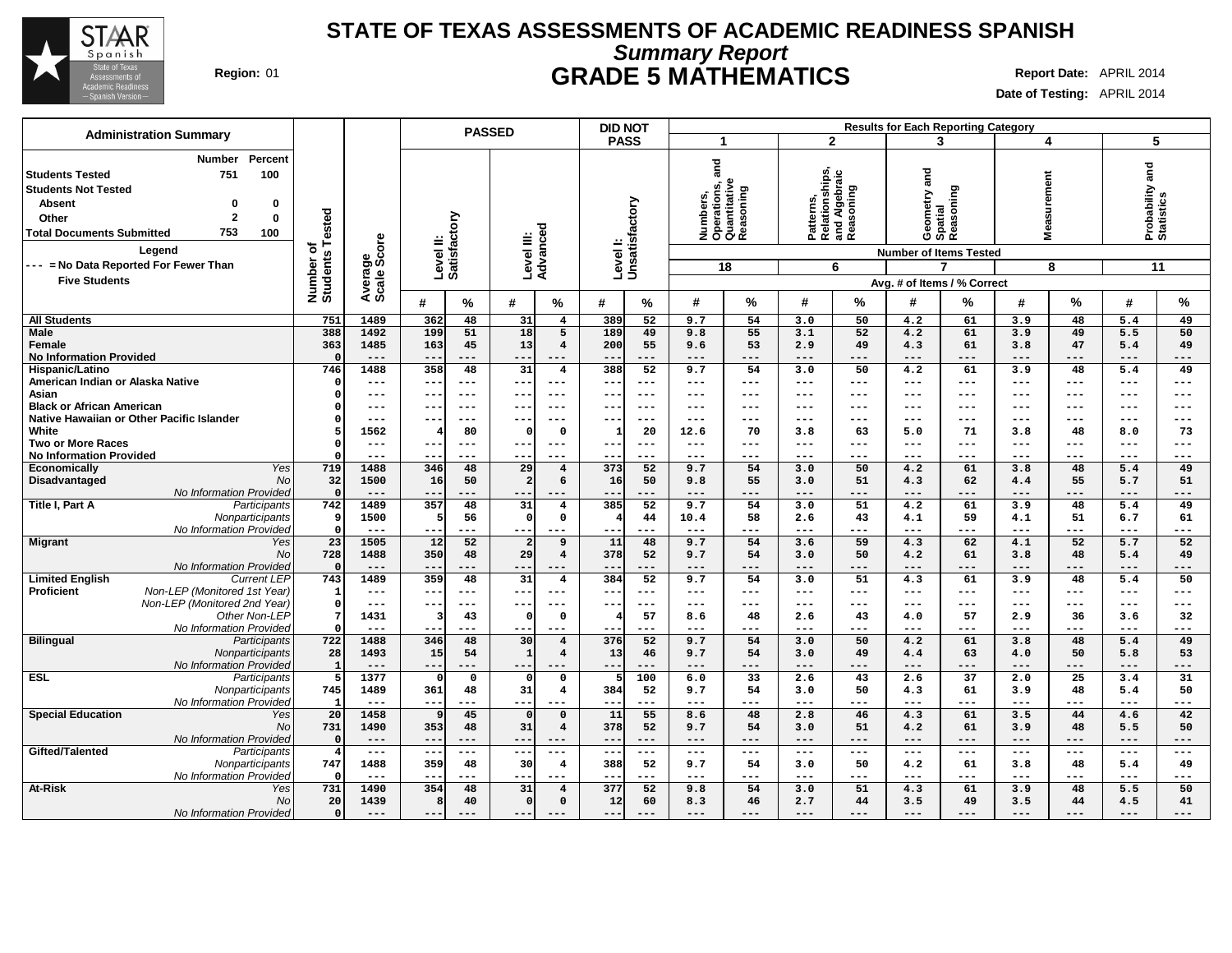

### **Summary Report STATE OF TEXAS ASSESSMENTS OF ACADEMIC READINESS L Region:** 01 **GRADE 5 MATHEMATICS Report Date:** APRIL 2014

| <b>Date of Testing:</b> APRIL 2014 |  |
|------------------------------------|--|
|------------------------------------|--|

| <b>Administration Summary</b>                                                                                                                                                                                        |                               |                | <b>PASSED</b>                            |                                                    | <b>DID NOT</b>                |                                                               |                                                           | Results for Each Reporting Category*       |                                         |                               |
|----------------------------------------------------------------------------------------------------------------------------------------------------------------------------------------------------------------------|-------------------------------|----------------|------------------------------------------|----------------------------------------------------|-------------------------------|---------------------------------------------------------------|-----------------------------------------------------------|--------------------------------------------|-----------------------------------------|-------------------------------|
|                                                                                                                                                                                                                      |                               |                |                                          |                                                    | <b>PASS</b>                   | -1                                                            | $\mathbf{2}$                                              | 3                                          | 4                                       | 5                             |
| Percent<br><b>Number</b><br>85<br>100<br><b>Students Tested</b><br><b>Students Not Tested</b><br><b>Absent</b><br>$\Omega$<br>0<br>Other<br>$\Omega$<br>$\mathbf 0$<br>85<br><b>Total Documents Submitted</b><br>100 | Number of<br>Students Tested  |                | Level II:<br>Satisfactory                | Level III:<br>Advanced                             | Levell:<br>Unsatisfactory     | and<br>Numbers,<br>Operations, a<br>Quantitative<br>Reasoning | Patterns,<br>Relationships,<br>and Algebraic<br>Reasoning | and<br>Geometry ar<br>Spatial<br>Reasoning | surement<br>Ñ<br>Sa                     | Probability and<br>Statistics |
| Legend                                                                                                                                                                                                               |                               | ige<br>Score   |                                          |                                                    |                               |                                                               |                                                           | <b>Number of Items Tested</b>              |                                         |                               |
| --- = No Data Reported For Fewer Than                                                                                                                                                                                |                               |                |                                          |                                                    |                               | 18                                                            | 6                                                         | $\overline{7}$                             | 8                                       | 11                            |
| <b>Five Students</b>                                                                                                                                                                                                 |                               | Avera<br>Scale |                                          |                                                    |                               |                                                               |                                                           | Avg. # of Items / % Correct                |                                         |                               |
|                                                                                                                                                                                                                      |                               |                | #<br>$\%$                                | #<br>%                                             | #<br>℅                        | #<br>%                                                        | %<br>#                                                    | #<br>℅                                     | $\%$<br>#                               | %<br>#                        |
|                                                                                                                                                                                                                      |                               |                |                                          |                                                    |                               |                                                               |                                                           |                                            |                                         |                               |
| <b>All Students</b>                                                                                                                                                                                                  | 85<br>35                      | 1481<br>1486   | 40<br>47<br>18<br>51                     | $\overline{\mathbf{4}}$<br>$\overline{2}$          | 53<br>45<br>17<br>49          | 9.6<br>54<br>54<br>9.8                                        | 47<br>2.8<br>2.9<br>49                                    | 3.4<br>48<br>51                            | 3.4<br>43<br>47                         | 59<br>6.5<br>57<br>6.3        |
| <b>Male</b><br>Female                                                                                                                                                                                                | 50                            | 1478           | 22<br>44                                 | 6<br>$\mathbf{1}$<br>$\overline{a}$                | 28<br>56                      | 53<br>9.5                                                     | 46<br>2.7                                                 | 3.6<br>47<br>3.3                           | 3.8<br>40<br>3.2                        | 61<br>6.7                     |
| <b>No Information Provided</b>                                                                                                                                                                                       | $\Omega$                      | $---$          | $- -$<br>$---$                           | $---$<br>$- - -$                                   | $- -$<br>$---$                | $---$<br>$---$                                                | $---$<br>---                                              | $---$<br>---                               | $---$<br>$---$                          | $---$<br>---                  |
| Hispanic/Latino                                                                                                                                                                                                      | 83                            | 1482           | 39<br>47                                 | $\overline{4}$<br>3                                | 53<br>44                      | 9.6<br>54                                                     | 47<br>2.8                                                 | 3.4<br>48                                  | 3.4<br>43                               | 6.5<br>59                     |
| American Indian or Alaska Native                                                                                                                                                                                     | $\mathbf{1}$<br>$\Omega$      | ---            | ---<br>$---$                             | ---<br>$---$                                       | ---<br>$--$                   | $\qquad \qquad - -$<br>$---$                                  | $\qquad \qquad - -$<br>---                                | $---$<br>$---$                             | $---$<br>$\qquad \qquad - -$            | ---<br>$---$                  |
| Asian<br><b>Black or African American</b>                                                                                                                                                                            | O                             | ---<br>---     | $- -$<br>$---$<br>$--$                   | $---$<br>$- -$<br>$-- -$                           | $---$<br>$- -$<br>---         | $\frac{1}{2}$<br>---<br>$- - -$<br>---                        | $---$<br>$\frac{1}{2}$<br>$---$                           | $---$<br>$---$<br>---                      | $---$<br>$---$<br>$--$<br>$---$         | $---$<br>$---$<br>$-- -$      |
| Native Hawaiian or Other Pacific Islander                                                                                                                                                                            |                               | ---            | --<br>--<br>$--$                         | --<br>---                                          | --<br>--<br>---               | $---$<br>---                                                  | ---<br>---<br>---                                         | $---$<br>$---$<br>---                      | ---<br>$---$                            | $---$<br>$---$<br>$---$       |
| White                                                                                                                                                                                                                | -1                            | ---            | $--$<br>--                               | $---$<br>$- -$                                     | ---<br>---                    | $---$<br>---                                                  | $---$<br>---                                              | $--$<br>---                                | ---<br>$---$                            | $---$<br>$---$                |
| <b>Two or More Races</b>                                                                                                                                                                                             | $\Omega$                      | ---            | $- -$<br>$---$                           | $-- -$<br>$- - \cdot$                              | --<br>---                     | $- - -$<br>---                                                | $---$<br>---                                              | $---$<br>---                               | $---$<br>$---$                          | ---<br>$---$                  |
| <b>No Information Provided</b>                                                                                                                                                                                       |                               | ---            | $- -$<br>$---$                           | $- - -$<br>$---$                                   | --<br>---                     | $- - -$<br>---                                                | $---$<br>$\frac{1}{2}$                                    | $---$<br>---                               | $---$<br>$---$                          | $---$<br>$---$                |
| Yes<br><b>Economically</b>                                                                                                                                                                                           | 77                            | 1475           | 34<br>44                                 | $\overline{4}$<br>3                                | 43<br>56                      | 52<br>9.4                                                     | 46<br>2.8                                                 | 47<br>3.3                                  | 3.4<br>42                               | 58<br>6.4                     |
| <b>No</b><br>Disadvantaged                                                                                                                                                                                           | 8                             | 1537           | 75<br>6                                  | $\Omega$<br>$\mathbf{o}$                           | 25<br>-2                      | 11.5<br>64                                                    | 54<br>3.3                                                 | 63<br>4.4                                  | 50<br>4.0                               | 74<br>8.1                     |
| No Information Provided                                                                                                                                                                                              | $\Omega$                      | $---$          | $- -$<br>$---$                           | $- -$<br>---                                       | --<br>$---$                   | $---$<br>---                                                  | ---<br>$---$                                              | $---$<br>---                               | $---$<br>$---$                          | $---$<br>$---$                |
| Title I, Part A<br>Participants<br>Nonparticipants                                                                                                                                                                   | 82<br>$\overline{\mathbf{3}}$ | 1474<br>$---$  | 37<br>45<br>$\qquad \qquad - -$<br>$- -$ | $\overline{a}$<br>$\overline{2}$<br>---<br>---     | 55<br>45<br>$---$<br>--       | 9.5<br>53<br>$\qquad \qquad - -$<br>$---$                     | 46<br>2.7<br>$\qquad \qquad - -$<br>---                   | 47<br>3.3<br>$\qquad \qquad - -$<br>---    | 3.3<br>41<br>$\qquad \qquad - -$<br>--- | 58<br>6.4<br>$---$<br>---     |
| No Information Provided                                                                                                                                                                                              | $\Omega$                      | ---            | $- -$<br>$---$                           | $- -$<br>---                                       | $---$<br>$- -$                | $- - -$<br>$---$                                              | $---$<br>$---$                                            | $---$<br>---                               | $\qquad \qquad -$<br>$\frac{1}{2}$      | $---$<br>$---$                |
| <b>Migrant</b><br>Yes                                                                                                                                                                                                | $\overline{\mathbf{3}}$       | $---$          | $\qquad \qquad -$<br>$---$               | $--$<br>$---$                                      | $- -$<br>$---$                | $- - -$<br>$---$                                              | $---$<br>$---$                                            | $---$<br>$---$                             | $---$<br>$---$                          | $---$<br>$---$                |
| No                                                                                                                                                                                                                   | 82                            | 1484           | 39<br>48                                 | $\overline{4}$<br>3                                | 52<br>43                      | 9.7<br>54                                                     | 2.9<br>48                                                 | 49<br>3.4                                  | 43<br>3.4                               | 60<br>6.6                     |
| No Information Provided                                                                                                                                                                                              | $\mathbf{0}$                  | $---$<br>1481  | $- -$<br>$---$<br>47                     | ---<br>– – ·                                       | $---$<br>--<br>53             | $---$<br>---<br>54                                            | $---$<br>---<br>47                                        | $---$<br>---                               | ---<br>---                              | $---$<br>---                  |
| <b>Limited English</b><br><b>Current LEP</b><br>Proficient<br>Non-LEP (Monitored 1st Year)                                                                                                                           | 85<br>- 0                     | ---            | 40<br>$- -$<br>$---$                     | $\overline{\mathbf{4}}$<br>3<br>$- - -$<br>$---$   | 45<br>--<br>---               | 9.6<br>$- - -$<br>---                                         | 2.8<br>---<br>$\frac{1}{2}$                               | 48<br>3.4<br>$---$<br>---                  | 43<br>3.4<br>$---$<br>$---$             | 59<br>6.5<br>$---$<br>$---$   |
| Non-LEP (Monitored 2nd Year)                                                                                                                                                                                         | $\Omega$                      | ---            | --<br>$---$                              | $---$<br>--                                        | $---$<br>---                  | $\qquad \qquad - -$<br>---                                    | $---$<br>---                                              | $---$<br>---                               | $---$<br>$---$                          | $---$<br>$---$                |
| Other Non-LEP                                                                                                                                                                                                        | $\Omega$                      | ---            | $- -$<br>$---$                           | --<br>$---$                                        | --<br>---                     | $---$<br>---                                                  | $---$<br>---                                              | $---$<br>---                               | $---$<br>---                            | $---$<br>$---$                |
| No Information Provided                                                                                                                                                                                              | $\Omega$                      | ---            | $- -$<br>$- - -$                         | $--$<br>$---$                                      | ---<br>$---$                  | $- - -$<br>---                                                | $\qquad \qquad - -$<br>$---$                              | $---$<br>---                               | $\qquad \qquad - -$<br>$---$            | $\qquad \qquad - -$<br>$---$  |
| <b>Bilingual</b><br>Participants                                                                                                                                                                                     | 74                            | 1481           | 33<br>45                                 | $\overline{4}$<br>3                                | 41<br>55                      | 54<br>9.7                                                     | 47<br>2.8                                                 | 47<br>3.3                                  | 3.5<br>44                               | 58<br>6.4                     |
| <b>Nonparticipants</b>                                                                                                                                                                                               | 11                            | 1481           | 7<br>64                                  | $\circ$<br>$\mathbf 0$                             | 36                            | 9.5<br>53                                                     | 50<br>3.0                                                 | 3.8<br>55                                  | 2.7<br>34                               | 7.2<br>65                     |
| No Information Provided                                                                                                                                                                                              | $\Omega$                      | ---            | $- -$                                    | ---<br>---                                         | --<br>---                     | $---$<br>---                                                  | ---<br>---                                                | $---$<br>---                               | $---$<br>---                            | $---$<br>---                  |
| ESL<br>Participants                                                                                                                                                                                                  | 9                             | 1478           | $\overline{56}$<br>-5                    | $\mathbf 0$<br>$\Omega$                            | 44                            | $\overline{52}$<br>9.3                                        | 48<br>2.9                                                 | $\overline{51}$<br>3.6                     | $\overline{35}$<br>2.8                  | 66<br>7.2                     |
| Nonparticipants<br>No Information Provided                                                                                                                                                                           | 76<br>$\Omega$                | 1482           | 35<br>46<br>$- -$<br>---                 | 3<br>4                                             | 41<br>54                      | 9.7<br>54                                                     | 2.8<br>47                                                 | 3.4<br>48<br>---                           | 3.5<br>44<br>$---$                      | 58<br>6.4<br>$---$            |
| <b>Special Education</b><br>Yes                                                                                                                                                                                      | $\overline{2}$                | ---<br>$---$   | $---$<br>$- -$                           | ---<br>---<br>$---$<br>$\qquad \qquad -$           | $---$<br>--<br>$- -$<br>$---$ | $\qquad \qquad - -$<br>---<br>$\qquad \qquad - -$<br>$---$    | $---$<br>---<br>$---$<br>---                              | $---$<br>$---$<br>---                      | $---$<br>$---$<br>$---$                 | ---<br>$---$<br>$---$         |
| No                                                                                                                                                                                                                   | 83                            | 1484           | 40<br>48                                 | $\overline{4}$<br>3                                | 52<br>43                      | 9.7<br>54                                                     | 2.8<br>47                                                 | 3.4<br>49                                  | 43<br>3.4                               | 60<br>6.6                     |
| No Information Provided                                                                                                                                                                                              | $\mathbf 0$                   | $---$          | $- -$<br>$- - -$                         | $- -$<br>$---$                                     | $- -$<br>$---$                | $- - -$<br>$---$                                              | $---$<br>---                                              | $---$<br>---                               | $---$<br>$---$                          | $---$<br>---                  |
| Gifted/Talented<br>Participants                                                                                                                                                                                      | $\Omega$                      | ---            | --<br>$---$                              | $- -$<br>$-- -$                                    | $---$<br>--                   | $\qquad \qquad - -$<br>---                                    | $--$<br>---                                               | $---$<br>$---$                             | $---$<br>$---$                          | $---$<br>$---$                |
| Nonparticipants                                                                                                                                                                                                      | 85                            | 1481           | 47<br>40                                 | $\overline{\mathbf{3}}$<br>$\overline{\mathbf{4}}$ | 53<br>45                      | 9.6<br>54                                                     | 47<br>2.8                                                 | 48<br>3.4                                  | 43<br>3.4                               | 6.5<br>59                     |
| No Information Provided                                                                                                                                                                                              | $\Omega$                      | $- - -$        | $- -$<br>$---$                           | $- -$<br>$-- -$                                    | --<br>---                     | $---$<br>---                                                  | ---<br>$---$                                              | $---$<br>---                               | $---$<br>$- - -$                        | $---$<br>---                  |
| At-Risk<br>Yes                                                                                                                                                                                                       | 84                            | 1481           | 39<br>46                                 | $\overline{\mathbf{3}}$<br>$\overline{4}$          | 45<br>54                      | 9.6<br>54                                                     | 47<br>2.8                                                 | 48<br>3.4                                  | 43<br>3.5                               | 59<br>6.5                     |
| <b>No</b>                                                                                                                                                                                                            | $\mathbf{1}$                  | ---            | $---$<br>$---$                           | ---<br>$---$                                       | ---<br>$---$                  | $\qquad \qquad - -$<br>$---$                                  | ---<br>$---$                                              | $\qquad \qquad - -$<br>---                 | $---$<br>$---$                          | $---$<br>---                  |
| No Information Provided                                                                                                                                                                                              | $\Omega$                      | ---            | $---$<br>$---$                           | $- -$<br>$---$                                     | ---<br>$---$                  | $---$<br>$---$                                                | $---$<br>---                                              | $---$<br>---                               | $---$<br>$---$                          | $---$<br>$---$                |

\* Students who took the STAAR L test on paper are not included in the reporting category results.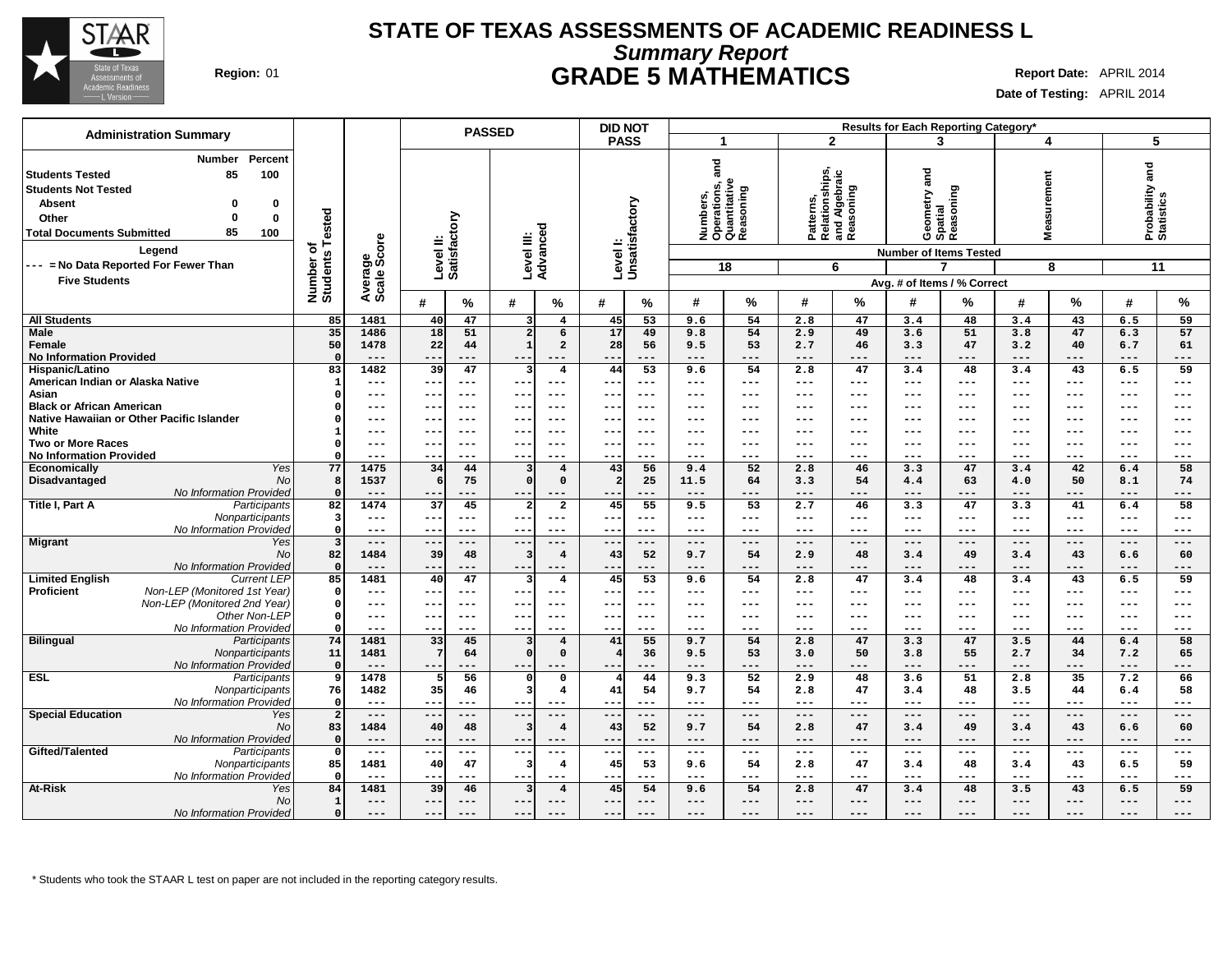

## **Summary Report STATE OF TEXAS ASSESSMENTS OF ACADEMIC READINESS MODIFIED Region:** 01 **GRADE 5 READING Report Date:** APRIL 2014

**Date of Testing:** APRIL 2014

| <b>Administration Summary</b>                                                                                                                                                                                                                                |                                      |                        |                 |                           | <b>PASSED</b>          |                     | <b>DID NOT</b><br><b>Results for Each Reporting Category*</b> |                           |                                        |                           |                                                                                     |                                                |                                                              |           |
|--------------------------------------------------------------------------------------------------------------------------------------------------------------------------------------------------------------------------------------------------------------|--------------------------------------|------------------------|-----------------|---------------------------|------------------------|---------------------|---------------------------------------------------------------|---------------------------|----------------------------------------|---------------------------|-------------------------------------------------------------------------------------|------------------------------------------------|--------------------------------------------------------------|-----------|
|                                                                                                                                                                                                                                                              |                                      |                        |                 |                           |                        |                     | <b>PASS</b>                                                   |                           | $\mathbf 1$                            |                           |                                                                                     | $\mathbf{2}$                                   | 3                                                            |           |
| Percent<br>Number<br>1367<br>100<br>  Students Tested<br><b>Students Not Tested</b><br><b>Absent</b><br>0<br>$\bf{0}$<br>Other<br>1372<br>100<br><b>Total Documents Submitted</b><br>Legend<br>--- = No Data Reported For Fewer Than<br><b>Five Students</b> | Tested<br>৳<br>Number o'<br>Students | Average<br>Scale Score |                 | Level II:<br>Satisfactory | Level III:<br>Advanced |                     |                                                               | Levell:<br>Unsatisfactory | tanding<br>Genres<br>Underst<br>Across | 8                         | Understanding/<br>đ<br><b>Number of Items Tested</b><br>Avg. # of Items / % Correct | Texts<br>Analysis <b>o</b><br>Literary T<br>15 | Understanding/<br> Analysis of<br>  Informational<br>  Texts | 14        |
|                                                                                                                                                                                                                                                              |                                      |                        | #               | %                         | #                      | %                   | #                                                             | %                         | #                                      | %                         | #                                                                                   | %                                              | #                                                            | %         |
|                                                                                                                                                                                                                                                              | 1367                                 | 2956                   | 1039            |                           | 134                    | 10                  | 328                                                           | 24                        | 4.4                                    | 55                        | 8.5                                                                                 | 56                                             | 7.6                                                          | 54        |
| <b>All Students</b><br>Male                                                                                                                                                                                                                                  | 887                                  | 2940                   | 652             | 76<br>74                  | 73                     | $\overline{8}$      | 235                                                           | 26                        | 4.4                                    | 55                        | 8.2                                                                                 | 55                                             | 7.4                                                          | 53        |
| Female                                                                                                                                                                                                                                                       | 480                                  | 2985                   | 387             | 81                        | 61                     | 13                  | 93                                                            | 19                        | 4.5                                    | 56                        | 8.9                                                                                 | 59                                             | 7.9                                                          | 57        |
| <b>No Information Provided</b>                                                                                                                                                                                                                               |                                      | $---$                  | $- -$           | ---                       | $- -$                  | $---$               | $- -$                                                         | $---$                     | $---$                                  | $---$                     | $---$                                                                               | $---$                                          | $---$                                                        | $---$     |
| Hispanic/Latino                                                                                                                                                                                                                                              | 1343                                 | 2957                   | 1027            | 76                        | 133                    | 10                  | 316                                                           | 24                        | 4.4                                    | 55                        | 8.5                                                                                 | 57                                             | 7.6                                                          | 55        |
| American Indian or Alaska Native                                                                                                                                                                                                                             |                                      | $---$                  | $- -$           | ---                       | ---                    | $---$               | --                                                            | $--$                      | $---$                                  | $---$                     | ---                                                                                 | ---                                            | $---$                                                        | ---       |
| Asian                                                                                                                                                                                                                                                        | 2                                    | ---                    | $- -$           | ---                       | --                     | $---$               | $- -$                                                         | $--$                      | $---$                                  | $---$                     | ---                                                                                 | ---                                            | $---$                                                        | ---       |
| <b>Black or African American</b>                                                                                                                                                                                                                             |                                      | 2881                   |                 | 40                        |                        | 20                  |                                                               | 60                        | 5.2                                    | 65                        | 7.6                                                                                 | 51                                             | 5.4                                                          | 39        |
| Native Hawaiian or Other Pacific Islander                                                                                                                                                                                                                    |                                      | $---$                  |                 |                           |                        |                     |                                                               | $--$                      | $--$                                   | ---                       | ---                                                                                 | ---                                            | $--$                                                         |           |
| White                                                                                                                                                                                                                                                        | 17                                   | 2849                   | 9               | 53                        | O                      | $\mathbf 0$         | 8                                                             | 47                        | 3.8                                    | 48                        | 7.2                                                                                 | 48                                             | 6.6                                                          | 47        |
| <b>Two or More Races</b>                                                                                                                                                                                                                                     | $\Omega$                             | $---$                  | $- -$           | $---$                     | $- -$                  | $\qquad \qquad - -$ | $--$                                                          | $- - -$                   | $- - -$                                | $---$                     | ---                                                                                 | ---                                            | $---$                                                        | ---       |
| <b>No Information Provided</b>                                                                                                                                                                                                                               |                                      | $---$                  | $- -$           | $---$                     | $-$                    | $- - -$             | ---                                                           | $---$                     | $- - -$                                | $---$                     | ---                                                                                 | ---                                            | $---$                                                        | ---       |
| Yes<br>Economically                                                                                                                                                                                                                                          | 1264                                 | 2955                   | 960             | 76                        | 125                    | 10                  | 304                                                           | 24                        | 4.4                                    | 55                        | 8.5                                                                                 | 57                                             | 7.6                                                          | 54        |
| <b>No</b><br>Disadvantaged                                                                                                                                                                                                                                   | 103                                  | 2960                   | 79              | 77                        | 9                      | 9                   | 24                                                            | 23                        | 4.4                                    | 55                        | 8.3                                                                                 | 55                                             | 8.0                                                          | 57        |
| No Information Provided                                                                                                                                                                                                                                      |                                      | $---$                  | $- -$           | ---                       | $ -$                   | $---$               | $--$                                                          | ---                       | $---$                                  | $---$                     | ---                                                                                 | ---                                            | $---$                                                        | ---       |
| Title I, Part A<br>Participants                                                                                                                                                                                                                              | 1357                                 | 2955                   | 1030            | 76                        | 134                    | 10                  | 327                                                           | 24                        | 4.4                                    | 55                        | 8.5                                                                                 | 56                                             | 7.6                                                          | 54        |
| Nonparticipants                                                                                                                                                                                                                                              | 10                                   | 3034                   | q               | 90                        | $\Omega$               | $\mathbf 0$         | 1                                                             | 10                        | 4.2                                    | 53                        | 9.8                                                                                 | 65                                             | 9.1                                                          | 65        |
| No Information Provided                                                                                                                                                                                                                                      | $\Omega$                             | $---$                  | $- -$           | ---                       | $- -$                  | $---$               | $- - -$                                                       | ---                       | $---$                                  | $---$                     | ---                                                                                 | ---                                            | $- -$                                                        | ---       |
| <b>Migrant</b><br>Yes                                                                                                                                                                                                                                        | 99                                   | 2946                   | 70              | 71                        | 10                     | 10                  | 29                                                            | 29                        | 4.3                                    | 54                        | 8.2                                                                                 | 55                                             | 7.6                                                          | 54        |
| <b>No</b>                                                                                                                                                                                                                                                    | 1268                                 | 2957                   | 969             | 76                        | 124                    | 10                  | 299                                                           | 24                        | 4.4                                    | 55                        | 8.5                                                                                 | 57                                             | 7.6                                                          | 54        |
| No Information Provided                                                                                                                                                                                                                                      | $\Omega$                             | $---$                  | $- -$           | ---                       | $- -$                  | $---$               | $- -$                                                         | ---                       | $---$                                  | ---                       | ---                                                                                 | ---                                            | $---$                                                        | ---       |
| <b>Current LEP</b><br><b>Limited English</b>                                                                                                                                                                                                                 | 681                                  | 2933                   | 485             | 71                        | 60                     | 9                   | 196                                                           | 29                        | 4.3                                    | 54                        | 8.2                                                                                 | 54                                             | 7.4                                                          | 53        |
| Non-LEP (Monitored 1st Year)<br><b>Proficient</b>                                                                                                                                                                                                            | 91                                   | 2988                   | 75              | 82                        | 10                     | 11                  | 16                                                            | 18                        | 4.5                                    | 56                        | 9.0                                                                                 | 60                                             | 8.0                                                          | 57        |
| Non-LEP (Monitored 2nd Year)                                                                                                                                                                                                                                 | 54                                   | 2963                   | 44              | 81                        |                        | $7\phantom{.0}$     | 10                                                            | 19                        | 4.1                                    | 52                        | 9.0                                                                                 | 60                                             | 7.7                                                          | 55        |
| Other Non-LEP                                                                                                                                                                                                                                                | 541                                  | 2978                   | 435             | 80                        | 60                     | 11                  | 106                                                           | 20                        | 4.6                                    | 57                        | 8.7                                                                                 | 58                                             | 7.8                                                          | 56        |
| No Information Provided                                                                                                                                                                                                                                      | $\Omega$                             | $---$                  | $- -$           | ---                       | $- -$                  | $---$               | $- - -$                                                       | $---$                     | $---$                                  | $---$                     | ---                                                                                 | ---                                            | $\qquad \qquad - -$                                          | ---       |
| <b>Bilingual</b><br>Participants                                                                                                                                                                                                                             | 612                                  | 2932                   | 434             | 71                        | 56                     | 9                   | 178                                                           | 29                        | 4.3                                    | 53                        | 8.2                                                                                 | 54                                             | 7.4                                                          | 53        |
| Nonparticipants                                                                                                                                                                                                                                              | 755                                  | 2975                   | 605             | 80                        | 78                     | 10                  | 150                                                           | 20                        | 4.5                                    | 56                        | 8.7                                                                                 | 58                                             | 7.8                                                          | 56        |
| No Information Provideo                                                                                                                                                                                                                                      | $\Omega$                             | $---$                  | $--$            | ---                       | $- -$                  | $---$               | $---$                                                         | $---$                     | $\qquad \qquad - -$                    | $---$                     | $---$                                                                               | ---                                            | $\qquad \qquad - -$                                          | $---$     |
| <b>ESL</b><br>Participants                                                                                                                                                                                                                                   | 26                                   | 3021                   | $\overline{24}$ | 92                        | 2                      | 8                   | $\overline{2}$                                                | 8                         | 5.3                                    | 67                        | 9.6                                                                                 | 64                                             | 7.7                                                          | 55        |
| Nonparticipants                                                                                                                                                                                                                                              | 1341                                 | 2955                   | 1015            | 76                        | 132                    | 10                  | 326                                                           | 24                        | 4.4                                    | 55                        | 8.5                                                                                 | 56                                             | 7.6                                                          | 54        |
| No Information Provided                                                                                                                                                                                                                                      |                                      | $---$                  |                 | ---                       | $- -$                  | $---$               | --                                                            | ---                       | $\qquad \qquad - -$                    | $\qquad \qquad - -$       | ---                                                                                 | ---                                            | $- -$                                                        | ---       |
| <b>Special Education</b><br>Yes                                                                                                                                                                                                                              | 1367                                 | 2956                   | 1039            | 76                        | 134                    | 10                  | 328                                                           | 24                        | 4.4                                    | 55                        | 8.5                                                                                 | 56                                             | 7.6                                                          | 54        |
| No                                                                                                                                                                                                                                                           |                                      | $---$                  | $- -$           | $---$                     | $- -$                  | $---$<br>$---$      | $---$                                                         | $---$                     | $---$                                  | $---$                     | ---                                                                                 | ---                                            | $---$                                                        | $---$     |
| No Information Provided                                                                                                                                                                                                                                      | $\Omega$                             | ---                    | $- -$           | ---                       | $ -$                   |                     | ---                                                           | $---$                     | ---                                    | ---                       | ---                                                                                 | ---                                            | $---$                                                        | ---       |
| Gifted/Talented<br>Participants                                                                                                                                                                                                                              | 1367                                 | $---$<br>2956          | $- -$           | ---                       | $\sim$ $\sim$          | $---$<br>10         | $\overline{\phantom{m}}$                                      | $--$                      | $---$                                  | $\qquad \qquad - -$<br>55 | ---                                                                                 | ---                                            | $---$                                                        | ---<br>54 |
| Nonparticipants                                                                                                                                                                                                                                              |                                      | $---$                  | 1039            | 76<br>---                 | 134<br>$ -$            | $- - -$             | 328                                                           | 24<br>---                 | 4.4<br>$- - -$                         | ---                       | 8.5<br>---                                                                          | 56<br>---                                      | 7.6<br>$- - -$                                               | ---       |
| No Information Provideo<br>At-Risk                                                                                                                                                                                                                           | 1151                                 | 2952                   | 867             | 75                        | 109                    | 9                   | 284                                                           | 25                        | 4.4                                    | 55                        | 8.4                                                                                 | 56                                             |                                                              | 54        |
| Yes                                                                                                                                                                                                                                                          |                                      |                        |                 |                           |                        |                     |                                                               |                           |                                        |                           |                                                                                     |                                                | 7.6                                                          |           |
| <b>No</b>                                                                                                                                                                                                                                                    | 216                                  | 2976                   | 172             | 80<br>$- - -$             | 25                     | $12 \overline{ }$   | 44<br>$- - -$                                                 | 20                        | 4.6<br>$- - -$                         | 57                        | 8.7                                                                                 | 58<br>$- - -$                                  | 7.8                                                          | 56<br>--- |
| No Information Provided                                                                                                                                                                                                                                      | $\Omega$                             | $---$                  | $---$           |                           | $---$                  | $- - -$             |                                                               | $- - -$                   |                                        | $- - -$                   | ---                                                                                 |                                                | $- - -$                                                      |           |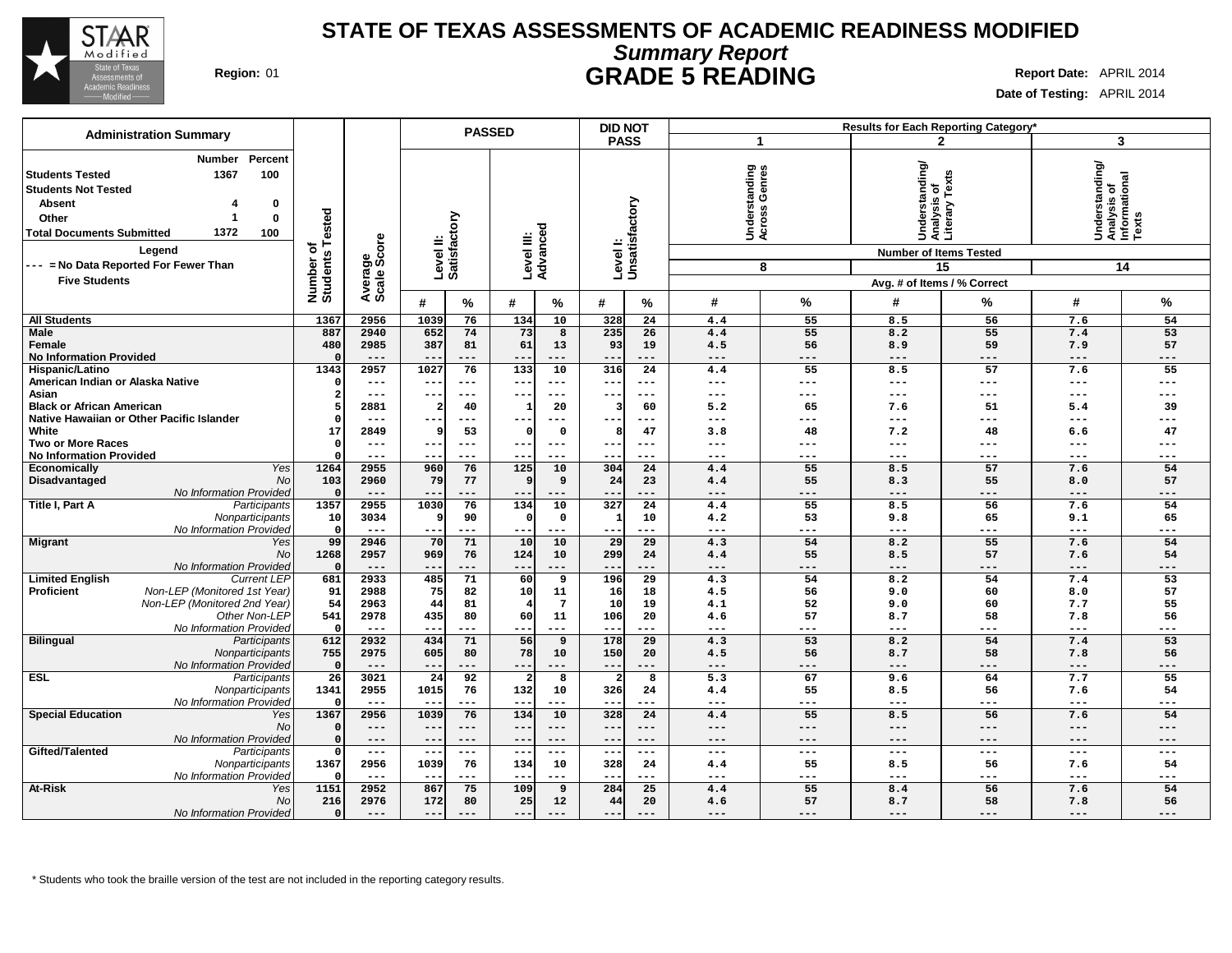

## **Summary Report STATE OF TEXAS ASSESSMENTS OF ACADEMIC READINESS MODIFIED Region:** 01 **GRADE 5 MATHEMATICS Report Date:** APRIL 2014

**Date of Testing:** APRIL 2014

|                                                                                                                                                                                                                |                              |                        | <b>PASSED</b>                      |                                           | <b>DID NOT</b>                 |                                                                        |                                                           | Results for Each Reporting Category*               |                                    |                                   |
|----------------------------------------------------------------------------------------------------------------------------------------------------------------------------------------------------------------|------------------------------|------------------------|------------------------------------|-------------------------------------------|--------------------------------|------------------------------------------------------------------------|-----------------------------------------------------------|----------------------------------------------------|------------------------------------|-----------------------------------|
| <b>Administration Summary</b>                                                                                                                                                                                  |                              |                        |                                    |                                           | <b>PASS</b>                    | $\mathbf 1$                                                            | $\mathbf{2}$                                              | 3                                                  | 4                                  | 5                                 |
| Percent<br><b>Number</b><br>100<br><b>Students Tested</b><br>1287<br><b>Students Not Tested</b><br><b>Absent</b><br>2<br>0<br>$\Omega$<br>$\bf{0}$<br>Other<br>1289<br><b>Total Documents Submitted</b><br>100 | Number of<br>Students Tested |                        | Level II:<br>Satisfactory          | Level III:<br>Advanceo                    | Unsatisfactory                 | and<br>Numbers,<br>Operations, a<br>Quantitative<br>Reasoning<br>oning | Patterns,<br>Relationships,<br>and Algebraic<br>Reasoning | <b>Pare</b><br>Geometry an<br>Spatial<br>Reasoning | urement<br>ō,<br>Ñ<br>Mea          | and<br>Probability and Statistics |
| Legend                                                                                                                                                                                                         |                              | Average<br>Scale Score |                                    |                                           | Level I:                       |                                                                        |                                                           | <b>Number of Items Tested</b>                      |                                    |                                   |
| --- = No Data Reported For Fewer Than                                                                                                                                                                          |                              |                        |                                    |                                           |                                | 14                                                                     | 5                                                         | 6                                                  | 6                                  | 9                                 |
| <b>Five Students</b>                                                                                                                                                                                           |                              |                        |                                    |                                           |                                |                                                                        |                                                           | Avg. # of Items / % Correct                        |                                    |                                   |
|                                                                                                                                                                                                                |                              |                        | %<br>#                             | #<br>%                                    | #<br>%                         | %<br>#                                                                 | %<br>#                                                    | %<br>#                                             | $\frac{0}{0}$<br>#                 | %<br>#                            |
| <b>All Students</b>                                                                                                                                                                                            | 1287                         | 3033                   | 920<br>71                          | 87<br>$7\phantom{.0}$                     | 367<br>29                      | 7.8<br>56                                                              | 2.4<br>49                                                 | 3.3<br>55                                          | 3.6<br>60                          | 4.6<br>52                         |
| <b>Male</b>                                                                                                                                                                                                    | 820                          | 3030                   | 575<br>70                          | 58<br>7                                   | 245<br>30                      | 7.9<br>56                                                              | 47<br>2.4                                                 | 3.3<br>55                                          | 60<br>3.6                          | 51<br>4.6                         |
| Female<br><b>No Information Provided</b>                                                                                                                                                                       | 467<br>$\Omega$              | 3039<br>$---$          | 74<br>345<br>$--$<br>$---$         | 29<br>6<br>$--$<br>$---$                  | 26<br>122<br>$---$<br>---      | 7.7<br>55<br>$\qquad \qquad - -$<br>---                                | 51<br>2.5<br>$---$<br>$---$                               | 3.4<br>56<br>$\qquad \qquad - -$<br>---            | 61<br>3.6<br>$---$<br>$---$        | 53<br>4.8<br>$---$<br>---         |
| Hispanic/Latino                                                                                                                                                                                                | 1262                         | 3034                   | 905<br>72                          | 86<br>$7\phantom{1}$                      | 357<br>28                      | 7.8<br>56                                                              | 49<br>2.4                                                 | 55<br>3.3                                          | 60<br>3.6                          | 52<br>4.7                         |
| American Indian or Alaska Native                                                                                                                                                                               | $\Omega$                     | $- - -$                | --<br>$- - -$                      | $- - -$<br>$- -$                          | ---<br>---                     | $---$<br>---                                                           | ---<br>$---$                                              | $---$<br>$- - -$                                   | $---$<br>---                       | ---<br>---                        |
| Asian                                                                                                                                                                                                          | $\overline{2}$               | $---$                  | $- -$<br>$---$                     | $---$<br>$- -$                            | $- - -$<br>---                 | $\frac{1}{2}$<br>---                                                   | $\frac{1}{2}$<br>---                                      | $---$<br>$---$                                     | $\cdots$<br>$\frac{1}{2}$          | $---$<br>$---$                    |
| <b>Black or African American</b>                                                                                                                                                                               |                              | 2953                   | 40<br>2                            | $\mathbf 0$<br>0                          | 60<br>$\overline{\mathbf{3}}$  | 6.4<br>46                                                              | 2.8<br>56                                                 | 3.8<br>63                                          | 3.2<br>53                          | 4.0<br>44                         |
| Native Hawaiian or Other Pacific Islander<br>White                                                                                                                                                             | $\Omega$<br>18               | $- - -$<br>2942        | $- - -$<br>--<br>12<br>67          | $---$<br>$\mathbf 0$<br>0                 | $- - -$<br>---<br>33<br>6      | $---$<br>---<br>7.3<br>52                                              | ---<br>$---$<br>2.1<br>42                                 | $- - -$<br>$--$<br>3.3<br>56                       | $---$<br>---<br>3.3<br>56          | ---<br>$---$<br>3.9<br>44         |
| <b>Two or More Races</b>                                                                                                                                                                                       | $\Omega$                     | $---$                  | --<br>$--$                         | $---$                                     | $- -$<br>---                   | $---$<br>---                                                           | ---<br>$---$                                              | $---$<br>---                                       | $---$<br>$---$                     | ---<br>---                        |
| <b>No Information Provided</b>                                                                                                                                                                                 |                              | $---$                  | $- -$<br>$---$                     | $---$<br>$- -$                            | $- -$<br>---                   | $---$<br>---                                                           | ---<br>---                                                | $---$<br>---                                       | $---$<br>---                       | ---<br>$---$                      |
| Yes<br><b>Economically</b>                                                                                                                                                                                     | 1191                         | 3037                   | 855<br>72                          | 80<br>7                                   | 336<br>28                      | 7.8<br>56                                                              | 49<br>2.4                                                 | 3.3<br>56                                          | 60<br>3.6                          | 52<br>4.6                         |
| Disadvantaged<br><b>No</b>                                                                                                                                                                                     | 96                           | 2987                   | 65<br>68                           | $7\phantom{.0}$<br>7                      | 31<br>32                       | 7.2<br>52                                                              | 2.3<br>45                                                 | 3.2<br>54                                          | 3.5<br>58                          | 51<br>4.6                         |
| No Information Provided<br>Title I, Part A                                                                                                                                                                     | $\Omega$<br>1276             |                        | $- -$<br>71                        | 84<br>$7\phantom{.0}$                     | 29                             | $---$                                                                  | 49                                                        | ---<br>55                                          | $---$<br>60                        | ---<br>---<br>51                  |
| Participants<br>Nonparticipants                                                                                                                                                                                | 11                           | 3031<br>3308           | 910<br>91<br>10                    | $\overline{3}$<br>27                      | 366<br>9<br>$\mathbf{1}$       | 7.8<br>56<br>9.5<br>68                                                 | 2.4<br>60<br>3.0                                          | 3.3<br>3.8<br>64                                   | 3.6<br>4.1<br>68                   | 4.6<br>65<br>5.8                  |
| No Information Provided                                                                                                                                                                                        | $\Omega$                     | $- - -$                | ---<br>$- - -$                     | $- -$<br>---                              | $- -$<br>---                   | $- - -$<br>---                                                         | ---<br>$- - -$                                            | $- - -$<br>---                                     | $- - -$<br>---                     | $- - -$<br>---                    |
| <b>Migrant</b><br>Yes                                                                                                                                                                                          | 90                           | 3015                   | 56<br>62                           | $7\phantom{.0}$<br>6                      | 38<br>34                       | 7.8<br>56                                                              | 49<br>2.4                                                 | 52<br>3.1                                          | 57<br>3.4                          | 50<br>4.5                         |
| <b>No</b>                                                                                                                                                                                                      | 1197                         | 3035                   | 864<br>72                          | 81<br>$7\phantom{.0}$                     | 28<br>333                      | 56<br>7.8                                                              | 49<br>2.4                                                 | 3.3<br>56                                          | 60<br>3.6                          | 52<br>4.7                         |
| No Information Provided<br><b>Current LEP</b>                                                                                                                                                                  | $\Omega$<br>636              | $---$<br>3018          | $- -$<br>$---$<br>69<br>440        | --<br>$---$<br>46<br>7                    | ---<br>$ -$<br>196<br>31       | $---$<br>---<br>7.7<br>55                                              | ---<br>$---$<br>48<br>2.4                                 | $---$<br>---<br>3.3<br>55                          | $---$<br>---<br>3.5<br>59          | ---<br>$---$<br>51<br>4.6         |
| <b>Limited English</b><br>Non-LEP (Monitored 1st Year)<br><b>Proficient</b>                                                                                                                                    | 75                           | 3054                   | 55<br>73                           | 3<br>$\overline{4}$                       | 27<br>20                       | 8.3<br>59                                                              | 2.3<br>46                                                 | 3.1<br>52                                          | 62<br>3.7                          | 53<br>4.8                         |
| Non-LEP (Monitored 2nd Year)                                                                                                                                                                                   | 46                           | 3007                   | 31<br>67                           | $\overline{a}$<br>$\overline{\mathbf{4}}$ | 15<br>33                       | 55<br>7.6                                                              | 51<br>2.5                                                 | 51<br>3.0                                          | 54<br>3.2                          | 55<br>4.9                         |
| Other Non-LEP                                                                                                                                                                                                  | 530                          | 3051                   | 394<br>74                          | 36<br>$7\phantom{.0}$                     | 136<br>26                      | 7.9<br>56                                                              | 2.5<br>50                                                 | 3.4<br>57                                          | 3.7<br>61                          | 52<br>4.7                         |
| No Information Provideo                                                                                                                                                                                        | $\mathbf 0$                  | $- - -$                | $- -$<br>$---$                     | $- - -$<br>$---$                          | $- -$<br>---                   | $---$<br>---                                                           | $---$<br>---                                              | $---$<br>---                                       | $---$<br>---                       | $---$<br>$---$                    |
| <b>Bilingual</b><br>Participants                                                                                                                                                                               | 572                          | 3018                   | 391<br>68                          | 43<br>8                                   | 181<br>32                      | 7.7<br>55                                                              | 2.4<br>47                                                 | 3.3<br>55                                          | 3.5<br>59                          | 51<br>4.6                         |
| Nonparticipants<br>No Information Provideo                                                                                                                                                                     | 715<br>$\Omega$              | 3046<br>$---$          | 529<br>74<br>$- -$<br>---          | 44<br>6<br>---                            | 186<br>26<br>$ -$<br>---       | 57<br>7.9<br>$---$<br>---                                              | 2.5<br>50<br>$---$<br>---                                 | 3.3<br>56<br>$---$<br>---                          | 61<br>3.7<br>$---$<br>---          | 52<br>4.7<br>$---$<br>---         |
| <b>ESL</b><br>Participants                                                                                                                                                                                     | $\overline{23}$              | 3084                   | 83<br>19                           | $\mathbf{0}$<br>οl                        | 17<br>$\overline{4}$           | 8.5<br>61                                                              | 57<br>2.9                                                 | 57<br>3.4                                          | 67<br>4.0                          | 4.5<br>50                         |
| Nonparticipants                                                                                                                                                                                                | 1264                         | 3032                   | 901<br>71                          | 87<br>$7\phantom{.0}$                     | 363<br>29                      | 7.8<br>56                                                              | 2.4<br>48                                                 | 3.3<br>55                                          | 60<br>3.6                          | 4.6<br>52                         |
| No Information Provided                                                                                                                                                                                        | $\Omega$                     |                        | $--$                               | --<br>---                                 | $\qquad \qquad -$<br>---       | $---$<br>---                                                           | $---$<br>---                                              | $---$<br>---                                       | $---$<br>---                       | ---<br>---                        |
| <b>Special Education</b><br>Yes                                                                                                                                                                                | 1287                         | 3033                   | 920<br>71                          | 87<br>$7\phantom{.0}$                     | 367<br>29                      | 7.8<br>56                                                              | 49<br>2.4                                                 | 55<br>3.3                                          | 3.6<br>60                          | 52<br>4.6                         |
| No<br>No Information Provided                                                                                                                                                                                  | $\Omega$<br>$\Omega$         | $---$<br>$- - -$       | $- -$<br>$---$<br>$- -$<br>$- - -$ | $---$<br>$- -$<br>$- -$<br>$---$          | $---$<br>$---$<br>$- -$<br>--- | $---$<br>$---$<br>$- - -$<br>$---$                                     | ---<br>$---$<br>$---$<br>---                              | $---$<br>$---$<br>$---$<br>$- - -$                 | $---$<br>$---$<br>$- - -$<br>$---$ | $---$<br>---<br>---<br>$---$      |
| Gifted/Talented<br>Participants                                                                                                                                                                                |                              | $\qquad \qquad - -$    | $--$<br>$---$                      | ---<br>$\qquad \qquad - -$                | $--$<br>$- - -$                | $\qquad \qquad - -$<br>$---$                                           | $\qquad \qquad - -$<br>---                                | $\qquad \qquad - -$<br>$---$                       | $---$<br>$\qquad \qquad -$         | $---$<br>$---$                    |
| Nonparticipants                                                                                                                                                                                                | 1287                         | 3033                   | 920<br>71                          | $7\phantom{.0}$<br>87                     | 367<br>29                      | 56<br>7.8                                                              | 49<br>2.4                                                 | 3.3<br>55                                          | 60<br>3.6                          | 52<br>4.6                         |
| No Information Provideo                                                                                                                                                                                        |                              | $---$                  | $\qquad \qquad -$<br>$---$         | $--$<br>$---$                             | $- -$<br>---                   | $--$<br>---                                                            | ---<br>$---$                                              | $---$<br>$---$                                     | $\qquad \qquad - -$<br>---         | ---<br>$---$                      |
| <b>At-Risk</b><br>Yes                                                                                                                                                                                          | 1084                         | 3030                   | 770<br>71                          | 75<br>7                                   | 314<br>29                      | 55<br>7.8                                                              | 49<br>2.4                                                 | 55<br>3.3                                          | 60<br>3.6                          | 52<br>4.6                         |
| <b>No</b>                                                                                                                                                                                                      | 203                          | 3050                   | 150<br>74                          | 12<br>6                                   | 53<br>26                       | 57<br>8.0                                                              | 49<br>2.5                                                 | 3.4<br>56                                          | 61<br>3.7                          | 52<br>4.7                         |
| No Information Provided                                                                                                                                                                                        | $\mathbf 0$                  | $---$                  | $- -$<br>$---$                     | ---                                       | $---$                          | $---$<br>---                                                           | ---<br>---                                                | ---                                                | $---$<br>---                       | $---$<br>---                      |

\* Students who took the braille version of the test are not included in the reporting category results.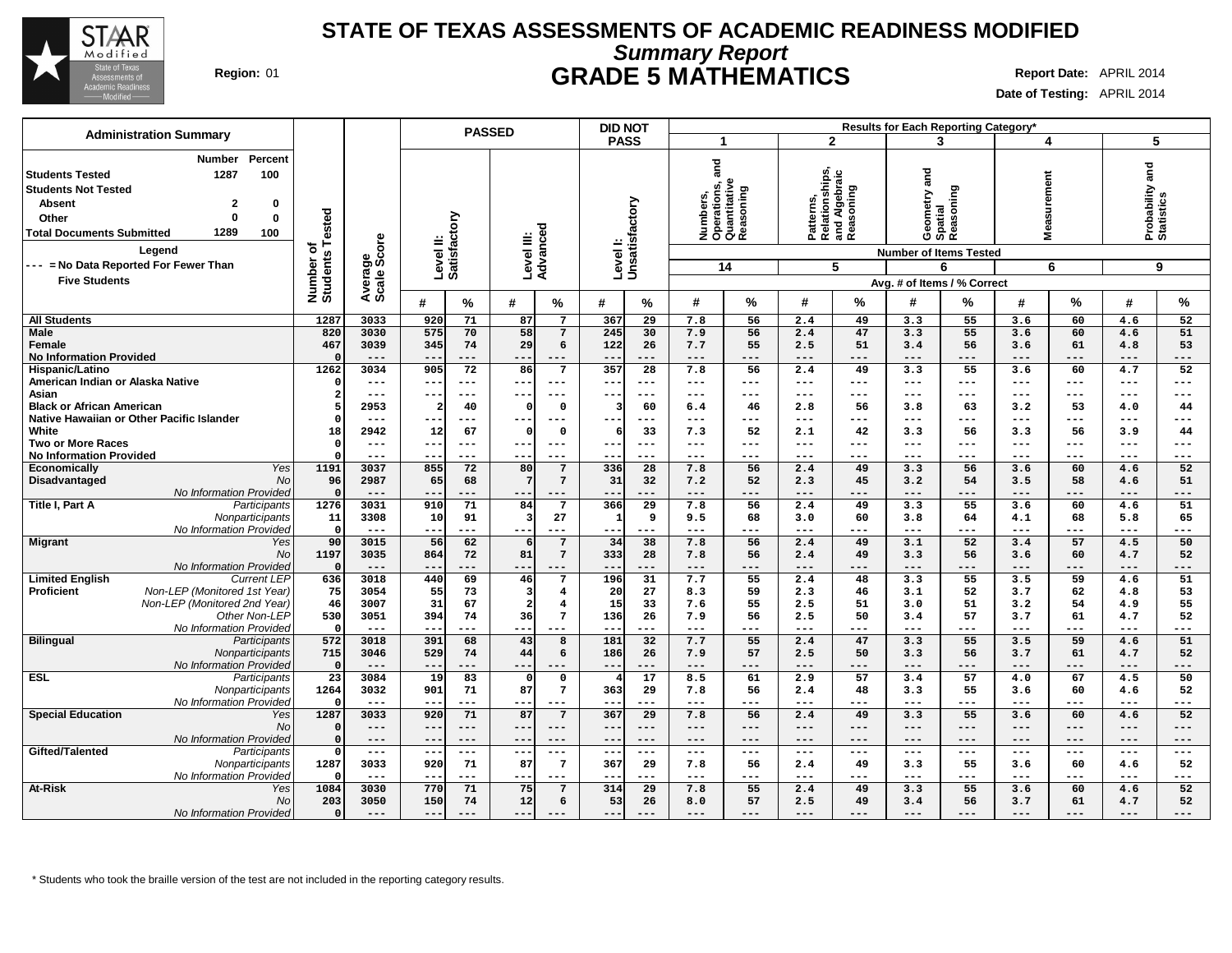

## **Summary Report STATE OF TEXAS ASSESSMENTS OF ACADEMIC READINESS Region:** 01 **GRADE 8 READING Report Date:** APRIL 2014

| <b>Administration Summary</b>                                                                                                                                                                                                                      |                                            |                        |                           |                 | <b>PASSED</b>          |                             | <b>DID NOT</b> |                            |                                                       |                 |                                                                                  | <b>Results for Each Reporting Category</b> |                                                            |                 |
|----------------------------------------------------------------------------------------------------------------------------------------------------------------------------------------------------------------------------------------------------|--------------------------------------------|------------------------|---------------------------|-----------------|------------------------|-----------------------------|----------------|----------------------------|-------------------------------------------------------|-----------------|----------------------------------------------------------------------------------|--------------------------------------------|------------------------------------------------------------|-----------------|
|                                                                                                                                                                                                                                                    |                                            |                        |                           |                 |                        |                             | <b>PASS</b>    |                            | $\mathbf 1$                                           |                 |                                                                                  | $\overline{2}$                             |                                                            | 3               |
| Percent<br>Number<br>28871<br>94<br><b>Students Tested</b><br><b>Students Not Tested</b><br>105<br>0<br><b>Absent</b><br>5<br>1581<br>Other<br>30557<br>100<br><b>Total Documents Submitted</b><br>Legend<br>--- = No Data Reported For Fewer Than | <b>Tested</b><br>৳<br>Number o<br>Students | Average<br>Scale Score | Level II:<br>Satisfactory |                 | Level III:<br>Advanced |                             |                | Level I:<br>Unsatisfactory | Across<br>Understanding/<br>Analysis Across<br>Genres | 10              | Understanding/<br>Analysis of<br>Literary Texts<br><b>Number of Items Tested</b> | 22                                         | Understanding/<br> Analysis of<br> Informational<br> Texts | 20              |
| <b>Five Students</b>                                                                                                                                                                                                                               |                                            |                        |                           |                 |                        |                             |                |                            |                                                       |                 |                                                                                  | Avg. # of Items / % Correct                |                                                            |                 |
|                                                                                                                                                                                                                                                    |                                            |                        | #                         | %               | #                      | %                           | #              | %                          | #                                                     | %               | #                                                                                | %                                          | #                                                          | %               |
| <b>All Students</b>                                                                                                                                                                                                                                | 28871                                      | 1645                   | 2117                      | 73              | 4111                   | 14                          | 7696           | 27                         | 6.5                                                   | 65              | 13.8                                                                             | 63                                         | 11.9                                                       | 60              |
| <b>Male</b><br>Female<br><b>No Information Provided</b>                                                                                                                                                                                            | 14572<br>14298                             | 1633<br>1658<br>$---$  | 10167<br>11007            | 70<br>77<br>--- | 1780<br>2331<br>$- -$  | 12<br>16<br>$- - -$         | 4405<br>3291   | 30<br>23<br>---            | 6.3<br>6.8<br>$---$                                   | 63<br>68<br>--- | 13.3<br>14.3<br>$- - -$                                                          | 61<br>65<br>---                            | 11.6<br>12.2<br>$---$                                      | 58<br>61<br>--- |
| Hispanic/Latino                                                                                                                                                                                                                                    | 28154                                      | 1643                   | 20524                     | 73              | 3845                   | 14                          | 7630           | 27                         | 6.5                                                   | 65              | 13.7                                                                             | 62                                         | 11.9                                                       | 59              |
| American Indian or Alaska Native                                                                                                                                                                                                                   | 13                                         | 1673                   | 10                        | 77              | 2                      | 15                          |                | 23                         | 7.0                                                   | 70              | 15.1                                                                             | 69                                         | 12.8                                                       | 64              |
| Asian                                                                                                                                                                                                                                              | 152                                        | 1793                   | 146                       | 96              | 82                     | 54                          | 6              | $\overline{4}$             | 8.4                                                   | 84              | 18.0                                                                             | 82                                         | 15.8                                                       | 79              |
| <b>Black or African American</b>                                                                                                                                                                                                                   | 50                                         | 1701                   | 46                        | 92              | 13                     | 26                          | $\overline{4}$ | 8                          | 7.7                                                   | 77              | 16.0<br>$---$                                                                    | 73                                         | 13.4                                                       | 67              |
| Native Hawaiian or Other Pacific Islander<br>White                                                                                                                                                                                                 | -1<br>474                                  | $- - -$<br>1723        | $- -$<br>423              | ---<br>89       | --<br>159              | $---$<br>34                 | 51             | ---<br>11                  | $---$<br>7.7                                          | ---<br>77       | 16.3                                                                             | ---<br>74                                  | $- - -$<br>14.1                                            | ---<br>71       |
| <b>Two or More Races</b>                                                                                                                                                                                                                           | 22                                         | 1769                   | 20                        | 91              | 10                     | 45                          | $\overline{2}$ | 9                          | 8.5                                                   | 85              | 17.3                                                                             | 79                                         | 14.9                                                       | 75              |
| <b>No Information Provided</b>                                                                                                                                                                                                                     | 5                                          | 1668                   |                           | 100             | c                      | $\Omega$                    | $\Omega$       | 0                          | 7.0                                                   | 70              | 15.0                                                                             | 68                                         | 13.4                                                       | 67              |
| Yes<br>Economically                                                                                                                                                                                                                                | 24936                                      | 1634                   | 17697                     | 71              | 2917                   | 12                          | 7239           | 29                         | 6.3                                                   | 63              | 13.5                                                                             | 61                                         | 11.6                                                       | 58              |
| Disadvantaged<br>No<br>No Information Provided                                                                                                                                                                                                     | 3931                                       | 1714<br>$---$          | 3474<br>$-$               | 88<br>---       | 1194<br>$- -$          | 30<br>$---$                 | 457<br>$- -$   | 12<br>---                  | 7.6<br>$---$                                          | 76<br>$---$     | 16.0<br>$---$                                                                    | 73<br>---                                  | 14.0<br>$---$                                              | 70<br>$---$     |
| Title I, Part A<br>Participants                                                                                                                                                                                                                    | 28805                                      | 1646                   | 21148                     | 73              | 4110                   | 14                          | 7657           | 27                         | 6.5                                                   | 65              | 13.8                                                                             | 63                                         | 11.9                                                       | 60              |
| Nonparticipants                                                                                                                                                                                                                                    | 62                                         | 1541                   | 23                        | 37              | - 1                    | $\overline{\mathbf{2}}$     | 39             | 63                         | 4.7                                                   | 47              | 10.0                                                                             | 46                                         | 8.3                                                        | 42              |
| No Information Provided                                                                                                                                                                                                                            |                                            | $- - -$                |                           | ---             |                        | $---$                       |                | ---                        | $- - -$                                               | $- - -$         | $---$                                                                            | ---                                        | $---$                                                      | ---             |
| <b>Migrant</b><br>Yes                                                                                                                                                                                                                              | 1444                                       | 1607                   | 895                       | 62              | 107                    | $7\phantom{.0}$             | 549            | 38                         | 5.9                                                   | 59              | 12.6                                                                             | 57                                         | 10.6                                                       | 53              |
| No                                                                                                                                                                                                                                                 | 27422                                      | 1647                   | 20276                     | 74              | 4004                   | 15                          | 7146           | 26                         | 6.5                                                   | 65              | 13.9                                                                             | 63                                         | 12.0                                                       | 60              |
| No Information Provided                                                                                                                                                                                                                            |                                            | 1647                   |                           | 80              |                        | $\mathbf 0$                 | $\mathbf{1}$   | 20                         | 6.4                                                   | 64              | 14.0                                                                             | 64                                         | 12.8                                                       | 64              |
| <b>Limited English</b><br><b>Current LEP</b><br>Non-LEP (Monitored 1st Year)<br>Proficient                                                                                                                                                         | 6148<br>521                                | 1546<br>1658           | 2283<br>440               | 37<br>84        | 64<br>59               | $\mathbf{1}$<br>11          | 3865<br>81     | 63<br>16                   | 4.8<br>6.6                                            | 48<br>66        | 10.0<br>14.5                                                                     | 46<br>66                                   | 8.7<br>12.8                                                | 43<br>64        |
| Non-LEP (Monitored 2nd Year)                                                                                                                                                                                                                       | 1191                                       | 1617                   | 834                       | 70              | 69                     | 6                           | 357            | 30                         | 6.1                                                   | 61              | 12.9                                                                             | 59                                         | 11.2                                                       | 56              |
| Other Non-LEP                                                                                                                                                                                                                                      | 21007                                      | 1676                   | 17614                     | 84              | 3919                   | 19                          | 3393           | 16                         | 7.0                                                   | 70              | 15.0                                                                             | 68                                         | 12.9                                                       | 65              |
| No Information Provided                                                                                                                                                                                                                            |                                            | $---$                  |                           | ---             | $-$                    | $---$                       |                | ---                        | $- - -$                                               | ---             | $- - -$                                                                          | ---                                        | $- - -$                                                    | ---             |
| <b>Bilingual</b><br>Participants                                                                                                                                                                                                                   | 390                                        | 1634                   | 257                       | 66              | 58                     | 15                          | 133            | 34                         | 6.3                                                   | 63              | 13.3                                                                             | 60                                         | 11.5                                                       | 58              |
| Nonparticipants                                                                                                                                                                                                                                    | 28410                                      | 1646                   | 20900                     | 74              | 4053                   | 14                          | 7510           | 26                         | 6.5                                                   | 65              | 13.8                                                                             | 63                                         | 12.0                                                       | 60              |
| No Information Provided<br>ESL<br>Participants                                                                                                                                                                                                     | 71<br>5766                                 | 1512<br>1547           | 18<br>2145                | 25<br>37        | 67                     | $\mathbf 0$<br>$\mathbf{1}$ | 53<br>3621     | 75<br>63                   | 4.2<br>4.8                                            | 42<br>48        | 8.0<br>10.0                                                                      | 36<br>46                                   | 8.3<br>8.7                                                 | 41<br>43        |
| Nonparticipants                                                                                                                                                                                                                                    | 23034                                      | 1670                   | 19012                     | 83              | 4044                   | 18                          | 4022           | 17                         | 6.9                                                   | 69              | 14.8                                                                             | 67                                         | 12.8                                                       | 64              |
| No Information Provided                                                                                                                                                                                                                            | 71                                         | 1512                   | 18                        | 25              |                        | $\mathbf 0$                 | 53             | 75                         | 4.2                                                   | 42              | 7.9                                                                              | 36                                         | 8.3                                                        | 41              |
| <b>Special Education</b><br>Yes                                                                                                                                                                                                                    | 1221                                       | 1541                   | 416                       | 34              | 24                     | $\overline{a}$              | 805            | 66                         | 4.7                                                   | 47              | 10.0                                                                             | 46                                         | 8.2                                                        | 41              |
| No                                                                                                                                                                                                                                                 | 27646                                      | 1650                   | 20755                     | 75              | 4087                   | 15                          | 6891           | 25                         | 6.6                                                   | 66              | 14.0                                                                             | 64                                         | 12.1                                                       | 61              |
| No Information Provided                                                                                                                                                                                                                            |                                            | $---$                  | $ -$                      | ---             | $- -$                  | $---$                       | $- -$          | $---$                      | $---$                                                 | ---             | $---$                                                                            | ---                                        | $---$                                                      | $---$           |
| Gifted/Talented<br>Participants                                                                                                                                                                                                                    | 3230                                       | 1779                   | 3184                      | 99              | 1636                   | 51                          | 46             | 1                          | 8.4                                                   | 84              | 18.0                                                                             | 82                                         | 16.0                                                       | 80              |
| Nonparticipants<br>No Information Provided                                                                                                                                                                                                         | 25636<br>5                                 | 1629<br>1657           | 17987                     | 70<br>80        | 2475                   | 10<br>$\Omega$              | 7649           | 30<br>20                   | 6.3<br>6.6                                            | 63<br>66        | 13.3<br>14.8                                                                     | 60<br>67                                   | 11.4<br>12.8                                               | 57<br>64        |
| <b>At-Risk</b><br>Yes                                                                                                                                                                                                                              | 15839                                      | 1585                   | 8967                      | 57              | 436                    | $\overline{\mathbf{3}}$     | 6872           | 43                         | 5.6                                                   | 56              | 11.7                                                                             | 53                                         | 10.0                                                       | 50              |
| No                                                                                                                                                                                                                                                 | 13028                                      | 1718                   | 12204                     | 94              | 3675                   | 28                          | 824            | 6                          | 7.7                                                   | 77              | 16.3                                                                             | 74                                         | 14.4                                                       | 72              |
| No Information Provided                                                                                                                                                                                                                            |                                            | $---$                  | $ -$                      | ---             | $\qquad \qquad -$      | $---$                       | $- -$          | ---                        | $---$                                                 | $---$           | $---$                                                                            | ---                                        | $---$                                                      | $---$           |
| Career/Technical<br>Participants                                                                                                                                                                                                                   | 9139                                       | 1651                   | 6969                      | 76              | 1308                   | 14                          | 2170           | 24                         | 6.6                                                   | 66              | 14.0                                                                             | 64                                         | 12.2                                                       | 61              |
| Education<br>Nonparticipants                                                                                                                                                                                                                       | 19723                                      | 1643                   | 14202                     | 72              | 2803                   | 14                          | 5521           | 28                         | 6.5                                                   | 65              | 13.7                                                                             | 62                                         | 11.8                                                       | 59              |
| No Information Provided                                                                                                                                                                                                                            | 9                                          | 1587                   |                           | 44              | 0                      | $\mathsf{o}\,$              | 5              | 56                         | 4.8                                                   | 48              | 12.6                                                                             | 57                                         | 10.1                                                       | 51              |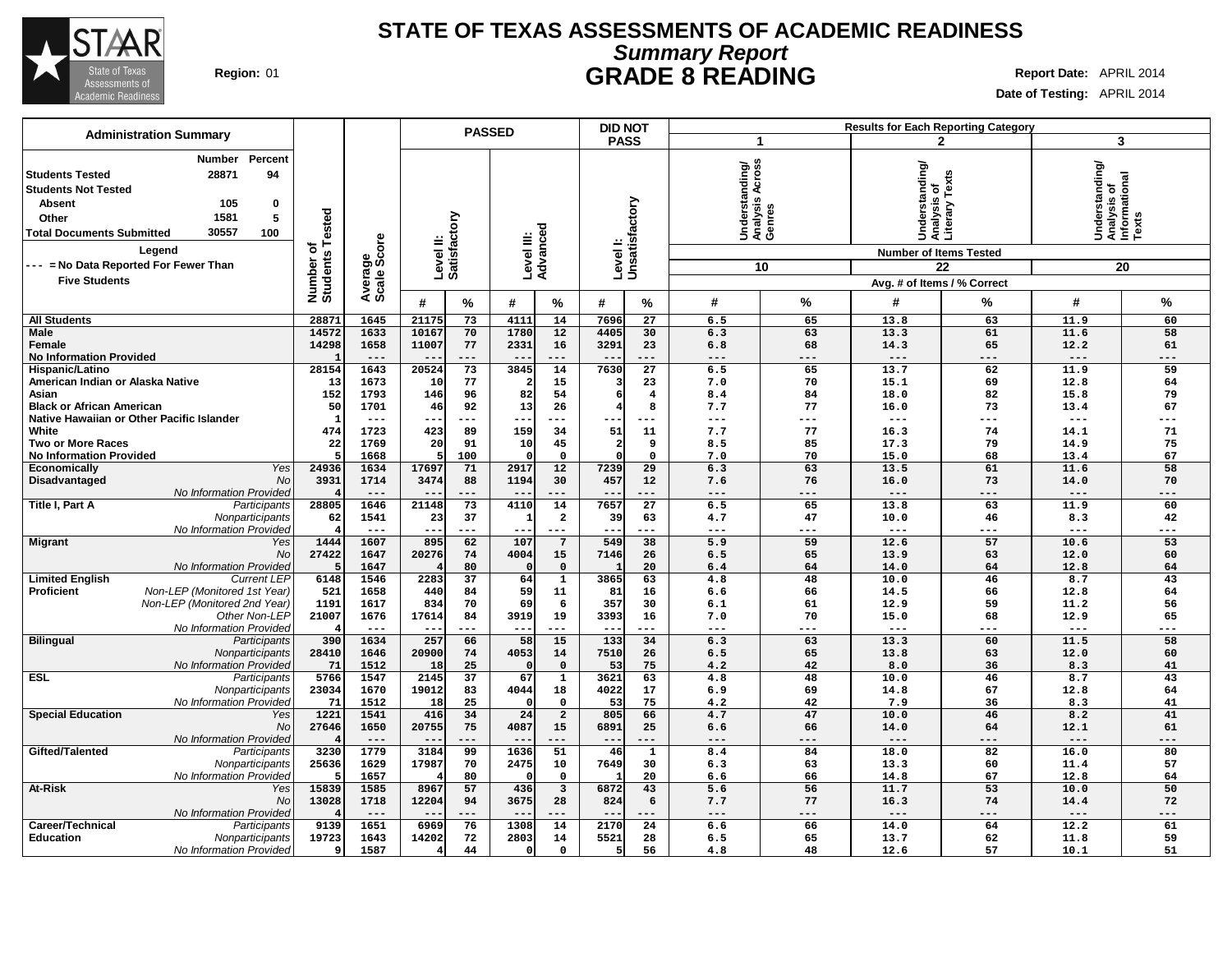

# **Summary Report STATE OF TEXAS ASSESSMENTS OF ACADEMIC READINESS Region:** 01 **GRADE 8 MATHEMATICS Report Date:** APRIL 2014

|                                                                                                                                                                                                                                                    |                              |                        |                           | <b>PASSED</b> |                        |                                | <b>DID NOT</b>            |                               |                |                                                                        |                                                           |                 |                                           | <b>Results for Each Reporting Category</b> |                  |           |                               |             |
|----------------------------------------------------------------------------------------------------------------------------------------------------------------------------------------------------------------------------------------------------|------------------------------|------------------------|---------------------------|---------------|------------------------|--------------------------------|---------------------------|-------------------------------|----------------|------------------------------------------------------------------------|-----------------------------------------------------------|-----------------|-------------------------------------------|--------------------------------------------|------------------|-----------|-------------------------------|-------------|
| <b>Administration Summary</b>                                                                                                                                                                                                                      |                              |                        |                           |               |                        |                                | <b>PASS</b>               |                               | $\mathbf{1}$   |                                                                        | $\mathbf{2}$                                              |                 | 3                                         |                                            |                  | 4         | 5                             |             |
| Percent<br>Number<br>25561<br>86<br><b>Students Tested</b><br><b>Students Not Tested</b><br><b>Absent</b><br>95<br>0<br>4164<br>14<br>Other<br>29820<br>100<br><b>Total Documents Submitted</b><br>Legend<br>--- = No Data Reported For Fewer Than | Number of<br>Students Tested | Average<br>Scale Score | Level II:<br>Satisfactory |               | Level III:<br>Advancec | ত                              | Levell:<br>Unsatisfactory |                               | and<br>ā<br>흍  | perations, a<br>:uantitative<br>oning<br>Opera<br>Quant<br>Reasc<br>11 | Patterns,<br>Relationships,<br>and Algebraic<br>Reasoning | 14              | and<br>Geometry a<br>Spatial<br>Reasoning | <b>Number of Items Tested</b><br>8         | surement<br>Viea | 13        | Probability and<br>Statistics | 10          |
| <b>Five Students</b>                                                                                                                                                                                                                               |                              |                        |                           |               |                        |                                |                           |                               |                |                                                                        |                                                           |                 |                                           | Avg. # of Items / % Correct                |                  |           |                               |             |
|                                                                                                                                                                                                                                                    |                              |                        | #                         | %             | #                      | %                              | #                         | %                             | #              | %                                                                      | #                                                         | %               | #                                         | %                                          | #                | %         | #                             | $\%$        |
| <b>All Students</b>                                                                                                                                                                                                                                | 25561                        | 1653                   | 18877                     | 74            | 1256                   | $5\overline{5}$                | 6684                      | 26                            | 5.7            | 52                                                                     | 7.5                                                       | 54              | 4.4                                       | 55                                         | 6.3              | 48        | 5.7                           | 57          |
| <b>Male</b>                                                                                                                                                                                                                                        | 12864                        | 1652                   | 9425                      | 73            | 629                    | $5\overline{5}$                | 3439                      | $\overline{27}$               | 5.7            | 52                                                                     | 7.4                                                       | 53              | 4.4                                       | 55                                         | 6.3              | 48        | 5.7                           | 57          |
| Female<br><b>No Information Provided</b>                                                                                                                                                                                                           | 12696                        | 1654<br>$---$          | 9451<br>$- -$             | 74<br>---     | 627                    | 5                              | 3245                      | 26<br>---                     | 5.7<br>$---$   | 52<br>---                                                              | 7.6<br>$---$                                              | 54<br>---       | 4.4<br>$---$                              | 56<br>---                                  | 6.3<br>$---$     | 49<br>--- | 5.8<br>---                    | 58<br>---   |
| Hispanic/Latino                                                                                                                                                                                                                                    | 25027                        | 1652                   | 18433                     | 74            | 1173                   | 5                              | 6594                      | 26                            | 5.7            | $\overline{52}$                                                        | 7.5                                                       | $\overline{53}$ | 4.4                                       | $\overline{55}$                            | 6.3              | 48        | 5.7                           | 57          |
| American Indian or Alaska Native                                                                                                                                                                                                                   | 11                           | 1647                   | 7                         | 64            | 1                      | 9                              |                           | 36                            | 5.5            | 50                                                                     | 6.7                                                       | 48              | 4.5                                       | 57                                         | 5.8              | 45        | 6.6                           | 66          |
| Asian                                                                                                                                                                                                                                              | 115                          | 1821                   | 108                       | 94            | 46                     | 40                             |                           | 6                             | 8.6            | 78                                                                     | 11.1                                                      | 79              | 6.3                                       | 78                                         | 9.2              | 71        | 7.9                           | 79          |
| <b>Black or African American</b><br>Native Hawaiian or Other Pacific Islander                                                                                                                                                                      | 39<br>$\overline{2}$         | 1637<br>$---$          | 28<br>$---$               | 72<br>---     | $\mathbf{1}$           | $\overline{\mathbf{3}}$<br>--- | 11<br>---                 | 28<br>$---$                   | 5.6<br>$- - -$ | 51<br>---                                                              | 7.4<br>$\qquad \qquad - -$                                | 53<br>---       | 3.8<br>$---$                              | 48<br>---                                  | 5.5<br>$- - -$   | 42<br>--- | 5.7<br>---                    | 57<br>$---$ |
| White                                                                                                                                                                                                                                              | 343                          | 1688                   | 278                       | 81            | 29                     | 8                              | 65                        | 19                            | 6.5            | 59                                                                     | 8.3                                                       | 59              | 4.8                                       | 60                                         | 6.9              | 53        | 6.4                           | 64          |
| <b>Two or More Races</b>                                                                                                                                                                                                                           | 19                           | 1766                   | 17                        | 89            | 5                      | 26                             | $\overline{2}$            | 11                            | 7.2            | 66                                                                     | 9.7                                                       | 69              | 5.7                                       | 71                                         | 8.4              | 64        | 6.8                           | 68          |
| <b>No Information Provided</b>                                                                                                                                                                                                                     | 5                            | 1644                   | 4                         | 80            |                        | $\mathbf 0$                    | $\mathbf{1}$              | 20                            | 5.6            | 51                                                                     | 8.0                                                       | 57              | 4.0                                       | 50                                         | 5.4              | 42        | 6.4                           | 64          |
| Economically<br>Yes                                                                                                                                                                                                                                | 22276                        | 1645                   | 16058                     | 72            | 866                    | $\overline{\mathbf{4}}$        | 6218                      | 28                            | 5.6            | 51                                                                     | 7.3                                                       | 52              | 4.3                                       | 54                                         | 6.1              | 47<br>57  | 5.6                           | 56          |
| Disadvantaged<br>No<br>No Information Provided                                                                                                                                                                                                     | 3281                         | 1705<br>$---$          | 2815                      | 86            | 390                    | 12<br>---                      | 466                       | 14<br>---                     | 6.7<br>$---$   | 61<br>---                                                              | 8.7                                                       | 62<br>---       | 5.1<br>$---$                              | 64<br>---                                  | 7.3<br>$---$     | ---       | 6.5<br>$---$                  | 65<br>---   |
| Title I, Part A<br>Participants                                                                                                                                                                                                                    | 25484                        | 1653                   | 18849                     | 74            | 1255                   | 5                              | 6635                      | 26                            | 5.7            | 52                                                                     | 7.5                                                       | 54              | 4.4                                       | 56                                         | 6.3              | 48        | 5.7                           | 57          |
| Nonparticipants                                                                                                                                                                                                                                    | 73                           | 1555                   | 24                        | 33            | $\mathbf{1}$           | $\mathbf{1}$                   | 49                        | 67                            | 3.8            | 34                                                                     | 5.0                                                       | 36              | 2.5                                       | 32                                         | 4.2              | 32        | 4.0                           | 40          |
| No Information Provided                                                                                                                                                                                                                            |                              | $---$                  | $- -$                     | $---$         | $- -$                  | ---                            | --                        | $- - -$                       | $---$          | $---$                                                                  | $---$                                                     | ---             | $---$                                     | ---                                        | $- - -$          | ---       | ---                           | $---$       |
| <b>Migrant</b><br>Yes<br>No                                                                                                                                                                                                                        | 1363<br>24194                | 1625<br>1654           | 897<br>17976              | 66<br>74      | 36<br>1220             | $\overline{\mathbf{3}}$<br>5   | 466<br>6218               | 34<br>26                      | 5.1<br>5.8     | 47<br>52                                                               | 6.8<br>7.6                                                | 48<br>54        | 4.0<br>4.5                                | 50<br>56                                   | 5.8<br>6.3       | 45<br>49  | 5.2<br>5.7                    | 52<br>57    |
| No Information Provided                                                                                                                                                                                                                            |                              | $---$                  | $- -$                     | ---           | $- -$                  |                                | $ -$                      | ---                           | $---$          | ---                                                                    | $---$                                                     | ---             | $---$                                     | ---                                        | $---$            | ---       | $---$                         | ---         |
| <b>Limited English</b><br><b>Current LEP</b>                                                                                                                                                                                                       | 5336                         | 1602                   | 3022                      | 57            | 76                     | $\mathbf{1}$                   | 2314                      | 43                            | 4.5            | 41                                                                     | 6.2                                                       | 44              | 3.7                                       | 47                                         | 5.3              | 41        | 4.8                           | 48          |
| Non-LEP (Monitored 1st Year)<br><b>Proficient</b>                                                                                                                                                                                                  | 471                          | 1684                   | 398                       | 85            | 34                     | $7\phantom{.0}$                | 73                        | 15                            | 6.4            | 58                                                                     | 8.3                                                       | 59              | 5.0                                       | 63                                         | 6.9              | 53        | 6.2                           | 62          |
| Non-LEP (Monitored 2nd Year)                                                                                                                                                                                                                       | 1147                         | 1647                   | 846                       | 74            | 50                     | $\overline{4}$                 | 301                       | 26                            | 5.5            | 50                                                                     | 7.4                                                       | 53              | 4.4                                       | 55                                         | 6.1              | 47        | 5.6                           | 56          |
| Other Non-LEP<br>No Information Provided                                                                                                                                                                                                           | 18603                        | 1667<br>$- - -$        | 14607<br>$- -$            | 79            | 1096<br>$- -$          | 6                              | 3996                      | 21                            | 6.1<br>$---$   | 55                                                                     | 7.9<br>---                                                | 56<br>---       | 4.6                                       | 58                                         | 6.6<br>---       | 50        | 6.0<br>---                    | 60<br>---   |
| <b>Bilingual</b><br>Participants                                                                                                                                                                                                                   | 339                          | 1620                   | 200                       | 59            | 15                     | $\overline{\mathbf{4}}$        | 139                       | 41                            | 5.0            | 46                                                                     | 6.7                                                       | 48              | 3.9                                       | 49                                         | 5.7              | 43        | 5.0                           | 50          |
| Nonparticipants                                                                                                                                                                                                                                    | 25207                        | 1653                   | 18666                     | 74            | 1241                   | 5                              | 6541                      | 26                            | 5.7            | 52                                                                     | 7.5                                                       | 54              | 4.4                                       | 56                                         | 6.3              | 48        | 5.7                           | 57          |
| No Information Provided                                                                                                                                                                                                                            | 15                           | 1644                   | 11                        | 73            |                        | $\mathbf 0$                    |                           | 27                            | 5.1            | 46                                                                     | 7.4                                                       | 53              | 4.4                                       | 55                                         | 6.6              | 51        | 5.7                           | 57          |
| <b>ESL</b><br>Participants                                                                                                                                                                                                                         | 5018                         | 1603                   | 2877                      | 57            | 77                     | $\overline{\mathbf{2}}$        | 2141                      | 43<br>22                      | 4.5            | 41<br>55                                                               | 6.2                                                       | 44<br>56        | 3.8                                       | 47<br>58                                   | 5.4              | 41<br>50  | 4.8                           | 48<br>59    |
| Nonparticipants<br>No Information Provided                                                                                                                                                                                                         | 20527<br>16                  | 1665<br>1632           | 15989<br>11               | 78<br>69      | 1179<br>$\Omega$       | 6<br>$\mathbf{o}$              | 4538                      | 31                            | 6.0<br>4.9     | 45                                                                     | 7.8<br>6.9                                                | 50              | 4.6<br>4.2                                | 52                                         | 6.5<br>6.4       | 49        | 5.9<br>5.5                    | 55          |
| <b>Special Education</b><br>Yes                                                                                                                                                                                                                    | 1233                         | 1578                   | 567                       | 46            | 8                      | $\mathbf 1$                    | 666                       | 54                            | 3.9            | 35                                                                     | 5.7                                                       | 41              | 3.5                                       | 44                                         | 4.9              | 38        | 4.1                           | 41          |
| No                                                                                                                                                                                                                                                 | 24324                        | 1657                   | 18306                     | 75            | 1248                   | 5                              | 6018                      | 25                            | 5.8            | 53                                                                     | 7.6                                                       | 54              | 4.5                                       | 56                                         | 6.4              | 49        | 5.8                           | 58          |
| No Information Provided                                                                                                                                                                                                                            |                              | $---$                  | $\qquad \qquad -$         | .             | $- -$                  | ---                            | $- -$                     | ---                           | $---$          | ---                                                                    | $---$                                                     | ---             | $---$                                     | ---                                        | ---              | ---       | ---                           | ---         |
| Gifted/Talented<br>Participants                                                                                                                                                                                                                    | 2196<br>23360                | 1774<br>1641           | 2130<br>16742             | 97<br>72      | 494<br>762             | 22<br>$\overline{\mathbf{3}}$  | 66<br>6618                | $\overline{\mathbf{3}}$<br>28 | 8.2<br>5.5     | 74<br>50                                                               | 10.3<br>7.2                                               | 74<br>52        | 6.0<br>4.3                                | 75<br>54                                   | 8.5<br>6.1       | 66<br>47  | 7.6<br>5.5                    | 76<br>55    |
| Nonparticipants<br>No Information Provided                                                                                                                                                                                                         | 5                            | 1664                   | 5                         | 100           | $\Omega$               | $\mathbf 0$                    |                           | $\mathbf{o}$                  | 5.8            | 53                                                                     | 8.4                                                       | 60              | 3.8                                       | 48                                         | 6.6              | 51        | 7.0                           | 70          |
| At-Risk<br>Yes                                                                                                                                                                                                                                     | 14811                        | 1609                   | 9159                      | 62            | 168                    | $\mathbf 1$                    | 5652                      | 38                            | 4.7            | 43                                                                     | 6.4                                                       | 46              | 3.8                                       | 48                                         | 5.4              | 42        | 4.9                           | 49          |
| No                                                                                                                                                                                                                                                 | 10746                        | 1713                   | 9714                      | 90            | 1088                   | 10                             | 1032                      | 10                            | 7.1            | 64                                                                     | 9.0                                                       | 65              | 5.3                                       | 66                                         | 7.5              | 57        | 6.8                           | 68          |
| No Information Provided                                                                                                                                                                                                                            |                              | $---$                  | $- -$                     | ---           |                        | ---                            | $ -$                      | $---$                         | $---$          | ---                                                                    | $---$                                                     | ---             | $- - -$                                   | ---                                        | $---$            | ---       | $---$                         | ---         |
| Career/Technical<br>Participants<br><b>Education</b>                                                                                                                                                                                               | 7955<br>17597                | 1658<br>1651           | 6023<br>12848             | 76<br>73      | 371<br>885             | 5<br>5                         | 1932<br>4749              | 24<br>27                      | 5.8<br>5.7     | 53<br>52                                                               | 7.7<br>7.4                                                | 55<br>53        | 4.5<br>4.4                                | 57<br>55                                   | 6.4<br>6.2       | 49<br>48  | 5.7<br>5.7                    | 57<br>57    |
| Nonparticipants<br>No Information Provided                                                                                                                                                                                                         | 9                            | 1600                   | 6                         | 67            | $\mathbf 0$            | $\mathsf{o}$                   | $\overline{\mathbf{3}}$   | 33                            | 4.3            | 39                                                                     | 6.7                                                       | 48              | 3.0                                       | 38                                         | 4.9              | 38        | 5.8                           | 58          |
|                                                                                                                                                                                                                                                    |                              |                        |                           |               |                        |                                |                           |                               |                |                                                                        |                                                           |                 |                                           |                                            |                  |           |                               |             |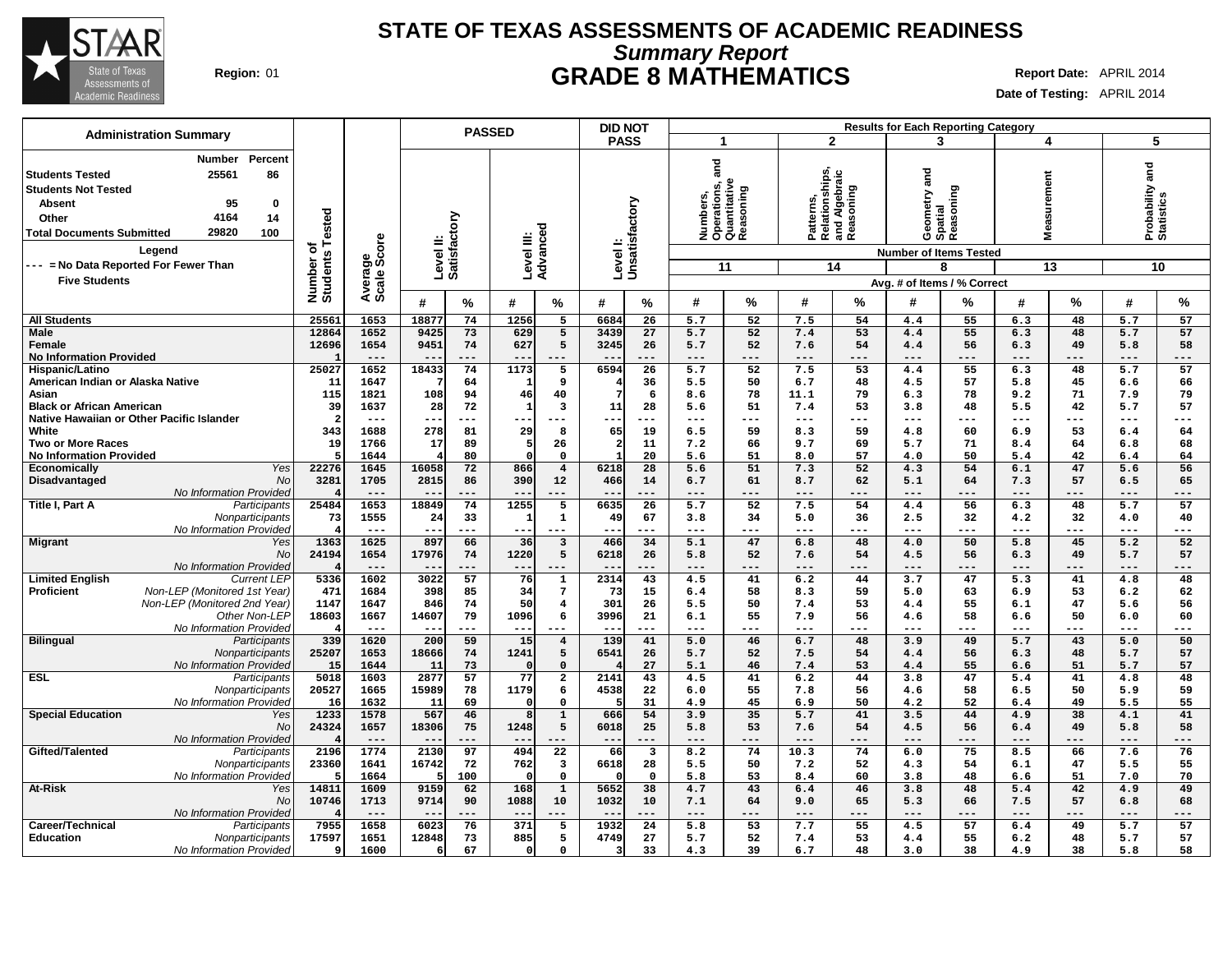

### **Summary Report STATE OF TEXAS ASSESSMENTS OF ACADEMIC READINESS L Region:** 01 **GRADE 8 MATHEMATICS Report Date:** APRIL 2014

**Date of Testing:** APRIL 2014

|                                                                                                                                                                                                                                                                                      |                              |                        |                           |                      | <b>PASSED</b>           |                             | <b>DID NOT</b>             |                 |                                                                                        |             |                                                            |                     |                           | Results for Each Reporting Category*                                                                      |                  |                     |                               |                                             |
|--------------------------------------------------------------------------------------------------------------------------------------------------------------------------------------------------------------------------------------------------------------------------------------|------------------------------|------------------------|---------------------------|----------------------|-------------------------|-----------------------------|----------------------------|-----------------|----------------------------------------------------------------------------------------|-------------|------------------------------------------------------------|---------------------|---------------------------|-----------------------------------------------------------------------------------------------------------|------------------|---------------------|-------------------------------|---------------------------------------------|
| <b>Administration Summary</b>                                                                                                                                                                                                                                                        |                              |                        |                           |                      |                         |                             | <b>PASS</b>                |                 | $\mathbf 1$                                                                            |             | $\mathbf{2}$                                               |                     |                           | 3                                                                                                         |                  | 4                   | 5                             |                                             |
| Percent<br><b>Number</b><br><b>Students Tested</b><br>774<br>100<br><b>Students Not Tested</b><br><b>Absent</b><br>0<br>0<br>3<br>$\mathbf{0}$<br>Other<br>777<br><b>Total Documents Submitted</b><br>100<br>Legend<br>--- = No Data Reported For Fewer Than<br><b>Five Students</b> | Number of<br>Students Tested | Average<br>Scale Score | Level II:<br>Satisfactory |                      |                         | ত<br>Level III:<br>Advancec | Levell:<br>Unsatisfactory  |                 | and<br>perations, a<br>uantitative<br>ŗñ,<br>ā<br>흍<br>Numb<br>Opera<br>Ouant<br>Reasc | oning<br>11 | Patterns,<br>Relationships,<br>and Algebraic<br> Reasoning | 14                  |                           | Geometry and<br>Spatial<br>Reasoning<br><b>Number of Items Tested</b><br>8<br>Avg. # of Items / % Correct | surement<br>Viea | 13                  | Probability and<br>Statistics | 10                                          |
|                                                                                                                                                                                                                                                                                      |                              |                        | #                         | $\%$                 | #                       | %                           | #                          | ℅               | #                                                                                      | %           | #                                                          | %                   | $\#$                      | %                                                                                                         | #                | %                   | #                             | $\%$                                        |
| <b>All Students</b>                                                                                                                                                                                                                                                                  | 774                          | 1572                   | 313                       | 40                   | 8                       | $\mathbf{1}$                | 461                        | 60              | 4.9                                                                                    | 44          | 5.2                                                        | 37                  | 2.9                       | 37                                                                                                        | 5.3              | 40                  | 3.5                           | 35                                          |
| <b>Male</b>                                                                                                                                                                                                                                                                          | 409                          | 1569                   | 155                       | $\overline{38}$      | 5                       | $\mathbf{1}$                | 254                        | 62              | 4.8                                                                                    | 43          | 5.1                                                        | 37                  | 3.0                       | 37                                                                                                        | 5.0              | 39                  | 3.5                           | 35                                          |
| Female                                                                                                                                                                                                                                                                               | 365                          | 1576                   | 158                       | 43                   | $\overline{\mathbf{3}}$ | $\mathbf{1}$                | 207                        | 57              | 5.0                                                                                    | 45          | 5.4                                                        | 38                  | 2.9                       | 37                                                                                                        | 5.5              | 42                  | 3.5                           | 35                                          |
| <b>No Information Provided</b>                                                                                                                                                                                                                                                       | - 0                          | $---$                  | $- -$                     |                      |                         | ---                         |                            | ---             | $---$                                                                                  | ---         | $---$                                                      | ---                 | $---$                     | ---                                                                                                       | $---$            | ---                 | ---                           | ---                                         |
| Hispanic/Latino                                                                                                                                                                                                                                                                      | 754                          | 1572                   | 303                       | 40                   | 8                       | 1                           | 451                        | 60              | 4.8                                                                                    | 44          | 5.2                                                        | $\overline{37}$     | 2.9                       | 37                                                                                                        | 5.2              | 40                  | 3.4                           | 34                                          |
| American Indian or Alaska Native<br>Asian                                                                                                                                                                                                                                            | $\Omega$<br>$\overline{2}$   | ---<br>---             | $\overline{\phantom{m}}$  | $---$<br>$--$        | $--$                    | $---$<br>$--$               | ---                        | ---<br>$--$     | $\qquad \qquad -$<br>$--$                                                              | ---<br>---  | $\qquad \qquad - -$<br>$---$                               | ---<br>---          | $\qquad \qquad -$<br>$--$ | $---$<br>---                                                                                              | $---$<br>---     | $---$<br>---        | $---$<br>---                  | ---<br>---                                  |
| <b>Black or African American</b>                                                                                                                                                                                                                                                     | $\Omega$                     | ---                    | --                        | $--$                 | $- -$                   | ---                         | --<br>--                   | ---             | ---                                                                                    | ---         | $---$                                                      | ---                 | $--$                      | ---                                                                                                       | ---              | ---                 | ---                           | ---                                         |
| Native Hawaiian or Other Pacific Islander                                                                                                                                                                                                                                            | $\Omega$                     | $---$                  | --                        | $---$                | --                      | $---$                       | ---                        | $---$           | $\qquad \qquad -$                                                                      | ---         | $\qquad \qquad - -$                                        | ---                 | $\qquad \qquad -$         | $--$                                                                                                      | $---$            | $---$               | $---$                         | $---$                                       |
| White                                                                                                                                                                                                                                                                                | 17                           | 1601                   | 9                         | 53                   | $\Omega$                | $\mathbf 0$                 | -8                         | 47              | 5.2                                                                                    | 47          | 5.7                                                        | 41                  | 3.5                       | 43                                                                                                        | 6.5              | 50                  | 3.9                           | 39                                          |
| <b>Two or More Races</b>                                                                                                                                                                                                                                                             | $\mathbf 0$                  | $---$                  | ---                       | $--$                 |                         | $- - -$                     | $--$                       | $--$            | $---$                                                                                  | ---         | $\frac{1}{2}$                                              | ---                 | $--$                      | ---                                                                                                       | $---$            | $- - -$             | ---                           | $---$                                       |
| <b>No Information Provided</b>                                                                                                                                                                                                                                                       |                              | ---                    | $- -$                     | $- - -$              |                         | ---                         | $- -$                      | $---$           | $- - -$                                                                                | ---         | $- - -$                                                    | ---                 | $- - -$                   | ---                                                                                                       | $- - -$          | $- - -$             | ---                           | ---                                         |
| Yes<br>Economically                                                                                                                                                                                                                                                                  | 721                          | 1573                   | 291                       | 40                   | 6                       | $\mathbf{1}$                | 430                        | 60              | 4.9                                                                                    | 44          | 5.3                                                        | 38                  | 3.0                       | 37                                                                                                        | 5.3              | 41                  | 3.4                           | 34                                          |
| Disadvantaged<br>No                                                                                                                                                                                                                                                                  | 52                           | 1565                   | 22                        | 42                   | $\overline{a}$          | $\overline{4}$              | 30                         | 58              | 4.4                                                                                    | 40          | 4.7                                                        | 34                  | 2.8                       | 35                                                                                                        | 5.2              | 40                  | 3.6                           | 36                                          |
| No Information Provided                                                                                                                                                                                                                                                              | $\mathbf{1}$                 | 1573                   | --                        | 41                   |                         |                             |                            | ---<br>59       |                                                                                        | 44          | 5.3                                                        | ---<br>38           |                           | ---<br>37                                                                                                 |                  | ---                 | ---<br>3.5                    | ---<br>35                                   |
| Title I, Part A<br>Participants<br>Nonparticipants                                                                                                                                                                                                                                   | 768<br>5                     | 1515                   | 312<br>$\mathbf{1}$       | 20                   | 8<br>$\mathbf 0$        | 1<br>$\mathbf 0$            | 456                        | 80              | 4.9<br>3.6                                                                             | 33          | 2.6                                                        | 19                  | 3.0<br>2.8                | 35                                                                                                        | 5.3<br>4.8       | 41<br>37            | 2.2                           | 22                                          |
| No Information Provided                                                                                                                                                                                                                                                              | $\overline{1}$               | $---$                  | $---$                     | $---$                | $- -$                   | ---                         | $- -$                      | $---$           | $---$                                                                                  | ---         | $---$                                                      | ---                 | $---$                     | ---                                                                                                       | $---$            | $---$               | $---$                         | $---$                                       |
| <b>Migrant</b><br>Yes                                                                                                                                                                                                                                                                | 25                           | 1563                   | 9                         | 36                   | $\Omega$                | $\mathbf 0$                 | 16                         | 64              | 4.5                                                                                    | 41          | 4.6                                                        | 33                  | 3.4                       | 43                                                                                                        | 5.0              | 38                  | 3.2                           | 32                                          |
| No                                                                                                                                                                                                                                                                                   | 747                          | 1573                   | 304                       | 41                   | 8                       | $\mathbf{1}$                | 443                        | 59              | 4.9                                                                                    | 44          | 5.3                                                        | 38                  | 2.9                       | 37                                                                                                        | 5.3              | 41                  | 3.5                           | 35                                          |
| No Information Provided                                                                                                                                                                                                                                                              | $\overline{2}$               | $---$                  | $- -$                     | $---$                |                         |                             | $- -$                      | $---$           | $---$                                                                                  | ---         | $---$                                                      | ---                 | $---$                     | ---                                                                                                       | $---$            | $---$               | $---$                         | ---                                         |
| <b>Limited English</b><br><b>Current LEP</b>                                                                                                                                                                                                                                         | 774                          | 1572                   | 313                       | 40                   | 8                       | $\mathbf{1}$                | 461                        | 60              | 4.9                                                                                    | 44          | 5.2                                                        | 37                  | 2.9                       | 37                                                                                                        | 5.3              | 40                  | 3.5                           | 35                                          |
| Non-LEP (Monitored 1st Year)<br><b>Proficient</b>                                                                                                                                                                                                                                    | $\mathbf 0$                  | $---$                  | $- -$                     | $---$                | $- -$                   | $- - -$                     | $- -$                      | ---             | $- - -$                                                                                | ---         | $---$                                                      | ---                 | $- - -$                   | ---                                                                                                       | $---$            | $- - -$             | ---                           | $---$                                       |
| Non-LEP (Monitored 2nd Year)<br>Other Non-LEP                                                                                                                                                                                                                                        | $\mathbf 0$<br>$\mathbf 0$   | $---$<br>$---$         | $- -$<br>$- -$            | $---$<br>$---$       | $- - -$<br>$- -$        | $- - -$<br>$---$            | $- -$<br>$--$              | $- - -$<br>$--$ | $- - -$<br>$---$                                                                       | ---<br>---  | $\frac{1}{2}$<br>$\qquad \qquad -$                         | $---$<br>$---$      | $---$<br>$---$            | ---<br>$--$                                                                                               | $---$<br>$---$   | $---$<br>$---$      | ---<br>---                    | $---$<br>$---$                              |
| No Information Provided                                                                                                                                                                                                                                                              | $\Omega$                     | $---$                  | $--$                      | $---$                | $--$                    | ---                         | $- -$                      | $---$           | $- - -$                                                                                | ---         | $---$                                                      | $- - -$             | $---$                     | $---$                                                                                                     | $- - -$          | $---$               | $---$                         | $---$                                       |
| <b>Bilingual</b><br>Participants                                                                                                                                                                                                                                                     | 6                            | 1575                   | в                         | 50                   | $\Omega$                | $\Omega$                    |                            | 50              | 4.7                                                                                    | 42          | 6.0                                                        | 43                  | 4.0                       | 50                                                                                                        | 4.8              | 37                  | 2.7                           | 27                                          |
| Nonparticipants                                                                                                                                                                                                                                                                      | 711                          | 1571                   | 281                       | 40                   | 8                       | $\mathbf{1}$                | 430                        | 60              | 4.8                                                                                    | 44          | 5.2                                                        | 37                  | 2.9                       | 37                                                                                                        | 5.2              | 40                  | 3.4                           | 34                                          |
| No Information Provided                                                                                                                                                                                                                                                              | 57                           | 1590                   | 29                        | 51                   | $\Omega$                | $\mathbf 0$                 | 28                         | 49              | 5.3                                                                                    | 48          | 5.7                                                        | 40                  | 3.2                       | 39                                                                                                        | 5.7              | 44                  | 3.9                           | 39                                          |
| <b>ESL</b><br>Participants                                                                                                                                                                                                                                                           | 706                          | 1571                   | 280                       | 40                   | 8                       | $\mathbf{1}$                | 426                        | 60              | 4.8                                                                                    | 44          | 5.2                                                        | $\overline{37}$     | 2.9                       | $\overline{37}$                                                                                           | $\overline{5.3}$ | 40                  | 3.4                           | 34                                          |
| Nonparticipants                                                                                                                                                                                                                                                                      | 12                           | 1541                   | 4                         | 33                   | $\Omega$                | $\mathbf{o}$                | -8                         | 67              | 4.6                                                                                    | 42          | 4.5                                                        | 32                  | 3.1                       | 39                                                                                                        | 3.8              | 29                  | 2.8                           | 28                                          |
| No Information Provided<br><b>Special Education</b><br>Yes                                                                                                                                                                                                                           | 56<br>$\mathbf{1}$           | 1591<br>$---$          | ا 29<br>$- -$             | 52<br>$---$          | $\Omega$<br>$- -$       | $\mathbf 0$                 | 27<br>$- -$                | 48<br>---       | 5.3<br>$---$                                                                           | 48<br>---   | 5.7<br>$---$                                               | 41<br>---           | 3.2<br>$---$              | 40<br>---                                                                                                 | 5.7<br>$---$     | 44<br>$---$         | 3.9<br>$---$                  | 39<br>---                                   |
| <b>No</b>                                                                                                                                                                                                                                                                            | 772                          | 1573                   | 313                       | 41                   | 8                       | $\mathbf{1}$                | 459                        | 59              | 4.9                                                                                    | 44          | 5.2                                                        | 37                  | 3.0                       | 37                                                                                                        | 5.3              | 41                  | 3.5                           | 35                                          |
| No Information Provided                                                                                                                                                                                                                                                              | $\mathbf{1}$                 | ---                    | $- -$                     | ---                  |                         | ---                         | --                         | ---             | $---$                                                                                  | ---         | $---$                                                      | ---                 | $---$                     | ---                                                                                                       | $---$            | ---                 | ---                           | ---                                         |
| Gifted/Talented<br>Participants                                                                                                                                                                                                                                                      | $\mathbf 0$                  | $\qquad \qquad - -$    | $--$                      | $\sim$ $\sim$ $\sim$ | $--$                    | ---                         | $\overline{\phantom{m}}$ . | $---$           | $\frac{1}{2}$                                                                          | ---         | $\sim$ $\sim$ $\sim$                                       | $\qquad \qquad - -$ | $\sim$ $\sim$ $\sim$      | $---$                                                                                                     | $- -$            | $\qquad \qquad - -$ | $---$                         | $\scriptstyle \cdots$ $\scriptstyle \cdots$ |
| Nonparticipants                                                                                                                                                                                                                                                                      | 773                          | 1573                   | 313                       | 40                   | 8                       | $\mathbf{1}$                | 460                        | 60              | 4.9                                                                                    | 44          | 5.2                                                        | 37                  | 3.0                       | 37                                                                                                        | 5.3              | 41                  | 3.5                           | 35                                          |
| No Information Provided                                                                                                                                                                                                                                                              |                              | $---$                  | --                        | $---$                |                         | ---                         | --                         | $---$           | $--$                                                                                   | ---         | $---$                                                      | ---                 | $--$                      | ---                                                                                                       | $---$            | ---                 | ---                           | $---$                                       |
| <b>At-Risk</b><br>Yes                                                                                                                                                                                                                                                                | 741                          | 1574                   | 305                       | 41                   | 8                       | $\mathbf{1}$                | 436                        | 59              | 4.9                                                                                    | 45          | 5.3                                                        | 38                  | 3.0                       | 37                                                                                                        | 5.3              | 41                  | 3.5                           | 35                                          |
| No                                                                                                                                                                                                                                                                                   | 32                           | 1527                   | 8                         | 25                   | $\mathbf 0$             | $\mathbf 0$                 | 24                         | 75              | 3.9                                                                                    | 36          | 4.2                                                        | 30                  | 2.3                       | 29                                                                                                        | 4.3              | 33                  | 2.7                           | 27                                          |
| No Information Provided<br>Career/Technical<br>Participants                                                                                                                                                                                                                          | $\mathbf{1}$<br>142          | $---$<br>1572          | $\qquad \qquad -$<br>54   | ---<br>38            | 1                       | ---<br>$\mathbf{1}$         | $- -$<br>88                | ---<br>62       | $---$<br>4.9                                                                           | ---<br>45   | $---$<br>5.2                                               | ---<br>37           | $---$<br>3.0              | ---<br>37                                                                                                 | $---$<br>5.3     | ---<br>40           | $---$<br>3.4                  | ---<br>34                                   |
| <b>Education</b><br>Nonparticipants                                                                                                                                                                                                                                                  | 631                          | 1573                   | 259                       | 41                   | 7                       | $\mathbf{1}$                | 372                        | 59              | 4.8                                                                                    | 44          | 5.3                                                        | 38                  | 3.0                       | 37                                                                                                        | 5.3              | 41                  | 3.5                           | 35                                          |
| No Information Provided                                                                                                                                                                                                                                                              | $\mathbf{1}$                 | $- - -$                | $---$                     | $---$                | $--$                    | $- - -$                     | $- -$                      | $---$           | $---$                                                                                  | ---         | $---$                                                      | ---                 | $---$                     | $---$                                                                                                     | $- - -$          | $---$               | $---$                         | $---$                                       |

\* Students who took the STAAR L test on paper are not included in the reporting category results.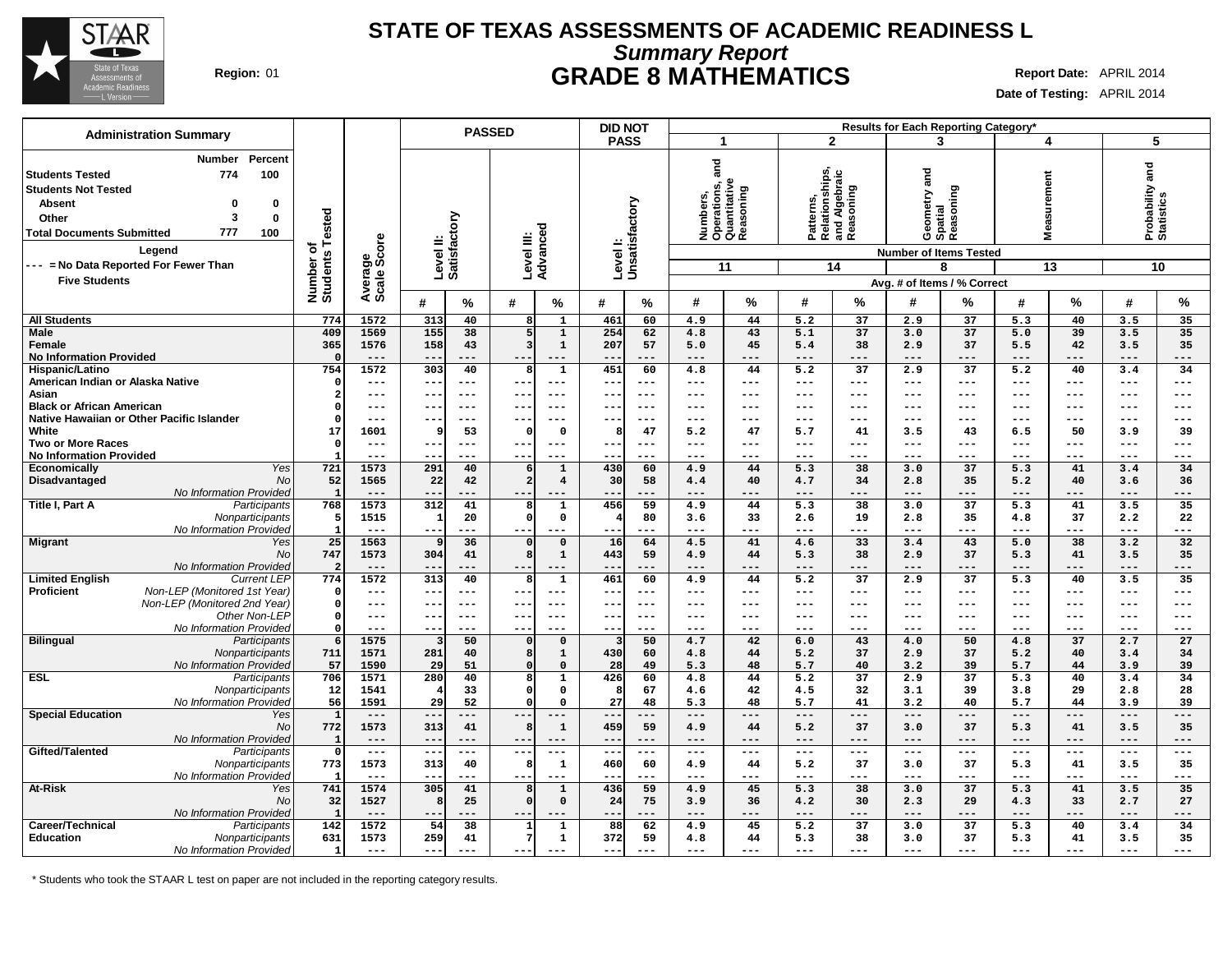

## **Summary Report STATE OF TEXAS ASSESSMENTS OF ACADEMIC READINESS MODIFIED Region:** 01 **GRADE 8 READING Report Date:** APRIL 2014

**Date of Testing:** APRIL 2014

| <b>Administration Summary</b>                                                                                                                                                                                                                                             |                                             |                        |                                              | <b>PASSED</b>                                 | <b>DID NOT</b>                         |                           |                                          |                |                                                                                  | Results for Each Reporting Category' |                                                            |            |
|---------------------------------------------------------------------------------------------------------------------------------------------------------------------------------------------------------------------------------------------------------------------------|---------------------------------------------|------------------------|----------------------------------------------|-----------------------------------------------|----------------------------------------|---------------------------|------------------------------------------|----------------|----------------------------------------------------------------------------------|--------------------------------------|------------------------------------------------------------|------------|
|                                                                                                                                                                                                                                                                           |                                             |                        |                                              |                                               | <b>PASS</b>                            |                           | 1                                        |                |                                                                                  | $\mathbf{2}$                         |                                                            | 3          |
| Percent<br>Number<br>99<br>853<br><b>Students Tested</b><br><b>Students Not Tested</b><br>Absent<br>0<br>$\overline{2}$<br>$\bf{0}$<br>Other<br>859<br>100<br><b>Total Documents Submitted</b><br>Legend<br>--- = No Data Reported For Fewer Than<br><b>Five Students</b> | <b>Tested</b><br>৳<br>Number o'<br>Students | Average<br>Scale Score | Level II:<br>Satisfactory                    | Level III:<br>Advanced                        |                                        | Levell:<br>Unsatisfactory | tanding<br>Genres<br>Underst<br>Across ( | 8              | Understanding/<br>Analysis of<br>Literary Texts<br><b>Number of Items Tested</b> | 18                                   | Understanding/<br> Analysis of<br> Informational<br> Texts | 16         |
|                                                                                                                                                                                                                                                                           |                                             |                        |                                              |                                               |                                        |                           |                                          |                | Avg. # of Items / % Correct                                                      |                                      |                                                            |            |
|                                                                                                                                                                                                                                                                           |                                             |                        | %<br>#                                       | %<br>#                                        | #                                      | %                         | #                                        | %              | #                                                                                | %                                    | #                                                          | %          |
| <b>All Students</b>                                                                                                                                                                                                                                                       | 853                                         | 2872                   | 521<br>61                                    | 12                                            | 332<br>$\mathbf{1}$                    | 39                        | 4.9                                      | 61             | 10.1                                                                             | 56                                   | 8.0                                                        | 50         |
| <b>Male</b>                                                                                                                                                                                                                                                               | 571                                         | 2863                   | 340<br>60                                    | 8<br>4                                        | 231<br>$\mathbf 1$<br>$\mathbf{1}$     | 40                        | 4.8                                      | 60             | 9.9                                                                              | 55                                   | 7.9                                                        | 50         |
| Female<br><b>No Information Provided</b>                                                                                                                                                                                                                                  | 282<br>$\Omega$                             | 2889<br>$---$          | 181<br>64<br>$- -$<br>---                    | --<br>$- - -$                                 | 101<br>$- -$                           | 36<br>---                 | 5.0<br>$---$                             | 62<br>$---$    | 10.4<br>$- - -$                                                                  | 58<br>---                            | 8.3<br>$---$                                               | 52<br>---  |
| Hispanic/Latino                                                                                                                                                                                                                                                           | 844                                         | 2871                   | 516<br>61                                    | 12                                            | 328<br>$\mathbf 1$                     | 39                        | 4.9                                      | 61             | 10.1                                                                             | 56                                   | 8.0                                                        | 50         |
| American Indian or Alaska Native                                                                                                                                                                                                                                          | $\Omega$                                    | $---$                  | ---<br>$- -$                                 | $---$<br>--                                   | ---                                    | $---$                     | $---$                                    | $---$          | $---$                                                                            | ---                                  | $---$                                                      | ---        |
| Asian                                                                                                                                                                                                                                                                     | $\Omega$                                    | ---                    | $\overline{\phantom{m}}$<br>---              | $- - -$<br>--                                 | $--$                                   | $- - -$                   | $---$                                    | $---$          | $---$                                                                            | ---                                  | $---$                                                      | ---        |
| <b>Black or African American</b>                                                                                                                                                                                                                                          | $\Omega$                                    | ---                    | $\overline{\phantom{m}}$<br>$---$            | --<br>$- - -$                                 | $--$                                   | $---$                     | $---$                                    | $---$          | $---$                                                                            | ---                                  | $---$                                                      | ---        |
| Native Hawaiian or Other Pacific Islander                                                                                                                                                                                                                                 | $\Omega$                                    | $---$                  | $- -$<br>---                                 | --<br>$- - -$                                 | $- -$                                  | $- - -$                   | ---                                      | $- - -$        | $---$                                                                            | ---                                  | $---$                                                      | ---        |
| White                                                                                                                                                                                                                                                                     | 6                                           | 2898                   | 67                                           | C                                             | $\Omega$<br>$\overline{\mathbf{2}}$    | 33                        | 4.3                                      | 54             | 10.7                                                                             | 59                                   | 8.8                                                        | 55         |
| <b>Two or More Races</b><br><b>No Information Provided</b>                                                                                                                                                                                                                | 3<br>$\Omega$                               | $---$<br>$- - -$       | $---$<br>$- -$<br>$- -$<br>---               | $\qquad \qquad - -$<br>$- -$<br>--<br>$- - -$ | $--$                                   | $---$<br>---              | $---$<br>$- - -$                         | $---$<br>$---$ | $---$<br>$---$                                                                   | ---<br>---                           | $- - -$<br>$- - -$                                         | ---<br>--- |
| Yes<br><b>Economically</b>                                                                                                                                                                                                                                                | 790                                         | 2870                   | 484<br>61                                    | 12                                            | $\overline{\mathbf{2}}$<br>306         | 39                        | 4.8                                      | 61             | 10.1                                                                             | 56                                   | 8.0                                                        | 50         |
| Disadvantaged<br>No                                                                                                                                                                                                                                                       | 63                                          | 2889                   | 37<br>59                                     | $\Omega$                                      | $\mathbf 0$<br>26                      | 41                        | 5.0                                      | 62             | 10.3                                                                             | 57                                   | 8.2                                                        | 51         |
| No Information Provideo                                                                                                                                                                                                                                                   | $\mathbf 0$                                 | $---$                  | ---                                          | $---$<br>--                                   | ---                                    | ---                       | $---$                                    | $---$          | $---$                                                                            | ---                                  | $---$                                                      | ---        |
| Title I, Part A<br>Participants                                                                                                                                                                                                                                           | 850                                         | 2871                   | 519<br>61                                    | 12                                            | 331<br>$\mathbf{1}$                    | 39                        | 4.8                                      | 61             | 10.1                                                                             | 56                                   | 8.0                                                        | 50         |
| Nonparticipants                                                                                                                                                                                                                                                           | 3                                           | $---$                  | $- -$<br>$---$                               | $- -$<br>$\qquad \qquad - -$                  | $- - -$                                | $- - -$                   | $- - -$                                  | $---$          | $---$                                                                            | $---$                                | $---$                                                      | ---        |
| No Information Provided                                                                                                                                                                                                                                                   | $\mathbf 0$                                 | $---$                  | ---<br>$- -$                                 | --<br>$- - -$                                 |                                        | ---                       | $- - -$                                  | $---$          | $---$                                                                            | ---                                  | $--$                                                       | ---        |
| <b>Migrant</b><br>Yes                                                                                                                                                                                                                                                     | 63                                          | 2866                   | 40<br>63                                     | $\Omega$                                      | 23<br>$\mathbf 0$                      | 37                        | 5.0                                      | 63             | 10.0                                                                             | 55                                   | 7.9                                                        | 50         |
| No<br>No Information Provideo                                                                                                                                                                                                                                             | 790<br>$\mathbf 0$                          | 2872<br>$---$          | 481<br>61<br>---<br>$\overline{\phantom{m}}$ | 12<br>$--$<br>$---$                           | $\overline{\mathbf{c}}$<br>309<br>$--$ | 39<br>---                 | 4.8<br>$---$                             | 60<br>$---$    | 10.1<br>$---$                                                                    | 56<br>---                            | 8.1<br>$---$                                               | 50<br>---  |
| <b>Limited English</b><br><b>Current LEP</b>                                                                                                                                                                                                                              | 308                                         | 2826                   | 166<br>54                                    |                                               | 142<br>$\mathbf{1}$                    | 46                        | 4.5                                      | 56             | 9.5                                                                              | 53                                   | 7.5                                                        | 47         |
| Non-LEP (Monitored 1st Year)<br>Proficient                                                                                                                                                                                                                                | 81                                          | 2934                   | 66<br>81                                     | $\Omega$                                      | 15<br>$\mathbf 0$                      | 19                        | 5.7                                      | 71             | 11.0                                                                             | 61                                   | 8.7                                                        | 54         |
| Non-LEP (Monitored 2nd Year)                                                                                                                                                                                                                                              | 62                                          | 2865                   | 38<br>61                                     | $\Omega$                                      | $\Omega$<br>24                         | 39                        | 4.6                                      | 57             | 10.2                                                                             | 57                                   | 8.0                                                        | 50         |
| Other Non-LEP                                                                                                                                                                                                                                                             | 402                                         | 2895                   | 251<br>62                                    | 9                                             | $\overline{\mathbf{2}}$<br>151         | 38                        | 5.0                                      | 63             | 10.4                                                                             | 58                                   | 8.4                                                        | 52         |
| No Information Provided                                                                                                                                                                                                                                                   | $\mathbf{o}$                                | $---$                  | ---<br>$- -$                                 | $---$                                         | $- -$                                  | ---                       | $- - -$                                  | $---$          | $---$                                                                            | ---                                  | $- - -$                                                    | ---        |
| <b>Bilingual</b><br>Participants                                                                                                                                                                                                                                          | 8                                           | 2666                   | 13<br>-1                                     | $\Omega$                                      | $\mathsf{o}\,$<br>7                    | 88                        | 2.0                                      | 25             | 8.3                                                                              | 46                                   | 5.4                                                        | 34         |
| Nonparticipants<br>No Information Provideo                                                                                                                                                                                                                                | 845<br>$\Omega$                             | 2873<br>$---$          | 520<br>62<br>---<br>$\overline{\phantom{m}}$ | 12<br>$- -$<br>$---$                          | 325<br>$\mathbf{1}$<br>$--$            | 38<br>---                 | 4.9<br>$---$                             | 61<br>$---$    | 10.1<br>$---$                                                                    | 56<br>$---$                          | 8.1<br>$---$                                               | 50<br>---  |
| <b>ESL</b><br>Participants                                                                                                                                                                                                                                                | 289                                         | 2831                   | 159<br>55                                    |                                               | 130<br>1                               | 45                        | 4.5                                      | 57             | 9.5                                                                              | 53                                   | 7.6                                                        | 47         |
| Nonparticipants                                                                                                                                                                                                                                                           | 564                                         | 2892                   | 362<br>64                                    | 9                                             | $\overline{\mathbf{2}}$<br>202         | 36                        | 5.0                                      | 63             | 10.4                                                                             | 58                                   | 8.3                                                        | 52         |
| No Information Provided                                                                                                                                                                                                                                                   | $\mathbf 0$                                 | $- - -$                | $ -$<br>---                                  |                                               |                                        | ---                       | $- - -$                                  | $---$          | $---$                                                                            | ---                                  | $- - -$                                                    | ---        |
| <b>Special Education</b><br>Yes                                                                                                                                                                                                                                           | 853                                         | 2872                   | 521<br>61                                    | 12                                            | 332<br>$\mathbf{1}$                    | 39                        | 4.9                                      | 61             | 10.1                                                                             | 56                                   | 8.0                                                        | 50         |
| No                                                                                                                                                                                                                                                                        | $\mathbf 0$                                 | $---$                  | $- -$<br>$---$                               | $- -$<br>$---$                                | $---$                                  | $---$                     | $---$                                    | $---$          | $---$                                                                            | $---$                                | $---$                                                      | ---        |
| No Information Provideo                                                                                                                                                                                                                                                   | $\mathbf 0$                                 | $---$                  | $- -$<br>---                                 | $- -$<br>$- - -$                              | $---$                                  | $---$                     | $---$                                    | $---$          | $---$                                                                            | $---$                                | $---$                                                      | ---        |
| Gifted/Talented<br>Participants                                                                                                                                                                                                                                           | $\mathbf 0$<br>853                          | $---$<br>2872          | $---$<br>$- -$<br>521<br>61                  | $--$<br>$\qquad \qquad -$<br>12               | $\sim$ $\sim$<br>$\mathbf 1$<br>332    | $---$<br>39               | $- - -$<br>4.9                           | $- - -$<br>61  | $---$<br>10.1                                                                    | $---$<br>56                          | $---$<br>8.0                                               | ---<br>50  |
| Nonparticipants<br>No Information Provided                                                                                                                                                                                                                                | $\Omega$                                    | $---$                  | ---                                          | --<br>$---$                                   |                                        | ---                       | $\frac{1}{2}$                            | $---$          | $---$                                                                            | ---                                  | $---$                                                      | ---        |
| At-Risk<br>Yes                                                                                                                                                                                                                                                            | 730                                         | 2859                   | 431<br>59                                    | 8                                             | 299<br>$\mathbf 1$                     | 41                        | 4.8                                      | 60             | 9.9                                                                              | 55                                   | 7.9                                                        | 49         |
| No                                                                                                                                                                                                                                                                        | 123                                         | 2947                   | 90<br>73                                     | 4                                             | 3<br>33                                | 27                        | 5.4                                      | 67             | 11.2                                                                             | 62                                   | 9.0                                                        | 57         |
| No Information Provideo                                                                                                                                                                                                                                                   | $\Omega$                                    | $---$                  | $- -$<br>---                                 | $- -$<br>$\qquad \qquad - -$                  | $- -$                                  | ---                       | $---$                                    | $---$          | $---$                                                                            | ---                                  | $---$                                                      | ---        |
| Career/Technical<br>Participants                                                                                                                                                                                                                                          | 265                                         | 2869                   | 159<br>60                                    | 2                                             | 106<br>$\mathbf{1}$                    | 40                        | 4.9                                      | 61             | 9.9                                                                              | 55                                   | 8.1                                                        | 51         |
| Education<br>Nonparticipants                                                                                                                                                                                                                                              | 587                                         | 2873                   | 362<br>62                                    | 10                                            | $\mathbf{2}$<br>225                    | 38                        | 4.8                                      | 60             | 10.2                                                                             | 56                                   | 8.0                                                        | 50         |
| No Information Provided                                                                                                                                                                                                                                                   | 1                                           | $---$                  | $---$<br>$---$                               | $---$<br>$- - -$                              | $---$                                  | $---$                     | $- - -$                                  | $---$          | $---$                                                                            | ---                                  | $---$                                                      | ---        |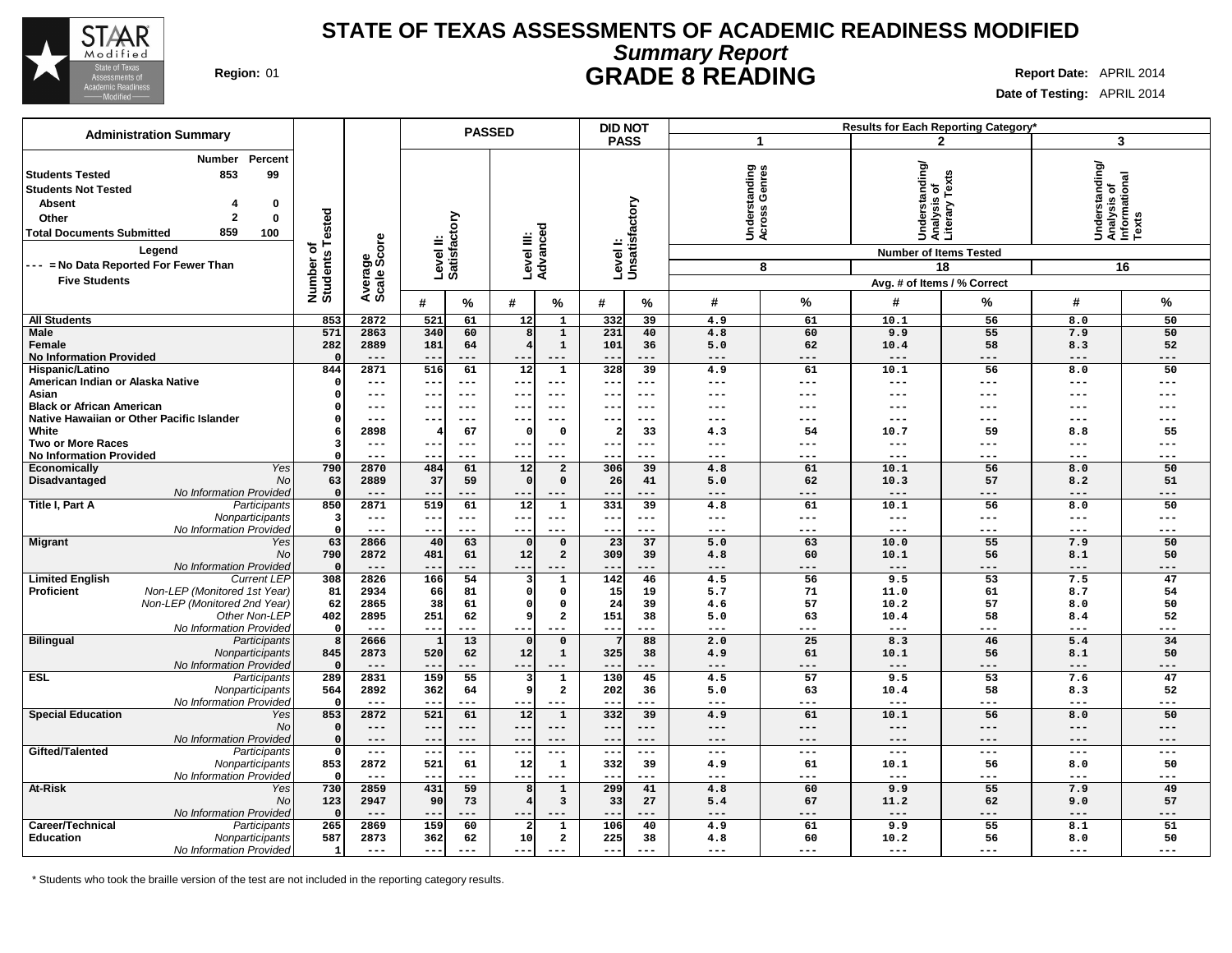

### **Summary Report STATE OF TEXAS ASSESSMENTS OF ACADEMIC READINESS MODIFIED Region:** 01 **GRADE 8 MATHEMATICS Report Date:** APRIL 2014

**Date of Testing:** APRIL 2014

|                                                                                                                                                                                                                                                                                  |                                      |                             |                           | <b>PASSED</b>       |                         |                                        | <b>DID NOT</b>             |                 | Results for Each Reporting Category* |                                                  |                                                           |                   |                  |                                                                                                           |                   |                   |                               |              |  |
|----------------------------------------------------------------------------------------------------------------------------------------------------------------------------------------------------------------------------------------------------------------------------------|--------------------------------------|-----------------------------|---------------------------|---------------------|-------------------------|----------------------------------------|----------------------------|-----------------|--------------------------------------|--------------------------------------------------|-----------------------------------------------------------|-------------------|------------------|-----------------------------------------------------------------------------------------------------------|-------------------|-------------------|-------------------------------|--------------|--|
| <b>Administration Summary</b>                                                                                                                                                                                                                                                    |                                      |                             |                           |                     |                         |                                        | <b>PASS</b>                |                 | $\blacktriangleleft$                 |                                                  | $\overline{2}$                                            |                   |                  | 3                                                                                                         |                   | 4                 | 5                             |              |  |
| Percent<br><b>Number</b><br><b>Students Tested</b><br>819<br>100<br><b>Students Not Tested</b><br><b>Absent</b><br>3<br>0<br>1<br>$\bf{0}$<br>Other<br>823<br><b>Total Documents Submitted</b><br>100<br>Legend<br>--- = No Data Reported For Fewer Than<br><b>Five Students</b> | Tested<br>৳<br>Number of<br>Students | Average<br>Scale Score      | Level II:<br>Satisfactory |                     |                         | Level III:<br>Advanced                 | Level I:<br>Unsatisfactory |                 | and<br>ij,<br>৯<br>Number<br>2       | Operations, a<br>Quantitative<br>Reasoning<br>10 | Patterns,<br>Relationships,<br>and Algebraic<br>Reasoning | 11                |                  | Geometry and<br>Spatial<br>Reasoning<br><b>Number of Items Tested</b><br>6<br>Avg. # of Items / % Correct | ෂී<br>Ś           | surement<br>10    | Probability and<br>Statistics | 8            |  |
|                                                                                                                                                                                                                                                                                  |                                      |                             | #                         | $\%$                | #                       | $\%$                                   | #                          | %               | #                                    | $\frac{9}{6}$                                    | #                                                         | $\%$              | #                | %                                                                                                         | #                 | %                 | #                             | %            |  |
| <b>All Students</b>                                                                                                                                                                                                                                                              | 819                                  | 2899                        | 520                       | 63                  | 28                      | $\overline{\mathbf{3}}$                | 299                        | 37              | 4.5                                  | 45                                               | 5.5                                                       | 50                | 2.8              | 47                                                                                                        | 4.9               | 49                | 4.0                           | 51           |  |
| <b>Male</b>                                                                                                                                                                                                                                                                      | 547                                  | 2892                        | 337                       | 62                  | 19                      | $\overline{\mathbf{3}}$                | 210                        | $\overline{38}$ | 4.5                                  | 45                                               | 5.4                                                       | 49                | 2.8              | 47                                                                                                        | 4.8               | 48                | 4.1                           | 51           |  |
| Female<br><b>No Information Provided</b>                                                                                                                                                                                                                                         | 272<br>$\Omega$                      | 2912<br>$---$               | 183                       | 67<br>---           | 9                       | 3<br>---                               | 89<br>--                   | 33<br>$--$      | 4.5<br>$---$                         | 45<br>$---$                                      | 5.6<br>$---$                                              | 51<br>---         | 2.8<br>$---$     | 47<br>---                                                                                                 | 5.0<br>$---$      | 50<br>---         | 4.0<br>$---$                  | 51<br>---    |  |
| Hispanic/Latino                                                                                                                                                                                                                                                                  | 809                                  | 2897                        | 513                       | 63                  | $\overline{28}$         | $\overline{\mathbf{3}}$                | 296                        | $\overline{37}$ | 4.5                                  | 45                                               | 5.4                                                       | 50                | 2.8              | 47                                                                                                        | 4.9               | 49                | 4.0                           | 50           |  |
| American Indian or Alaska Native                                                                                                                                                                                                                                                 | -0                                   | ---                         | $- -$                     | $--$                | --                      | $---$                                  | --                         | $--$            | $--$                                 | ---                                              | $---$                                                     | ---               | $--$             | ---                                                                                                       | ---               | $---$             | $--$                          | ---          |  |
| Asian                                                                                                                                                                                                                                                                            | $\Omega$                             | ---                         | $- -$                     | $---$               | $- -$                   | $---$                                  | --                         | $---$           | $- - -$                              | ---                                              | $---$                                                     | ---               | $---$            | ---                                                                                                       | $---$             | $---$             | $---$                         | $---$        |  |
| <b>Black or African American</b><br>Native Hawaiian or Other Pacific Islander                                                                                                                                                                                                    | 0                                    | ---<br>---                  | --<br>$- -$               | $--$<br>$--$        | --<br>--                | $---$<br>---                           | --<br>---                  | $--$<br>$- - -$ | $---$<br>$- - -$                     | ---<br>---                                       | $---$<br>$---$                                            | ---<br>---        | $---$<br>$- - -$ | ---<br>---                                                                                                | $---$<br>$---$    | $---$<br>$---$    | $---$<br>$---$                | ---<br>$---$ |  |
| White                                                                                                                                                                                                                                                                            |                                      | 3036                        | 5                         | 71                  | $\Omega$                | $\Omega$                               | $\overline{\mathbf{2}}$    | 29              | 5.6                                  | 56                                               | 6.0                                                       | 55                | 2.9              | 48                                                                                                        | 6.1               | 61                | 4.1                           | 52           |  |
| <b>Two or More Races</b>                                                                                                                                                                                                                                                         |                                      | ---                         |                           | $- - -$             |                         | $---$                                  | $-$                        | ---             | $---$                                | ---                                              | $---$                                                     | ---               | $---$            | ---                                                                                                       | $---$             | ---               | $---$                         | ---          |  |
| <b>No Information Provided</b>                                                                                                                                                                                                                                                   |                                      | ---                         |                           |                     |                         | ---                                    |                            | ---             | $---$                                | ---                                              | $---$                                                     | ---               | ---              |                                                                                                           | ---               | ---               | $---$                         | ---          |  |
| <b>Yes</b><br><b>Economically</b>                                                                                                                                                                                                                                                | 756                                  | 2903                        | 484                       | 64                  | 26                      | 3                                      | 272                        | 36              | 4.5                                  | 45                                               | 5.5                                                       | 50                | 2.8              | 47                                                                                                        | 4.9               | 49                | 4.1                           | 51           |  |
| Disadvantaged<br><b>No</b><br>No Information Provided                                                                                                                                                                                                                            | 63<br>$\Omega$                       | 2842                        | 36                        | 57                  | $\overline{2}$          | $\overline{\mathbf{3}}$                | 27                         | 43              | 4.1<br>$---$                         | 41                                               | 5.1                                                       | 46<br>---         | 2.6              | 44                                                                                                        | 4.6               | 46                | 4.0                           | 50<br>---    |  |
| Title I, Part A<br>Participants                                                                                                                                                                                                                                                  | 817                                  | 2899                        | 520                       | 64                  | 28                      | $\overline{\mathbf{3}}$                | 297                        | 36              | 4.5                                  | ---<br>45                                        | 5.5                                                       | 50                | 2.8              | 47                                                                                                        | 4.9               | 49                | 4.0                           | 51           |  |
| Nonparticipants                                                                                                                                                                                                                                                                  | -2                                   | $\qquad \qquad - -$         | $---$                     | $\qquad \qquad - -$ | $--$                    | $---$                                  | $--$                       | $---$           | $\sim$ $\sim$ $\sim$                 | ---                                              | $- -$                                                     | $\qquad \qquad -$ | $---$            | $---$                                                                                                     | $\qquad \qquad -$ | $\qquad \qquad -$ | $---$                         | $---$        |  |
| No Information Provided                                                                                                                                                                                                                                                          | $\Omega$                             | ---                         | $- -$                     | ---                 | $--$                    | ---                                    | $-$                        | $---$           | $- - -$                              | ---                                              | $\frac{1}{2}$                                             | ---               | $- - -$          | ---                                                                                                       | $- - -$           | $---$             | $---$                         | $---$        |  |
| <b>Migrant</b><br>Yes                                                                                                                                                                                                                                                            | 61                                   | 2885                        | 43                        | 70                  | $\Omega$                | $\Omega$                               | 18                         | 30              | 4.5                                  | 45                                               | 5.5                                                       | 50                | 2.7              | 46                                                                                                        | 4.9               | 49                | 3.9                           | 48           |  |
| No                                                                                                                                                                                                                                                                               | 758                                  | 2900<br>$- - -$             | 477                       | 63<br>---           | 28<br>---               | $\overline{4}$                         | 281                        | 37<br>---       | 4.5<br>$- - -$                       | 45<br>---                                        | 5.5<br>$- - -$                                            | 50<br>---         | 2.8<br>$- - -$   | 47<br>---                                                                                                 | 4.9<br>$- - -$    | 49<br>---         | 4.1<br>$- - -$                | 51<br>---    |  |
| No Information Provided<br><b>Limited English</b><br><b>Current LEP</b>                                                                                                                                                                                                          | $\mathbf 0$<br>282                   | 2885                        | 168                       | 60                  | 9                       | $\overline{\mathbf{3}}$                | 114                        | 40              | 4.4                                  | 44                                               | 5.3                                                       | 48                | 2.9              | 48                                                                                                        | 4.9               | 49                | 4.0                           | 50           |  |
| Non-LEP (Monitored 1st Year)<br><b>Proficient</b>                                                                                                                                                                                                                                | 79                                   | 2991                        | 63                        | 80                  | $\overline{\mathbf{3}}$ | $\overline{\mathbf{4}}$                | 16                         | 20              | 4.9                                  | 49                                               | 6.1                                                       | 56                | 2.9              | 49                                                                                                        | 5.2               | 52                | 4.6                           | 57           |  |
| Non-LEP (Monitored 2nd Year)                                                                                                                                                                                                                                                     | 52                                   | 2884                        | 28                        | 54                  | $\overline{3}$          | 6                                      | 24                         | 46              | 4.6                                  | 46                                               | 5.3                                                       | 48                | 2.8              | 47                                                                                                        | 4.8               | 48                | 3.8                           | 47           |  |
| Other Non-LEP                                                                                                                                                                                                                                                                    | 406                                  | 2892                        | 261                       | 64                  | 13                      | $\overline{\mathbf{3}}$                | 145                        | 36              | 4.4                                  | 44                                               | 5.4                                                       | 49                | 2.8              | 46                                                                                                        | 4.8               | 48                | 4.0                           | 50           |  |
| No Information Provided                                                                                                                                                                                                                                                          | $\Omega$                             | $---$                       | $- -$                     | ---                 | $- - -$                 | $---$                                  | $- -$                      | $---$           | $---$                                | ---                                              | $---$                                                     | ---               | $---$            | ---                                                                                                       | $---$             | $---$             | $---$                         | ---          |  |
| <b>Bilingual</b><br>Participants<br>Nonparticipants                                                                                                                                                                                                                              | 8<br>811                             | 2696<br>2901                | 517                       | 38<br>64            | $\Omega$<br>28          | $\mathbf 0$<br>$\overline{\mathbf{3}}$ | 294                        | 63<br>36        | 3.5<br>4.5                           | 35<br>45                                         | 4.0<br>5.5                                                | 36<br>50          | 2.4<br>2.8       | 40<br>47                                                                                                  | 4.0<br>4.9        | 40<br>49          | 3.4<br>4.1                    | 42<br>51     |  |
| No Information Provided                                                                                                                                                                                                                                                          | $\Omega$                             | $---$                       | $ -$                      | $---$               | ---                     |                                        | $-$ -                      | $---$           | $---$                                | ---                                              | $---$                                                     | ---               | $---$            | ---                                                                                                       | $---$             | ---               | $- - -$                       | ---          |  |
| <b>ESL</b><br>Participants                                                                                                                                                                                                                                                       | 262                                  | 2894                        | 158                       | 60                  | 8                       | $\overline{\mathbf{3}}$                | 104                        | 40              | 4.5                                  | 45                                               | 5.4                                                       | 49                | 2.9              | 48                                                                                                        | 5.0               | 50                | 4.0                           | 50           |  |
| Nonparticipants                                                                                                                                                                                                                                                                  | 557                                  | 2901                        | 362                       | 65                  | 20                      | $\overline{4}$                         | 195                        | 35              | 4.5                                  | 45                                               | 5.5                                                       | 50                | 2.8              | 47                                                                                                        | 4.9               | 49                | 4.1                           | 51           |  |
| No Information Provided                                                                                                                                                                                                                                                          | $\mathsf{C}$                         | $- - -$                     | $- -$                     | $- - -$             | $- -$                   | $---$                                  | $- -$                      | $---$           | $- - -$                              | ---                                              | $---$                                                     | $---$             | $- - -$          | ---                                                                                                       | $---$             | $- - -$           | $-- -$                        | $---$        |  |
| <b>Special Education</b><br>Yes<br>No                                                                                                                                                                                                                                            | 819<br>$\mathbf 0$                   | 2899<br>$---$               | 520<br>$- -$              | 63<br>$---$         | 28<br>$---$             | $\overline{\mathbf{3}}$<br>$---$       | 299<br>$- -$               | 37<br>$---$     | 4.5<br>$---$                         | 45<br>$---$                                      | 5.5<br>$---$                                              | 50<br>---         | 2.8<br>$---$     | 47<br>$---$                                                                                               | 4.9<br>$---$      | 49<br>$---$       | 4.0<br>$---$                  | 51<br>$---$  |  |
| No Information Provided                                                                                                                                                                                                                                                          | $\mathbf 0$                          | ---                         | $- -$                     | $---$               | --                      | $---$                                  | --                         | $---$           | $---$                                | $---$                                            | $---$                                                     | ---               | $---$            | $---$                                                                                                     | $---$             | $---$             | $---$                         | ---          |  |
| Gifted/Talented<br>Participants                                                                                                                                                                                                                                                  | $\Omega$                             | $---$                       | $- -$                     | $- - -$             | $--$                    | $---$                                  | $- -$                      | $---$           | $- - -$                              | ---                                              | $---$                                                     | $---$             | $- - -$          | ---                                                                                                       | $---$             | $---$             | $---$                         | $---$        |  |
| Nonparticipants                                                                                                                                                                                                                                                                  | 819<br>-0                            | 2899<br>$---$               | 520<br>$- -$              | 63<br>$---$         | 28<br>$- - -$           | $\overline{\mathbf{3}}$<br>---         | 299<br>$- -$               | 37<br>$---$     | 4.5<br>$---$                         | 45<br>---                                        | 5.5<br>$---$                                              | 50<br>---         | 2.8<br>$---$     | 47<br>---                                                                                                 | 4.9<br>$---$      | 49<br>$---$       | 4.0<br>$---$                  | 51<br>$---$  |  |
| No Information Provided<br>At-Risk<br>Yes                                                                                                                                                                                                                                        | 699                                  | 2887                        | 433                       | 62                  | $\overline{22}$         | 3                                      | 266                        | 38              | 4.4                                  | 44                                               | 5.4                                                       | 49                | 2.8              | 47                                                                                                        | 4.8               | 48                | 4.0                           | 50           |  |
| <b>No</b>                                                                                                                                                                                                                                                                        | 120                                  | 2965                        | 87                        | 73                  | 6                       | 5                                      | 33                         | 28              | 4.8                                  | 48                                               | 5.8                                                       | 53                | 3.0              | 51                                                                                                        | 5.2               | 52                | 4.2                           | 52           |  |
| No Information Provided                                                                                                                                                                                                                                                          | $\Omega$                             | $---$                       | $- -$                     | ---                 |                         |                                        | --                         | ---             | $---$                                | ---                                              | $---$                                                     | ---               | $---$            | ---                                                                                                       | $---$             | ---               | $---$                         | ---          |  |
| Career/Technical<br>Participants                                                                                                                                                                                                                                                 | 250                                  | 2898                        | 153                       | 61                  | 6                       | $\overline{a}$                         | 97                         | 39              | 4.5                                  | 45                                               | 5.4                                                       | 49                | 2.8              | 47                                                                                                        | 4.9               | 49                | 4.1                           | 52           |  |
| Education<br>Nonparticipants                                                                                                                                                                                                                                                     | 568                                  | 2899<br>$\qquad \qquad - -$ | 367<br>$--$               | 65                  | 22<br>$- -$             | $\overline{\mathbf{4}}$<br>$---$       | 201<br>$-$                 | 35              | 4.5<br>$- - -$                       | 45<br>$---$                                      | 5.5<br>$---$                                              | 50<br>---         | 2.8<br>$---$     | 47<br>---                                                                                                 | 4.9<br>$- - -$    | 49<br>$---$       | 4.0<br>$---$                  | 50<br>---    |  |
| No Information Provided                                                                                                                                                                                                                                                          | $\mathbf{1}$                         |                             |                           |                     |                         |                                        |                            |                 |                                      |                                                  |                                                           |                   |                  |                                                                                                           |                   |                   |                               |              |  |

\* Students who took the braille version of the test are not included in the reporting category results.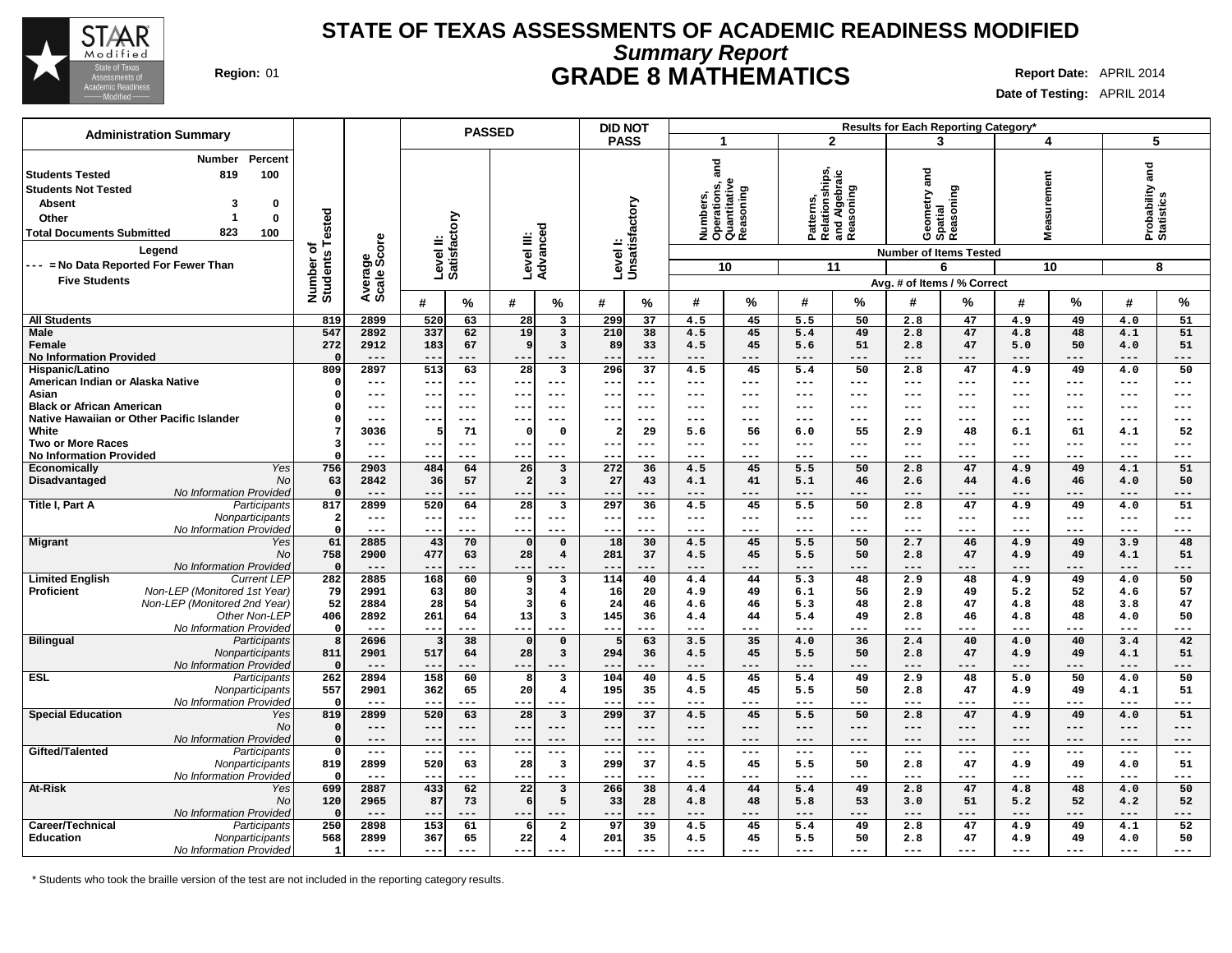

### **Level II Phase-In Summary Report STATE OF TEXAS ASSESSMENTS OF ACADEMIC READINESS GRADE 5 Region:** 01 **Report Date:** APRIL 2014

**Date of Testing:** APRIL 2014

### **READING MATHEMATICS Phase-In 1 Standard Phase-In 2 Standard Recommended Standard Phase-In 1 Standard Phase-In 2 Standard Recommended Standard Level II: Satisfactory Level II: Satisfactory Level II: Satisfactory Number of Students Tested Level II: Satisfactory Level II: Satisfactory Level II: Satisfactory Number of Students Tested # % # % # % # % # % # % All Students Male Female No Information Provided Hispanic/Latino American Indian or Alaska Native Asian Black or African American Native Hawaiian or Other Pacific Islander White Two or More Races No Information Provided Economically** Yes 22814 **Disadvantaged** No No Information Provided 3<br>Participants 26685 **Title I, Part A** Participants **Nonparticipants** No Information Provided **Migrant** Yes 1201 No No Information Provided **Limited English** Current LEP 8862 **Proficient Non-LEP** (Monitored 1st Year) Non-LEP (Monitored 2nd Year) Other Non-LEP 13284 No Information Provided **Bilingual** Participants Nonparticipants 18452 No Information Provided **ESL** Participants 325<br>
Monography 26624 **Nonparticipants** No Information Provided **Special Education** Yes No No Information Provided **Gifted/Talented** Participants 3472<br> **Nonnarticipants** 23479 **Nonparticipants** No Information Provided 5 **At-Risk**  $\begin{array}{c|c} \hline \text{Yes} & 14977 \\ \hline \text{M}_0 & 11975 \\ \hline \end{array}$ No No Information Provided **Legend --- = No Data Reported For Fewer Than Five Students 26956 19319 72 14705 55 9414 35 13627 9480 70 7096 52 4520 33 13327 9837 74 7607 57 4893 37 2 --- --- --- --- --- --- 26321 18752 71 14204 54 9018 34 13 8 62 7 54 4 31 124 118 95 111 90 92 74 57 46 81 42 74 26 46 4 --- --- --- --- --- --- 417 373 89 321 77 257 62 17 16 94 14 82 13 76 3 --- --- --- --- --- --- 22814 15689 69 11563 51 7066 31 4139 3627 88 3139 76 2347 57 3 --- --- --- --- --- --- 26685 19073 71 14488 54 9239 35 268 243 91 214 80 174 65 3 --- --- --- --- --- --- 1201 707 59 477 40 278 23 25750 18609 72 14225 55 9135 35 5 3 60 3 60 1 20 8862 4438 50 2660 30 1228 14 2199 1961 89 1506 68 881 40 2609 2386 91 1999 77 1366 52 13284 10532 79 8538 64 5938 45 2 --- --- --- --- --- --- 8500 4406 52 2709 32 1324 16 18452 14910 81 11993 65 8089 44 4 --- --- --- --- --- --- 325 141 43 79 24 34 10 26624 19173 72 14621 55 9378 35 7 5 71 5 71 2 29 910 413 45 251 28 124 14 26042 18903 73 14451 55 9289 36 4 --- --- --- --- --- --- 3472 3388 98 3188 92 2708 78 23479 15927 68 11513 49 6704 29 5 4 80 4 80 2 40 14977 8359 56 5137 34 2433 16 11975 10956 91 9564 80 6979 58 4 --- --- --- --- --- --- 28271 22210 79 17844 63 11822 42 14313 11138 78 8975 63 5968 42 13956 11070 79 8867 64 5852 42 2 --- --- --- --- --- --- 27635 21644 78 17334 63 11434 41 14 9 64 6 43 2 14 124 123 99 118 95 112 90 57 47 82 42 74 25 44 4 --- --- --- --- --- --- 417 365 88 323 77 231 55 17 16 94 16 94 13 76 3 --- --- --- --- --- --- 24092 18454 77 14516 60 9312 39 4176 3753 90 3326 80 2508 60 3 --- --- --- --- --- --- 28001 21960 78 17616 63 11636 42 267 247 93 226 85 184 69 3 --- --- --- --- --- --- 1275 879 69 641 50 354 28 26991 21327 79 17200 64 11466 42 5 4 80 3 60 2 40 10134 6757 67 4755 47 2592 26 2213 1989 90 1712 77 1131 51 2618 2435 93 2185 83 1632 62 13304 11027 83 9190 69 6465 49 2 --- --- --- --- --- --- 9768 6609 68 4723 48 2628 27 18498 15597 84 13117 71 9190 50 5 4 80 4 80 4 80 325 195 60 124 38 63 19 27939 22008 79 17714 63 11755 42 7 7 100 6 86 4 57 1031 540 52 341 33 182 18 27236 21666 80 17500 64 11638 43 4 --- --- --- --- --- --- 3527 3469 98 3342 95 2940 83 24739 18736 76 14498 59 8880 36 5 5 100 4 80 2 40 16273 10960 67 7659 47 4043 25 11994 11246 94 10182 85 7777 65 4 --- --- --- --- --- ---**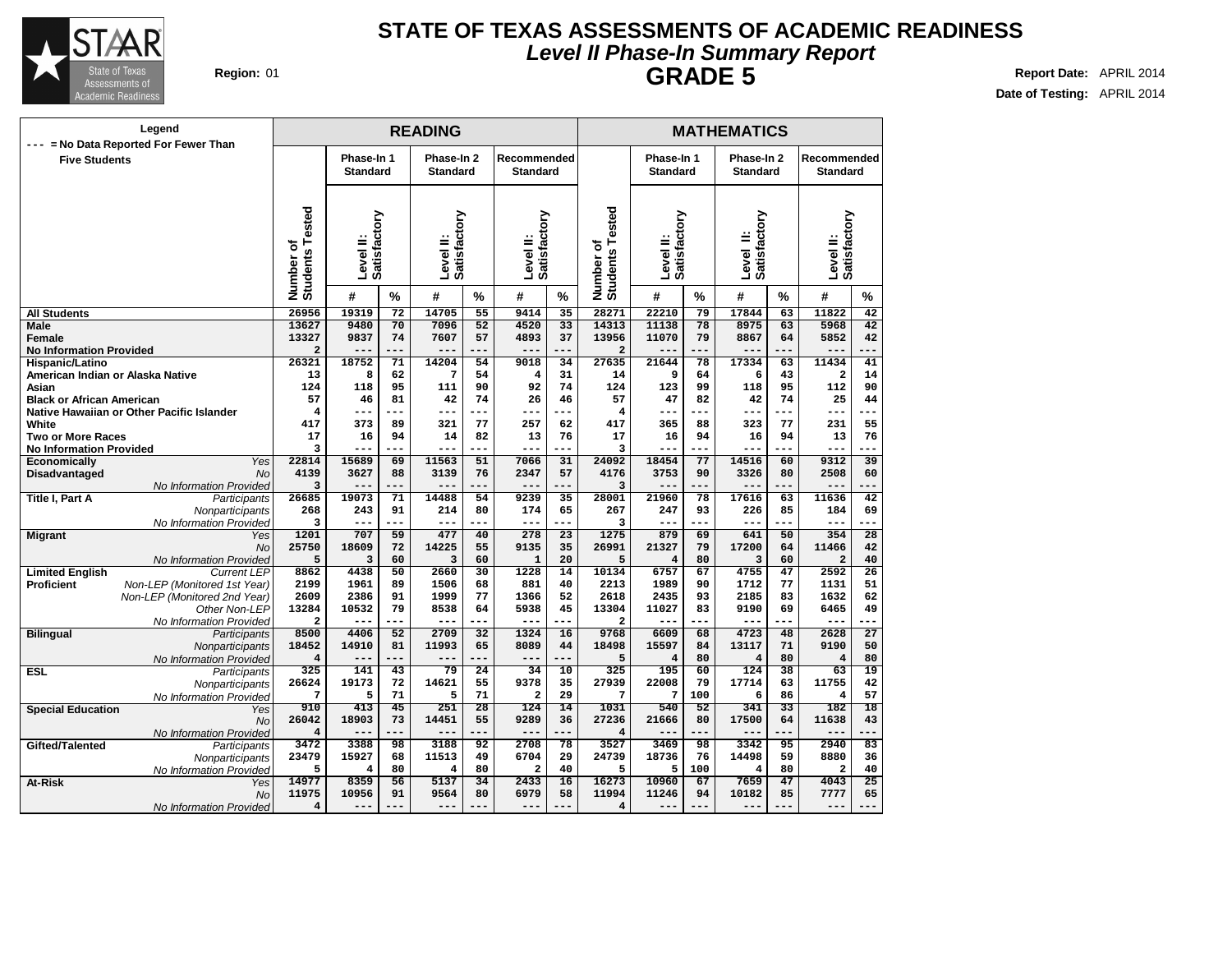

### **Level II Phase-In Summary Report STATE OF TEXAS ASSESSMENTS OF ACADEMIC READINESS SPANISH GRADE 5 Report Date:** APRIL 2014

| Legend                                                             |                              |                               |           | <b>READING</b>                |            |                                |                 |                                   |                               | <b>MATHEMATICS</b> |                               |             |                                |                         |
|--------------------------------------------------------------------|------------------------------|-------------------------------|-----------|-------------------------------|------------|--------------------------------|-----------------|-----------------------------------|-------------------------------|--------------------|-------------------------------|-------------|--------------------------------|-------------------------|
| = No Data Reported For Fewer Than<br>$---$<br><b>Five Students</b> |                              | Phase-In 1<br><b>Standard</b> |           | Phase-In 2<br><b>Standard</b> |            | Recommended<br><b>Standard</b> |                 |                                   | Phase-In 1<br><b>Standard</b> |                    | Phase-In 2<br><b>Standard</b> |             | Recommended<br><b>Standard</b> |                         |
|                                                                    | Number of<br>Students Tested | Satisfactory<br>Level II:     |           | Satisfactory<br>Level II:     |            | Satisfactory<br>Level II:      |                 | ested<br>Number of<br>Students To | Satisfactory<br>Level II:     |                    | Satisfactory<br>≝<br>Level    |             | Satisfactory<br>Level II:      |                         |
|                                                                    |                              | #                             | %         | #                             | $\%$       | #                              | $\%$            |                                   | #                             | %                  | #                             | $\%$        | #<br>$\frac{0}{0}$             |                         |
| <b>All Students</b>                                                | 2066                         | 1294                          | 63        | 982                           | 48         | 704                            | 34              | 751                               | 362                           | 48                 | 235                           | 31          | 125                            | 17                      |
| Male                                                               | 1037                         | 608                           | 59        | 464                           | 45         | 335                            | 32              | 388                               | 199                           | 51                 | 130                           | 34          | 71                             | 18                      |
| Female                                                             | 1029                         | 686                           | 67        | 518                           | 50         | 369                            | 36              | 363                               | 163                           | 45                 | 105                           | 29          | 54                             | 15                      |
| <b>No Information Provided</b>                                     | $\mathbf 0$                  |                               | ---       | $- - -$                       |            | ---                            | ---             | $\Omega$                          | $- - -$                       | ---                | $- - -$                       | ---         | ---                            | ---                     |
| Hispanic/Latino                                                    | 2057                         | 1287                          | 63        | 975                           | 47         | 699                            | 34              | 746                               | 358                           | 48                 | 232                           | 31          | $\overline{124}$               | $\overline{17}$         |
| American Indian or Alaska Native                                   | $\overline{\mathbf{2}}$      | $---$                         | $---$     | $---$                         | $---$      | ---                            | $---$           | $\mathbf 0$                       | $---$                         | ---                | $---$                         | $---$       | $---$                          | ---                     |
| Asian                                                              | $\mathsf{o}\xspace$          | $- -$<br>$- - -$              | ---       | ---<br>---                    | ---<br>--- | ---                            | ---<br>$- - -$  | $\mathbf 0$                       | ---                           | ---                | $- - -$                       | $---$       | ---<br>---                     | $---$                   |
| <b>Black or African American</b>                                   | $\mathbf 0$<br>0             |                               | ---       |                               |            | ---<br>--                      | $---$           | $\mathbf 0$<br>$\mathbf 0$        | ---<br>---                    | ---<br>---         | $- - -$                       | ---<br>---  |                                | $---$<br>$---$          |
| Native Hawaiian or Other Pacific Islander<br>White                 | 7                            | --<br>5                       | 71        | 5                             | 71         | 3                              | 43              | 5                                 | 4                             | 80                 | 3                             | 60          | --<br>1                        | 20                      |
| <b>Two or More Races</b>                                           | $\mathsf{o}\xspace$          | ---                           | ---       | $---$                         | ---        | ---                            | ---             | $\mathbf 0$                       | ---                           | ---                | $--$                          | ---         | ---                            | $--$                    |
| <b>No Information Provided</b>                                     | $\mathbf 0$                  | $--$                          |           | ---                           |            | ---                            | ---             | $\mathbf 0$                       | ---                           | ---                | $--$                          | ---         | ---                            | $---$                   |
| Economically<br>Yes                                                | 1996                         | 1244                          | 62        | 939                           | 47         | 677                            | 34              | 719                               | 346                           | 48                 | 223                           | 31          | 120                            | 17                      |
| Disadvantaged<br><b>No</b>                                         | 70                           | 50                            | 71        | 43                            | 61         | 27                             | 39              | 32                                | 16                            | 50                 | 12                            | 38          | 5                              | 16                      |
| No Information Provided                                            | $\Omega$                     | ---                           |           | ---                           |            |                                | ---             | $\mathbf 0$                       |                               | ---                | $---$                         | ---         |                                |                         |
| Title I, Part A<br>Participants                                    | 2054                         | 1285                          | 63        | 973                           | 47         | 696                            | 34              | 742                               | 357                           | 48                 | 230                           | 31          | $\overline{125}$               | 17                      |
| Nonparticipants                                                    | 12                           | 9                             | 75        | 9                             | 75         | 8                              | 67              | 9                                 | 5                             | 56                 | 5                             | 56          | $\mathbf 0$                    | 0                       |
| No Information Provided                                            | 0                            | $---$                         | ---       | ---                           | ---        | ---                            | ---             | $\mathbf 0$                       | $---$                         | ---                | $- - -$                       | ---         | ---                            |                         |
| <b>Migrant</b><br>Yes                                              | 90                           | 37                            | 41        | 29                            | 32         | 15                             | 17              | 23                                | 12                            | 52                 | 7                             | 30          | 7                              | 30                      |
| No                                                                 | 1976                         | 1257                          | 64        | 953                           | 48         | 689                            | 35              | 728                               | 350                           | 48                 | 228                           | 31          | 118                            | 16                      |
| No Information Provided                                            | $\mathbf 0$                  | $---$                         | ---       | ---                           |            | ---                            | ---             | $\mathbf 0$                       | ---                           | ---                | $---$                         | ---         | ---                            | ---                     |
| <b>Limited English</b><br><b>Current LEP</b>                       | 2053                         | 1289                          | 63        | 977                           | 48         | 701                            | 34              | 743                               | 359                           | 48                 | 233                           | 31          | 124                            | 17                      |
| <b>Proficient</b><br>Non-LEP (Monitored 1st Year)                  | 1                            | $---$                         | ---       | ---                           | $---$      | ---                            | ---             | 1                                 | $---$                         | ---                | $- - -$                       | $---$       | ---                            | ---                     |
| Non-LEP (Monitored 2nd Year)                                       | $\mathbf 0$                  | $---$                         | ---       | ---                           | ---        | ---                            | $- - -$         | $\mathbf 0$                       | ---                           | ---                | $- - -$                       | ---         | ---                            | ---                     |
| Other Non-LEP                                                      | 12                           | 4                             | 33        | 4                             | 33         | $\overline{a}$                 | 17              | $7\phantom{.0}$                   | 3                             | 43                 | $\overline{a}$                | 29          | $\mathbf{1}$                   | 14                      |
| No Information Provided                                            | $\Omega$<br>2023             | $---$<br>1266                 | ---<br>63 | $---$<br>958                  | ---<br>47  | ---<br>685                     | ---<br>34       | $\Omega$<br>722                   | ---<br>346                    | ---<br>48          | $- - -$<br>222                | ---<br>31   | ---<br>121                     | 17                      |
| <b>Bilingual</b><br>Participants                                   | 41                           | 28                            | 68        | 24                            | 59         | 19                             | 46              |                                   | 15                            | 54                 | 12                            | 43          | 3                              | 11                      |
| Nonparticipants<br>No Information Provided                         | $\mathbf 2$                  | $---$                         | ---       | $---$                         | $---$      | ---                            | ---             | 28<br>$\mathbf{1}$                | $---$                         | ---                | $---$                         | ---         | ---                            | ---                     |
| <b>ESL</b><br>Participants                                         | 9                            | $\overline{\mathbf{4}}$       | 44        | 3                             | 33         | $\overline{\mathbf{2}}$        | $\overline{22}$ | 5                                 | 0                             | $\mathbf 0$        | 0                             | $\mathbf 0$ | $\mathbf 0$                    | $\overline{\mathbf{0}}$ |
| Nonparticipants                                                    | 2056                         | 1290                          | 63        | 979                           | 48         | 702                            | 34              | 745                               | 361                           | 48                 | 234                           | 31          | 124                            | 17                      |
| No Information Provided                                            | 1                            | $---$                         | ---       | ---                           | ---        | $---$                          | ---             | 1                                 | ---                           | ---                | $--$                          | ---         | ---                            | $-$                     |
| <b>Special Education</b><br>Yes                                    | 61                           | 25                            | 41        | 15                            | 25         | 7                              | $\overline{11}$ | 20                                | 9                             | 45                 | $\overline{5}$                | 25          | $\overline{\mathfrak{o}}$      | $\overline{0}$          |
| <b>No</b>                                                          | 2005                         | 1269                          | 63        | 967                           | 48         | 697                            | 35              | 731                               | 353                           | 48                 | 230                           | 31          | 125                            | 17                      |
| No Information Provided                                            | $\mathbf 0$                  | ---                           | ---       | ---                           |            | ---                            | ---             | $\mathbf 0$                       | $---$                         | ---                | $---$                         | ---         | ---                            | $---$                   |
| Gifted/Talented<br>Participants                                    | 62                           | 60                            | 97        | 58                            | 94         | 50                             | 81              | $\overline{4}$                    | $---$                         | ---                | $- - -$                       | ---         | $---$                          | ---                     |
| Nonparticipants                                                    | 2004                         | 1234                          | 62        | 924                           | 46         | 654                            | 33              | 747                               | 359                           | 48                 | 232                           | 31          | 123                            | 16                      |
| No Information Provideo                                            | $\mathbf 0$                  |                               | ---       | ---                           |            | ---                            | ---             | $\mathbf 0$                       | ---                           |                    |                               | ---         |                                |                         |
| At-Risk<br>Yes                                                     | 2040                         | 1280                          | 63        | 971                           | 48         | 697                            | 34              | 731                               | 354                           | 48                 | 231                           | 32          | 125                            | 17                      |
| <b>No</b>                                                          | 26                           | 14                            | 54        | 11                            | 42         | 7                              | 27              | 20                                | 8                             | 40                 | $\overline{4}$                | 20          | $\mathbf 0$                    | 0                       |
| No Information Provided                                            | 0                            | ---                           | ---       | ---                           |            | ---                            | ---             | $\mathbf 0$                       | ---                           | ---                | $---$                         | ---         | ---                            | $---$                   |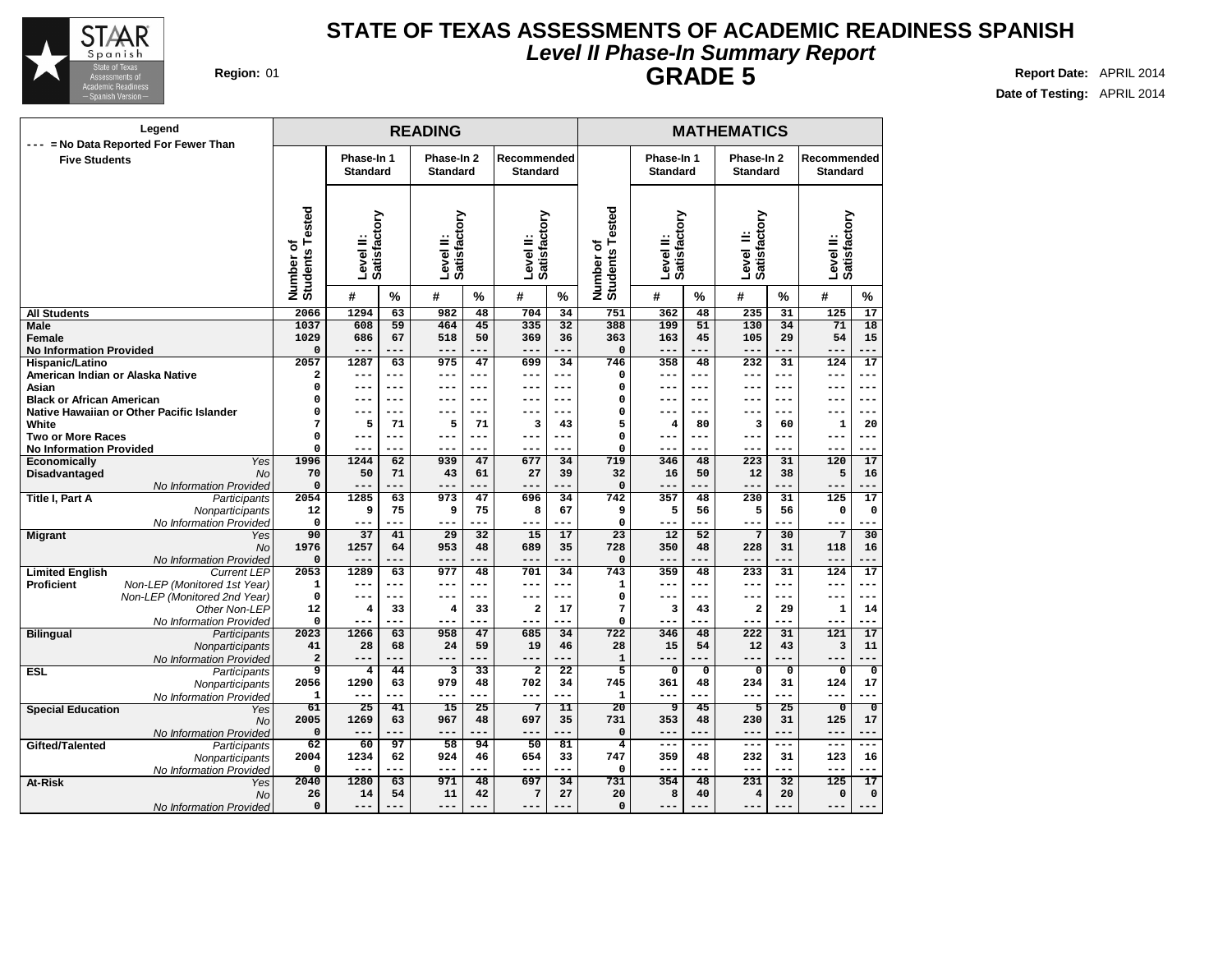

### **Level II Phase-In Summary Report STATE OF TEXAS ASSESSMENTS OF ACADEMIC READINESS L GRADE 5 Report Date:** APRIL 2014

| Phase-In 1<br>Phase-In 2<br>Recommended<br><b>Five Students</b><br><b>Standard</b><br><b>Standard</b><br><b>Standard</b><br>Number of<br>Students Tested<br>Level II:<br>Satisfactory<br>Satisfactory<br>Level II:<br>Satisfactory<br>Level II:<br>#<br>%<br>%<br>#<br>%<br>#<br>$\overline{22}$<br>$\overline{12}$<br>85<br>40<br>47<br>26<br>14<br><b>All Students</b><br>$\overline{20}$<br>35<br>18<br>51<br>10<br>29<br>7<br>Male<br>5<br>Female<br>50<br>22<br>44<br>12<br>24<br>10<br><b>No Information Provided</b><br>$\Omega$<br>---<br>---<br>$---$<br>---<br>Hispanic/Latino<br>83<br>39<br>47<br>12<br>21<br>25<br>14<br>American Indian or Alaska Native<br>1<br>---<br>---<br>---<br>$---$<br>---<br>---<br>Asian<br>0<br>---<br>---<br><b>Black or African American</b><br>0<br>---<br>---<br>$\mathbf 0$<br>Native Hawaiian or Other Pacific Islander<br>---<br>---<br>---<br>---<br>---<br>---<br>White<br>$\mathbf{1}$<br><b>Two or More Races</b><br>0<br>---<br>---<br>---<br>---<br>---<br>---<br><b>No Information Provided</b><br>0<br>---<br>---<br>---<br>---<br>---<br><b>Economically</b><br>Yes<br>77<br>34<br>44<br>19<br>25<br>10<br>13<br>Disadvantaged<br><b>No</b><br>8<br>75<br>3<br>$\mathbf 2$<br>6<br>38<br>25<br>No Information Provided<br>0<br>$- - -$<br>---<br>Title I, Part A<br>Participants<br>82<br>37<br>45<br>19<br>9<br>11<br>23<br>3<br>Nonparticipants<br>---<br>---<br>---<br>---<br>---<br>---<br>No Information Provided<br>0<br>$---$<br>---<br>$---$<br>---<br>---<br>---<br>$\overline{\mathbf{3}}$<br><b>Migrant</b><br>Yes<br>---<br>$---$<br>---<br>$---$<br>$---$<br>$---$<br>82<br>No<br>27<br>39<br>48<br>22<br>12<br>15<br>No Information Provided<br>$\Omega$<br>---<br>---<br>---<br>$---$<br>---<br><b>Limited English</b><br><b>Current LEP</b><br>85<br>40<br>47<br>22<br>26<br>12<br>14<br><b>Proficient</b><br>Non-LEP (Monitored 1st Year)<br>0<br>---<br>---<br>---<br>---<br>---<br>---<br>Non-LEP (Monitored 2nd Year)<br>0<br>$---$<br>$---$<br>---<br>---<br>---<br>---<br>Other Non-LEP<br>0<br>$---$<br>---<br>---<br>---<br>---<br>---<br>No Information Provided<br>0<br>---<br>---<br>---<br>---<br>$---$<br>---<br><b>Bilingual</b><br>74<br>27<br>33<br>45<br>20<br>12<br>16<br>Participants<br>Nonparticipants<br>11<br>7<br>$\overline{a}$<br>$\mathbf 0$<br>64<br>18<br>0<br>0<br>No Information Provided<br>---<br>$-$<br>---<br>9<br>$\overline{2}$<br>$\overline{22}$<br><b>ESL</b><br>Participants<br>5<br>56<br>$\mathbf 0$<br>0<br>76<br>35<br>46<br>20<br>26<br>12<br>16<br>Nonparticipants<br>0<br>---<br>---<br>---<br>No Information Provided<br>---<br>---<br>---<br>$\overline{2}$<br>===<br>$---$<br>---<br>---<br>===<br>---<br><b>Special Education</b><br>Yes<br>83<br>40<br>22<br>27<br>12<br>No<br>48<br>14<br>0<br>No Information Provided<br>$---$<br>---<br>$---$<br>---<br>---<br>---<br>Gifted/Talented<br>Participants<br>O<br>$---$<br>$---$<br>$---$<br>$---$<br>---<br>---<br>Nonparticipants<br>85<br>47<br>40<br>22<br>26<br>12<br>14<br>No Information Provided<br>0<br>---<br>---<br>---<br>---<br>---<br>---<br>At-Risk<br>84<br>39<br>$\overline{22}$<br>$\overline{26}$<br>12<br>14<br>Yes<br>46<br>1<br>No<br>$---$<br>$---$<br>---<br>$---$<br>---<br>--- | Legend                                |   |  | <b>MATHEMATICS</b> |  |  |  |
|---------------------------------------------------------------------------------------------------------------------------------------------------------------------------------------------------------------------------------------------------------------------------------------------------------------------------------------------------------------------------------------------------------------------------------------------------------------------------------------------------------------------------------------------------------------------------------------------------------------------------------------------------------------------------------------------------------------------------------------------------------------------------------------------------------------------------------------------------------------------------------------------------------------------------------------------------------------------------------------------------------------------------------------------------------------------------------------------------------------------------------------------------------------------------------------------------------------------------------------------------------------------------------------------------------------------------------------------------------------------------------------------------------------------------------------------------------------------------------------------------------------------------------------------------------------------------------------------------------------------------------------------------------------------------------------------------------------------------------------------------------------------------------------------------------------------------------------------------------------------------------------------------------------------------------------------------------------------------------------------------------------------------------------------------------------------------------------------------------------------------------------------------------------------------------------------------------------------------------------------------------------------------------------------------------------------------------------------------------------------------------------------------------------------------------------------------------------------------------------------------------------------------------------------------------------------------------------------------------------------------------------------------------------------------------------------------------------------------------------------------------------------------------------------------------------------------------------------------------------------------------------------------------------------------------------------------------------------------------------------------------------------------------------------------------------------------------------------------------------------------------------------------------------------------------------------------------------------------------------------------------------------------------------|---------------------------------------|---|--|--------------------|--|--|--|
|                                                                                                                                                                                                                                                                                                                                                                                                                                                                                                                                                                                                                                                                                                                                                                                                                                                                                                                                                                                                                                                                                                                                                                                                                                                                                                                                                                                                                                                                                                                                                                                                                                                                                                                                                                                                                                                                                                                                                                                                                                                                                                                                                                                                                                                                                                                                                                                                                                                                                                                                                                                                                                                                                                                                                                                                                                                                                                                                                                                                                                                                                                                                                                                                                                                                                       | --- = No Data Reported For Fewer Than |   |  |                    |  |  |  |
|                                                                                                                                                                                                                                                                                                                                                                                                                                                                                                                                                                                                                                                                                                                                                                                                                                                                                                                                                                                                                                                                                                                                                                                                                                                                                                                                                                                                                                                                                                                                                                                                                                                                                                                                                                                                                                                                                                                                                                                                                                                                                                                                                                                                                                                                                                                                                                                                                                                                                                                                                                                                                                                                                                                                                                                                                                                                                                                                                                                                                                                                                                                                                                                                                                                                                       |                                       |   |  |                    |  |  |  |
|                                                                                                                                                                                                                                                                                                                                                                                                                                                                                                                                                                                                                                                                                                                                                                                                                                                                                                                                                                                                                                                                                                                                                                                                                                                                                                                                                                                                                                                                                                                                                                                                                                                                                                                                                                                                                                                                                                                                                                                                                                                                                                                                                                                                                                                                                                                                                                                                                                                                                                                                                                                                                                                                                                                                                                                                                                                                                                                                                                                                                                                                                                                                                                                                                                                                                       |                                       |   |  |                    |  |  |  |
|                                                                                                                                                                                                                                                                                                                                                                                                                                                                                                                                                                                                                                                                                                                                                                                                                                                                                                                                                                                                                                                                                                                                                                                                                                                                                                                                                                                                                                                                                                                                                                                                                                                                                                                                                                                                                                                                                                                                                                                                                                                                                                                                                                                                                                                                                                                                                                                                                                                                                                                                                                                                                                                                                                                                                                                                                                                                                                                                                                                                                                                                                                                                                                                                                                                                                       |                                       |   |  |                    |  |  |  |
|                                                                                                                                                                                                                                                                                                                                                                                                                                                                                                                                                                                                                                                                                                                                                                                                                                                                                                                                                                                                                                                                                                                                                                                                                                                                                                                                                                                                                                                                                                                                                                                                                                                                                                                                                                                                                                                                                                                                                                                                                                                                                                                                                                                                                                                                                                                                                                                                                                                                                                                                                                                                                                                                                                                                                                                                                                                                                                                                                                                                                                                                                                                                                                                                                                                                                       |                                       |   |  |                    |  |  |  |
|                                                                                                                                                                                                                                                                                                                                                                                                                                                                                                                                                                                                                                                                                                                                                                                                                                                                                                                                                                                                                                                                                                                                                                                                                                                                                                                                                                                                                                                                                                                                                                                                                                                                                                                                                                                                                                                                                                                                                                                                                                                                                                                                                                                                                                                                                                                                                                                                                                                                                                                                                                                                                                                                                                                                                                                                                                                                                                                                                                                                                                                                                                                                                                                                                                                                                       |                                       |   |  |                    |  |  |  |
|                                                                                                                                                                                                                                                                                                                                                                                                                                                                                                                                                                                                                                                                                                                                                                                                                                                                                                                                                                                                                                                                                                                                                                                                                                                                                                                                                                                                                                                                                                                                                                                                                                                                                                                                                                                                                                                                                                                                                                                                                                                                                                                                                                                                                                                                                                                                                                                                                                                                                                                                                                                                                                                                                                                                                                                                                                                                                                                                                                                                                                                                                                                                                                                                                                                                                       |                                       |   |  |                    |  |  |  |
|                                                                                                                                                                                                                                                                                                                                                                                                                                                                                                                                                                                                                                                                                                                                                                                                                                                                                                                                                                                                                                                                                                                                                                                                                                                                                                                                                                                                                                                                                                                                                                                                                                                                                                                                                                                                                                                                                                                                                                                                                                                                                                                                                                                                                                                                                                                                                                                                                                                                                                                                                                                                                                                                                                                                                                                                                                                                                                                                                                                                                                                                                                                                                                                                                                                                                       |                                       |   |  |                    |  |  |  |
|                                                                                                                                                                                                                                                                                                                                                                                                                                                                                                                                                                                                                                                                                                                                                                                                                                                                                                                                                                                                                                                                                                                                                                                                                                                                                                                                                                                                                                                                                                                                                                                                                                                                                                                                                                                                                                                                                                                                                                                                                                                                                                                                                                                                                                                                                                                                                                                                                                                                                                                                                                                                                                                                                                                                                                                                                                                                                                                                                                                                                                                                                                                                                                                                                                                                                       |                                       |   |  |                    |  |  |  |
|                                                                                                                                                                                                                                                                                                                                                                                                                                                                                                                                                                                                                                                                                                                                                                                                                                                                                                                                                                                                                                                                                                                                                                                                                                                                                                                                                                                                                                                                                                                                                                                                                                                                                                                                                                                                                                                                                                                                                                                                                                                                                                                                                                                                                                                                                                                                                                                                                                                                                                                                                                                                                                                                                                                                                                                                                                                                                                                                                                                                                                                                                                                                                                                                                                                                                       |                                       |   |  |                    |  |  |  |
|                                                                                                                                                                                                                                                                                                                                                                                                                                                                                                                                                                                                                                                                                                                                                                                                                                                                                                                                                                                                                                                                                                                                                                                                                                                                                                                                                                                                                                                                                                                                                                                                                                                                                                                                                                                                                                                                                                                                                                                                                                                                                                                                                                                                                                                                                                                                                                                                                                                                                                                                                                                                                                                                                                                                                                                                                                                                                                                                                                                                                                                                                                                                                                                                                                                                                       |                                       |   |  |                    |  |  |  |
|                                                                                                                                                                                                                                                                                                                                                                                                                                                                                                                                                                                                                                                                                                                                                                                                                                                                                                                                                                                                                                                                                                                                                                                                                                                                                                                                                                                                                                                                                                                                                                                                                                                                                                                                                                                                                                                                                                                                                                                                                                                                                                                                                                                                                                                                                                                                                                                                                                                                                                                                                                                                                                                                                                                                                                                                                                                                                                                                                                                                                                                                                                                                                                                                                                                                                       |                                       |   |  |                    |  |  |  |
|                                                                                                                                                                                                                                                                                                                                                                                                                                                                                                                                                                                                                                                                                                                                                                                                                                                                                                                                                                                                                                                                                                                                                                                                                                                                                                                                                                                                                                                                                                                                                                                                                                                                                                                                                                                                                                                                                                                                                                                                                                                                                                                                                                                                                                                                                                                                                                                                                                                                                                                                                                                                                                                                                                                                                                                                                                                                                                                                                                                                                                                                                                                                                                                                                                                                                       |                                       |   |  |                    |  |  |  |
|                                                                                                                                                                                                                                                                                                                                                                                                                                                                                                                                                                                                                                                                                                                                                                                                                                                                                                                                                                                                                                                                                                                                                                                                                                                                                                                                                                                                                                                                                                                                                                                                                                                                                                                                                                                                                                                                                                                                                                                                                                                                                                                                                                                                                                                                                                                                                                                                                                                                                                                                                                                                                                                                                                                                                                                                                                                                                                                                                                                                                                                                                                                                                                                                                                                                                       |                                       |   |  |                    |  |  |  |
|                                                                                                                                                                                                                                                                                                                                                                                                                                                                                                                                                                                                                                                                                                                                                                                                                                                                                                                                                                                                                                                                                                                                                                                                                                                                                                                                                                                                                                                                                                                                                                                                                                                                                                                                                                                                                                                                                                                                                                                                                                                                                                                                                                                                                                                                                                                                                                                                                                                                                                                                                                                                                                                                                                                                                                                                                                                                                                                                                                                                                                                                                                                                                                                                                                                                                       |                                       |   |  |                    |  |  |  |
|                                                                                                                                                                                                                                                                                                                                                                                                                                                                                                                                                                                                                                                                                                                                                                                                                                                                                                                                                                                                                                                                                                                                                                                                                                                                                                                                                                                                                                                                                                                                                                                                                                                                                                                                                                                                                                                                                                                                                                                                                                                                                                                                                                                                                                                                                                                                                                                                                                                                                                                                                                                                                                                                                                                                                                                                                                                                                                                                                                                                                                                                                                                                                                                                                                                                                       |                                       |   |  |                    |  |  |  |
|                                                                                                                                                                                                                                                                                                                                                                                                                                                                                                                                                                                                                                                                                                                                                                                                                                                                                                                                                                                                                                                                                                                                                                                                                                                                                                                                                                                                                                                                                                                                                                                                                                                                                                                                                                                                                                                                                                                                                                                                                                                                                                                                                                                                                                                                                                                                                                                                                                                                                                                                                                                                                                                                                                                                                                                                                                                                                                                                                                                                                                                                                                                                                                                                                                                                                       |                                       |   |  |                    |  |  |  |
|                                                                                                                                                                                                                                                                                                                                                                                                                                                                                                                                                                                                                                                                                                                                                                                                                                                                                                                                                                                                                                                                                                                                                                                                                                                                                                                                                                                                                                                                                                                                                                                                                                                                                                                                                                                                                                                                                                                                                                                                                                                                                                                                                                                                                                                                                                                                                                                                                                                                                                                                                                                                                                                                                                                                                                                                                                                                                                                                                                                                                                                                                                                                                                                                                                                                                       |                                       |   |  |                    |  |  |  |
|                                                                                                                                                                                                                                                                                                                                                                                                                                                                                                                                                                                                                                                                                                                                                                                                                                                                                                                                                                                                                                                                                                                                                                                                                                                                                                                                                                                                                                                                                                                                                                                                                                                                                                                                                                                                                                                                                                                                                                                                                                                                                                                                                                                                                                                                                                                                                                                                                                                                                                                                                                                                                                                                                                                                                                                                                                                                                                                                                                                                                                                                                                                                                                                                                                                                                       |                                       |   |  |                    |  |  |  |
|                                                                                                                                                                                                                                                                                                                                                                                                                                                                                                                                                                                                                                                                                                                                                                                                                                                                                                                                                                                                                                                                                                                                                                                                                                                                                                                                                                                                                                                                                                                                                                                                                                                                                                                                                                                                                                                                                                                                                                                                                                                                                                                                                                                                                                                                                                                                                                                                                                                                                                                                                                                                                                                                                                                                                                                                                                                                                                                                                                                                                                                                                                                                                                                                                                                                                       |                                       |   |  |                    |  |  |  |
|                                                                                                                                                                                                                                                                                                                                                                                                                                                                                                                                                                                                                                                                                                                                                                                                                                                                                                                                                                                                                                                                                                                                                                                                                                                                                                                                                                                                                                                                                                                                                                                                                                                                                                                                                                                                                                                                                                                                                                                                                                                                                                                                                                                                                                                                                                                                                                                                                                                                                                                                                                                                                                                                                                                                                                                                                                                                                                                                                                                                                                                                                                                                                                                                                                                                                       |                                       |   |  |                    |  |  |  |
|                                                                                                                                                                                                                                                                                                                                                                                                                                                                                                                                                                                                                                                                                                                                                                                                                                                                                                                                                                                                                                                                                                                                                                                                                                                                                                                                                                                                                                                                                                                                                                                                                                                                                                                                                                                                                                                                                                                                                                                                                                                                                                                                                                                                                                                                                                                                                                                                                                                                                                                                                                                                                                                                                                                                                                                                                                                                                                                                                                                                                                                                                                                                                                                                                                                                                       |                                       |   |  |                    |  |  |  |
|                                                                                                                                                                                                                                                                                                                                                                                                                                                                                                                                                                                                                                                                                                                                                                                                                                                                                                                                                                                                                                                                                                                                                                                                                                                                                                                                                                                                                                                                                                                                                                                                                                                                                                                                                                                                                                                                                                                                                                                                                                                                                                                                                                                                                                                                                                                                                                                                                                                                                                                                                                                                                                                                                                                                                                                                                                                                                                                                                                                                                                                                                                                                                                                                                                                                                       |                                       |   |  |                    |  |  |  |
|                                                                                                                                                                                                                                                                                                                                                                                                                                                                                                                                                                                                                                                                                                                                                                                                                                                                                                                                                                                                                                                                                                                                                                                                                                                                                                                                                                                                                                                                                                                                                                                                                                                                                                                                                                                                                                                                                                                                                                                                                                                                                                                                                                                                                                                                                                                                                                                                                                                                                                                                                                                                                                                                                                                                                                                                                                                                                                                                                                                                                                                                                                                                                                                                                                                                                       |                                       |   |  |                    |  |  |  |
|                                                                                                                                                                                                                                                                                                                                                                                                                                                                                                                                                                                                                                                                                                                                                                                                                                                                                                                                                                                                                                                                                                                                                                                                                                                                                                                                                                                                                                                                                                                                                                                                                                                                                                                                                                                                                                                                                                                                                                                                                                                                                                                                                                                                                                                                                                                                                                                                                                                                                                                                                                                                                                                                                                                                                                                                                                                                                                                                                                                                                                                                                                                                                                                                                                                                                       |                                       |   |  |                    |  |  |  |
|                                                                                                                                                                                                                                                                                                                                                                                                                                                                                                                                                                                                                                                                                                                                                                                                                                                                                                                                                                                                                                                                                                                                                                                                                                                                                                                                                                                                                                                                                                                                                                                                                                                                                                                                                                                                                                                                                                                                                                                                                                                                                                                                                                                                                                                                                                                                                                                                                                                                                                                                                                                                                                                                                                                                                                                                                                                                                                                                                                                                                                                                                                                                                                                                                                                                                       |                                       |   |  |                    |  |  |  |
|                                                                                                                                                                                                                                                                                                                                                                                                                                                                                                                                                                                                                                                                                                                                                                                                                                                                                                                                                                                                                                                                                                                                                                                                                                                                                                                                                                                                                                                                                                                                                                                                                                                                                                                                                                                                                                                                                                                                                                                                                                                                                                                                                                                                                                                                                                                                                                                                                                                                                                                                                                                                                                                                                                                                                                                                                                                                                                                                                                                                                                                                                                                                                                                                                                                                                       |                                       |   |  |                    |  |  |  |
|                                                                                                                                                                                                                                                                                                                                                                                                                                                                                                                                                                                                                                                                                                                                                                                                                                                                                                                                                                                                                                                                                                                                                                                                                                                                                                                                                                                                                                                                                                                                                                                                                                                                                                                                                                                                                                                                                                                                                                                                                                                                                                                                                                                                                                                                                                                                                                                                                                                                                                                                                                                                                                                                                                                                                                                                                                                                                                                                                                                                                                                                                                                                                                                                                                                                                       |                                       |   |  |                    |  |  |  |
|                                                                                                                                                                                                                                                                                                                                                                                                                                                                                                                                                                                                                                                                                                                                                                                                                                                                                                                                                                                                                                                                                                                                                                                                                                                                                                                                                                                                                                                                                                                                                                                                                                                                                                                                                                                                                                                                                                                                                                                                                                                                                                                                                                                                                                                                                                                                                                                                                                                                                                                                                                                                                                                                                                                                                                                                                                                                                                                                                                                                                                                                                                                                                                                                                                                                                       |                                       |   |  |                    |  |  |  |
|                                                                                                                                                                                                                                                                                                                                                                                                                                                                                                                                                                                                                                                                                                                                                                                                                                                                                                                                                                                                                                                                                                                                                                                                                                                                                                                                                                                                                                                                                                                                                                                                                                                                                                                                                                                                                                                                                                                                                                                                                                                                                                                                                                                                                                                                                                                                                                                                                                                                                                                                                                                                                                                                                                                                                                                                                                                                                                                                                                                                                                                                                                                                                                                                                                                                                       |                                       |   |  |                    |  |  |  |
|                                                                                                                                                                                                                                                                                                                                                                                                                                                                                                                                                                                                                                                                                                                                                                                                                                                                                                                                                                                                                                                                                                                                                                                                                                                                                                                                                                                                                                                                                                                                                                                                                                                                                                                                                                                                                                                                                                                                                                                                                                                                                                                                                                                                                                                                                                                                                                                                                                                                                                                                                                                                                                                                                                                                                                                                                                                                                                                                                                                                                                                                                                                                                                                                                                                                                       |                                       |   |  |                    |  |  |  |
|                                                                                                                                                                                                                                                                                                                                                                                                                                                                                                                                                                                                                                                                                                                                                                                                                                                                                                                                                                                                                                                                                                                                                                                                                                                                                                                                                                                                                                                                                                                                                                                                                                                                                                                                                                                                                                                                                                                                                                                                                                                                                                                                                                                                                                                                                                                                                                                                                                                                                                                                                                                                                                                                                                                                                                                                                                                                                                                                                                                                                                                                                                                                                                                                                                                                                       |                                       |   |  |                    |  |  |  |
|                                                                                                                                                                                                                                                                                                                                                                                                                                                                                                                                                                                                                                                                                                                                                                                                                                                                                                                                                                                                                                                                                                                                                                                                                                                                                                                                                                                                                                                                                                                                                                                                                                                                                                                                                                                                                                                                                                                                                                                                                                                                                                                                                                                                                                                                                                                                                                                                                                                                                                                                                                                                                                                                                                                                                                                                                                                                                                                                                                                                                                                                                                                                                                                                                                                                                       |                                       |   |  |                    |  |  |  |
|                                                                                                                                                                                                                                                                                                                                                                                                                                                                                                                                                                                                                                                                                                                                                                                                                                                                                                                                                                                                                                                                                                                                                                                                                                                                                                                                                                                                                                                                                                                                                                                                                                                                                                                                                                                                                                                                                                                                                                                                                                                                                                                                                                                                                                                                                                                                                                                                                                                                                                                                                                                                                                                                                                                                                                                                                                                                                                                                                                                                                                                                                                                                                                                                                                                                                       |                                       |   |  |                    |  |  |  |
|                                                                                                                                                                                                                                                                                                                                                                                                                                                                                                                                                                                                                                                                                                                                                                                                                                                                                                                                                                                                                                                                                                                                                                                                                                                                                                                                                                                                                                                                                                                                                                                                                                                                                                                                                                                                                                                                                                                                                                                                                                                                                                                                                                                                                                                                                                                                                                                                                                                                                                                                                                                                                                                                                                                                                                                                                                                                                                                                                                                                                                                                                                                                                                                                                                                                                       |                                       |   |  |                    |  |  |  |
|                                                                                                                                                                                                                                                                                                                                                                                                                                                                                                                                                                                                                                                                                                                                                                                                                                                                                                                                                                                                                                                                                                                                                                                                                                                                                                                                                                                                                                                                                                                                                                                                                                                                                                                                                                                                                                                                                                                                                                                                                                                                                                                                                                                                                                                                                                                                                                                                                                                                                                                                                                                                                                                                                                                                                                                                                                                                                                                                                                                                                                                                                                                                                                                                                                                                                       |                                       |   |  |                    |  |  |  |
|                                                                                                                                                                                                                                                                                                                                                                                                                                                                                                                                                                                                                                                                                                                                                                                                                                                                                                                                                                                                                                                                                                                                                                                                                                                                                                                                                                                                                                                                                                                                                                                                                                                                                                                                                                                                                                                                                                                                                                                                                                                                                                                                                                                                                                                                                                                                                                                                                                                                                                                                                                                                                                                                                                                                                                                                                                                                                                                                                                                                                                                                                                                                                                                                                                                                                       |                                       |   |  |                    |  |  |  |
|                                                                                                                                                                                                                                                                                                                                                                                                                                                                                                                                                                                                                                                                                                                                                                                                                                                                                                                                                                                                                                                                                                                                                                                                                                                                                                                                                                                                                                                                                                                                                                                                                                                                                                                                                                                                                                                                                                                                                                                                                                                                                                                                                                                                                                                                                                                                                                                                                                                                                                                                                                                                                                                                                                                                                                                                                                                                                                                                                                                                                                                                                                                                                                                                                                                                                       |                                       |   |  |                    |  |  |  |
|                                                                                                                                                                                                                                                                                                                                                                                                                                                                                                                                                                                                                                                                                                                                                                                                                                                                                                                                                                                                                                                                                                                                                                                                                                                                                                                                                                                                                                                                                                                                                                                                                                                                                                                                                                                                                                                                                                                                                                                                                                                                                                                                                                                                                                                                                                                                                                                                                                                                                                                                                                                                                                                                                                                                                                                                                                                                                                                                                                                                                                                                                                                                                                                                                                                                                       |                                       |   |  |                    |  |  |  |
|                                                                                                                                                                                                                                                                                                                                                                                                                                                                                                                                                                                                                                                                                                                                                                                                                                                                                                                                                                                                                                                                                                                                                                                                                                                                                                                                                                                                                                                                                                                                                                                                                                                                                                                                                                                                                                                                                                                                                                                                                                                                                                                                                                                                                                                                                                                                                                                                                                                                                                                                                                                                                                                                                                                                                                                                                                                                                                                                                                                                                                                                                                                                                                                                                                                                                       |                                       |   |  |                    |  |  |  |
|                                                                                                                                                                                                                                                                                                                                                                                                                                                                                                                                                                                                                                                                                                                                                                                                                                                                                                                                                                                                                                                                                                                                                                                                                                                                                                                                                                                                                                                                                                                                                                                                                                                                                                                                                                                                                                                                                                                                                                                                                                                                                                                                                                                                                                                                                                                                                                                                                                                                                                                                                                                                                                                                                                                                                                                                                                                                                                                                                                                                                                                                                                                                                                                                                                                                                       |                                       |   |  |                    |  |  |  |
|                                                                                                                                                                                                                                                                                                                                                                                                                                                                                                                                                                                                                                                                                                                                                                                                                                                                                                                                                                                                                                                                                                                                                                                                                                                                                                                                                                                                                                                                                                                                                                                                                                                                                                                                                                                                                                                                                                                                                                                                                                                                                                                                                                                                                                                                                                                                                                                                                                                                                                                                                                                                                                                                                                                                                                                                                                                                                                                                                                                                                                                                                                                                                                                                                                                                                       |                                       |   |  |                    |  |  |  |
|                                                                                                                                                                                                                                                                                                                                                                                                                                                                                                                                                                                                                                                                                                                                                                                                                                                                                                                                                                                                                                                                                                                                                                                                                                                                                                                                                                                                                                                                                                                                                                                                                                                                                                                                                                                                                                                                                                                                                                                                                                                                                                                                                                                                                                                                                                                                                                                                                                                                                                                                                                                                                                                                                                                                                                                                                                                                                                                                                                                                                                                                                                                                                                                                                                                                                       |                                       |   |  |                    |  |  |  |
|                                                                                                                                                                                                                                                                                                                                                                                                                                                                                                                                                                                                                                                                                                                                                                                                                                                                                                                                                                                                                                                                                                                                                                                                                                                                                                                                                                                                                                                                                                                                                                                                                                                                                                                                                                                                                                                                                                                                                                                                                                                                                                                                                                                                                                                                                                                                                                                                                                                                                                                                                                                                                                                                                                                                                                                                                                                                                                                                                                                                                                                                                                                                                                                                                                                                                       |                                       |   |  |                    |  |  |  |
|                                                                                                                                                                                                                                                                                                                                                                                                                                                                                                                                                                                                                                                                                                                                                                                                                                                                                                                                                                                                                                                                                                                                                                                                                                                                                                                                                                                                                                                                                                                                                                                                                                                                                                                                                                                                                                                                                                                                                                                                                                                                                                                                                                                                                                                                                                                                                                                                                                                                                                                                                                                                                                                                                                                                                                                                                                                                                                                                                                                                                                                                                                                                                                                                                                                                                       |                                       |   |  |                    |  |  |  |
|                                                                                                                                                                                                                                                                                                                                                                                                                                                                                                                                                                                                                                                                                                                                                                                                                                                                                                                                                                                                                                                                                                                                                                                                                                                                                                                                                                                                                                                                                                                                                                                                                                                                                                                                                                                                                                                                                                                                                                                                                                                                                                                                                                                                                                                                                                                                                                                                                                                                                                                                                                                                                                                                                                                                                                                                                                                                                                                                                                                                                                                                                                                                                                                                                                                                                       |                                       |   |  |                    |  |  |  |
|                                                                                                                                                                                                                                                                                                                                                                                                                                                                                                                                                                                                                                                                                                                                                                                                                                                                                                                                                                                                                                                                                                                                                                                                                                                                                                                                                                                                                                                                                                                                                                                                                                                                                                                                                                                                                                                                                                                                                                                                                                                                                                                                                                                                                                                                                                                                                                                                                                                                                                                                                                                                                                                                                                                                                                                                                                                                                                                                                                                                                                                                                                                                                                                                                                                                                       | No Information Provided               | 0 |  | ---                |  |  |  |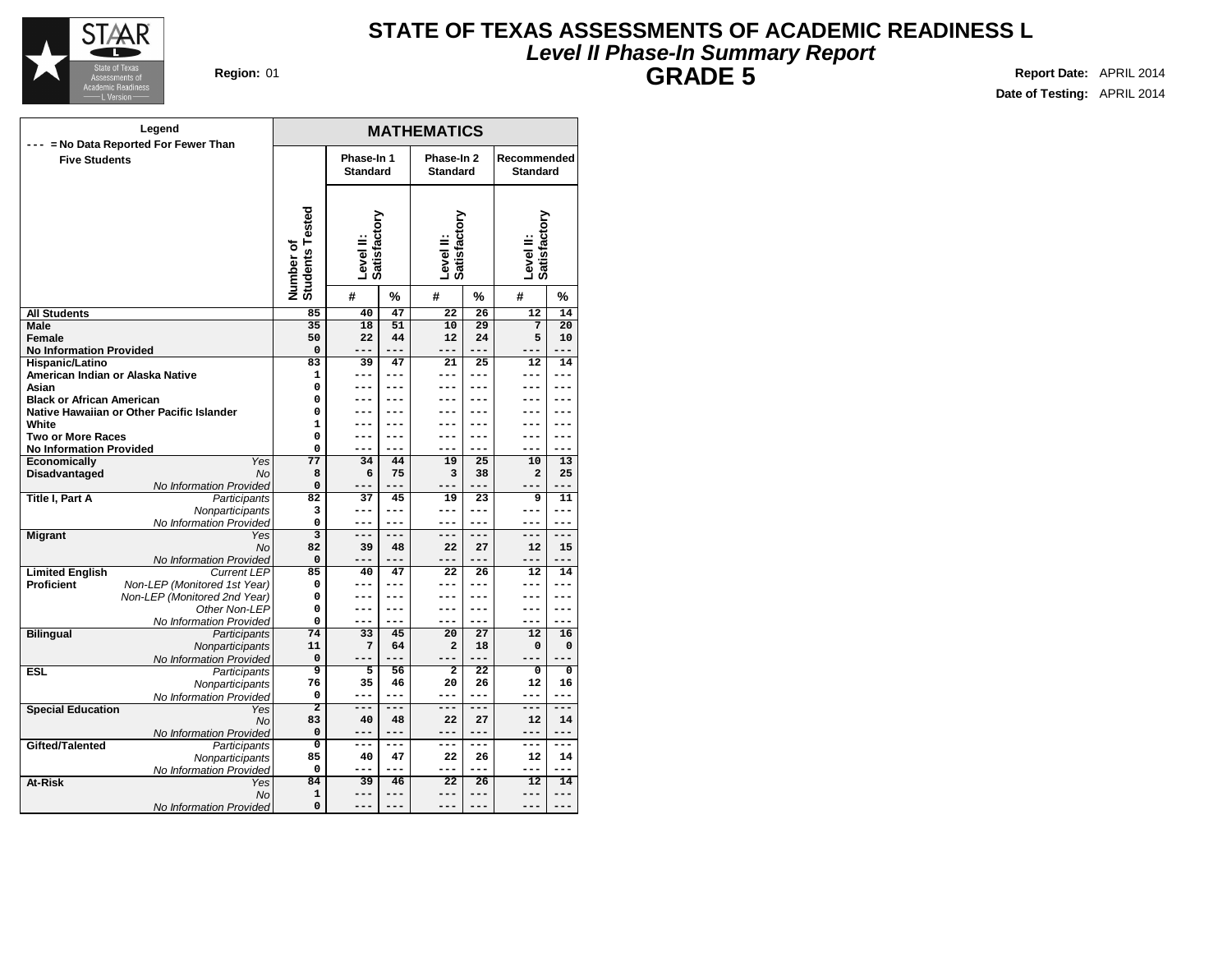

### **Level II Phase-In Summary Report STATE OF TEXAS ASSESSMENTS OF ACADEMIC READINESS MODIFIED GRADE 5 Report Date:** APRIL 2014

| Legend<br>= No Data Reported For Fewer Than        |                              |                               |           | <b>READING</b>                |           |                                | <b>MATHEMATICS</b> |                                   |                               |               |                               |           |                                |               |
|----------------------------------------------------|------------------------------|-------------------------------|-----------|-------------------------------|-----------|--------------------------------|--------------------|-----------------------------------|-------------------------------|---------------|-------------------------------|-----------|--------------------------------|---------------|
| ---<br><b>Five Students</b>                        |                              | Phase-In 1<br><b>Standard</b> |           | Phase-In 2<br><b>Standard</b> |           | Recommended<br><b>Standard</b> |                    |                                   | Phase-In 1<br><b>Standard</b> |               | Phase-In 2<br><b>Standard</b> |           | Recommended<br><b>Standard</b> |               |
|                                                    | Number of<br>Students Tested | Satisfactory<br>Level II:     |           | Satisfactory<br>Level II:     |           | Satisfactory<br>Level II:      |                    | ested<br>Number of<br>Students Te | Satisfactory<br>Level II:     |               | Satisfactory<br>≝<br>Level    |           | Satisfactory<br>Level II:      |               |
|                                                    |                              | #                             | $\%$      | #                             | $\%$      | #                              | $\frac{9}{6}$      |                                   | #                             | $\frac{9}{6}$ | #                             | %         | #                              | $\frac{9}{6}$ |
| <b>All Students</b>                                | 1367                         | 1039                          | 76        | 792                           | 58        | 560                            | 41                 | 1287                              | 920                           | 71            | 795                           | 62        | 615                            | 48            |
| <b>Male</b>                                        | 887                          | 652                           | 74        | 492                           | 55        | 341                            | $\overline{38}$    | 820                               | 575                           | 70            | 498                           | 61        | 386                            | 47            |
| Female                                             | 480                          | 387                           | 81        | 300                           | 63        | 219                            | 46                 | 467                               | 345                           | 74            | 297                           | 64        | 229                            | 49            |
| <b>No Information Provided</b>                     | 0                            | ---                           | ---       | ---                           | ---       | $- - -$                        |                    | $\mathbf 0$                       | $- - -$                       | ---           | ---                           | ---       | ---                            |               |
| Hispanic/Latino                                    | 1343                         | 1027                          | 76        | 785                           | 58        | 554                            | 41                 | 1262                              | 905                           | 72            | 781                           | 62        | 605                            | 48            |
| American Indian or Alaska Native                   | 0                            | $---$                         | $---$     | ---                           | $---$     | $---$                          | $---$              | $\Omega$                          | $---$                         | ---           | $---$                         | ---       | ---                            | ---           |
| Asian                                              | 2                            | ---                           |           | ---                           |           | $---$                          |                    | $\mathbf{2}$                      | $- - -$                       | ---           | ---                           | ---       | ---                            | $ -$          |
| <b>Black or African American</b>                   | 5<br>0                       | $\overline{\mathbf{2}}$       | 40        | 1                             | 20        | 1                              | 20<br>---          | 5<br>$\mathbf 0$                  | $\overline{a}$<br>$--$        | 40<br>---     | $\overline{\mathbf{2}}$       | 40<br>--- | $\overline{\mathbf{2}}$        | 40<br>$---$   |
| Native Hawaiian or Other Pacific Islander<br>White | 17                           | 9                             | 53        | 5                             | 29        | 4                              | 24                 | 18                                | 12                            | 67            | 11                            | 61        | 7                              | 39            |
| <b>Two or More Races</b>                           | 0                            | ---                           | ---       | ---                           |           | ---                            | ---                | $\mathbf 0$                       | $--$                          | ---           | $- -$                         | ---       | ---                            | $--$          |
| <b>No Information Provided</b>                     | 0                            |                               |           | ---                           |           | $---$                          | $-$                | 0                                 | $--$                          | ---           |                               | ---       | ---                            | $---$         |
| Yes<br><b>Economically</b>                         | 1264                         | 960                           | 76        | 729                           | 58        | 515                            | 41                 | 1191                              | 855                           | 72            | 743                           | 62        | 576                            | 48            |
| <b>Disadvantaged</b><br>N <sub>O</sub>             | 103                          | 79                            | 77        | 63                            | 61        | 45                             | 44                 | 96                                | 65                            | 68            | 52                            | 54        | 39                             | 41            |
| No Information Provided                            | 0                            | ---                           |           | ---                           | --        |                                | ---                | $\Omega$                          |                               | ---           | ---                           | ---       | ---                            |               |
| <b>Title I, Part A</b><br>Participants             | 1357                         | 1030                          | 76        | 783                           | 58        | 553                            | 41                 | 1276                              | 910                           | 71            | 786                           | 62        | 608                            | 48            |
| Nonparticipants                                    | 10                           | 9                             | 90        | 9                             | 90        | $\overline{7}$                 | 70                 | 11                                | 10                            | 91            | 9                             | 82        | 7                              | 64            |
| No Information Provided                            | 0                            | $- - -$                       | ---       | ---                           | ---       | $---$                          | ---                | $\mathbf 0$                       | $---$                         | ---           | $---$                         | ---       | ---                            |               |
| <b>Migrant</b><br>Yes                              | 99                           | 70                            | 71        | 55                            | 56        | 36                             | 36                 | 90                                | 56                            | 62            | 51                            | 57        | 43                             | 48            |
| No                                                 | 1268                         | 969                           | 76        | 737                           | 58        | 524                            | 41                 | 1197                              | 864                           | 72            | 744                           | 62        | 572                            | 48            |
| No Information Provided                            | 0                            | ---                           | ---       | ---                           | ---       | $---$                          | ---                | $\mathbf 0$                       | ---                           | ---           | $---$                         | ---       | ---                            |               |
| <b>Limited English</b><br><b>Current LEP</b>       | 681                          | 485                           | 71        | 359                           | 53        | 252                            | $\overline{37}$    | 636                               | 440                           | 69            | 375                           | 59        | 286                            | 45            |
| <b>Proficient</b><br>Non-LEP (Monitored 1st Year)  | 91                           | 75                            | 82        | 61                            | 67        | 44                             | 48                 | 75                                | 55                            | 73            | 49                            | 65        | 40                             | 53            |
| Non-LEP (Monitored 2nd Year)                       | 54                           | 44                            | 81        | 34                            | 63        | 23                             | 43                 | 46                                | 31                            | 67            | 26                            | 57        | 24                             | 52            |
| Other Non-LEP                                      | 541<br>0                     | 435<br>---                    | 80<br>--- | 338<br>---                    | 62<br>--- | 241<br>$---$                   | 45<br>$-$          | 530<br>$\Omega$                   | 394<br>$---$                  | 74<br>---     | 345<br>$---$                  | 65<br>--- | 265                            | 50            |
| No Information Provided<br>Participants            | 612                          | 434                           | 71        | 315                           | 51        | 232                            | 38                 | 572                               | 391                           | 68            | 333                           | 58        | 254                            | 44            |
| <b>Bilingual</b><br>Nonparticipants                | 755                          | 605                           | 80        | 477                           | 63        | 328                            | 43                 | 715                               | 529                           | 74            | 462                           | 65        | 361                            | 50            |
| No Information Provided                            | 0                            | ---                           | ---       | ---                           | ---       | $---$                          | ---                | $\mathbf 0$                       | $---$                         | ---           | $---$                         | ---       | ---                            | ---           |
| <b>ESL</b><br>Participants                         | 26                           | 24                            | 92        | 23                            | 88        | 12                             | 46                 | 23                                | 19                            | 83            | 17                            | 74        | 16                             | 70            |
| Nonparticipants                                    | 1341                         | 1015                          | 76        | 769                           | 57        | 548                            | 41                 | 1264                              | 901                           | 71            | 778                           | 62        | 599                            | 47            |
| No Information Provided                            | 0                            | $---$                         | ---       | ---                           | ---       | $---$                          | ---                | 0                                 | $---$                         | ---           | $--$                          | ---       | ---                            | ---           |
| <b>Special Education</b><br>Yes                    | 1367                         | 1039                          | 76        | 792                           | 58        | 560                            | 41                 | 1287                              | 920                           | 71            | 795                           | 62        | 615                            | 48            |
| <b>No</b>                                          | 0                            | $---$                         | $- - -$   | $---$                         | ---       | $---$                          | $- - -$            | $\mathbf 0$                       | $---$                         | ---           | $- -$                         | ---       | $---$                          | $- - -$       |
| No Information Provided                            | 0                            | ---                           | $---$     | ---                           |           |                                | $---$              | $\mathbf 0$                       | ---                           | ---           | $- -$                         | ---       | ---                            | $---$         |
| Gifted/Talented<br>Participants                    | $\overline{0}$               | $---$                         | $---$     | $---$                         | $---$     | $---$                          | $---$              | $\mathbf 0$                       | $- - -$                       | ---           | $- - -$                       | ---       | $---$                          | $---$         |
| Nonparticipants                                    | 1367                         | 1039                          | 76        | 792                           | 58        | 560                            | 41                 | 1287                              | 920                           | 71            | 795                           | 62        | 615                            | 48            |
| No Information Provided                            | 0                            | $---$                         |           | ---                           |           |                                | ---                | $\mathbf 0$                       |                               | ---           |                               | ---       |                                |               |
| At-Risk<br>Yes                                     | 1151                         | 867                           | 75        | 659                           | 57        | 466                            | 40                 | 1084                              | 770                           | 71            | 666                           | 61        | 508                            | 47            |
| No                                                 | 216                          | 172                           | 80        | 133                           | 62        | 94                             | 44                 | 203                               | 150                           | 74            | 129                           | 64        | 107                            | 53            |
| No Information Provided                            | 0                            | ---                           | ---       | $---$                         | ---       |                                | ---                | 0                                 | $---$                         | ---           | ---                           | ---       | ---                            | $---$         |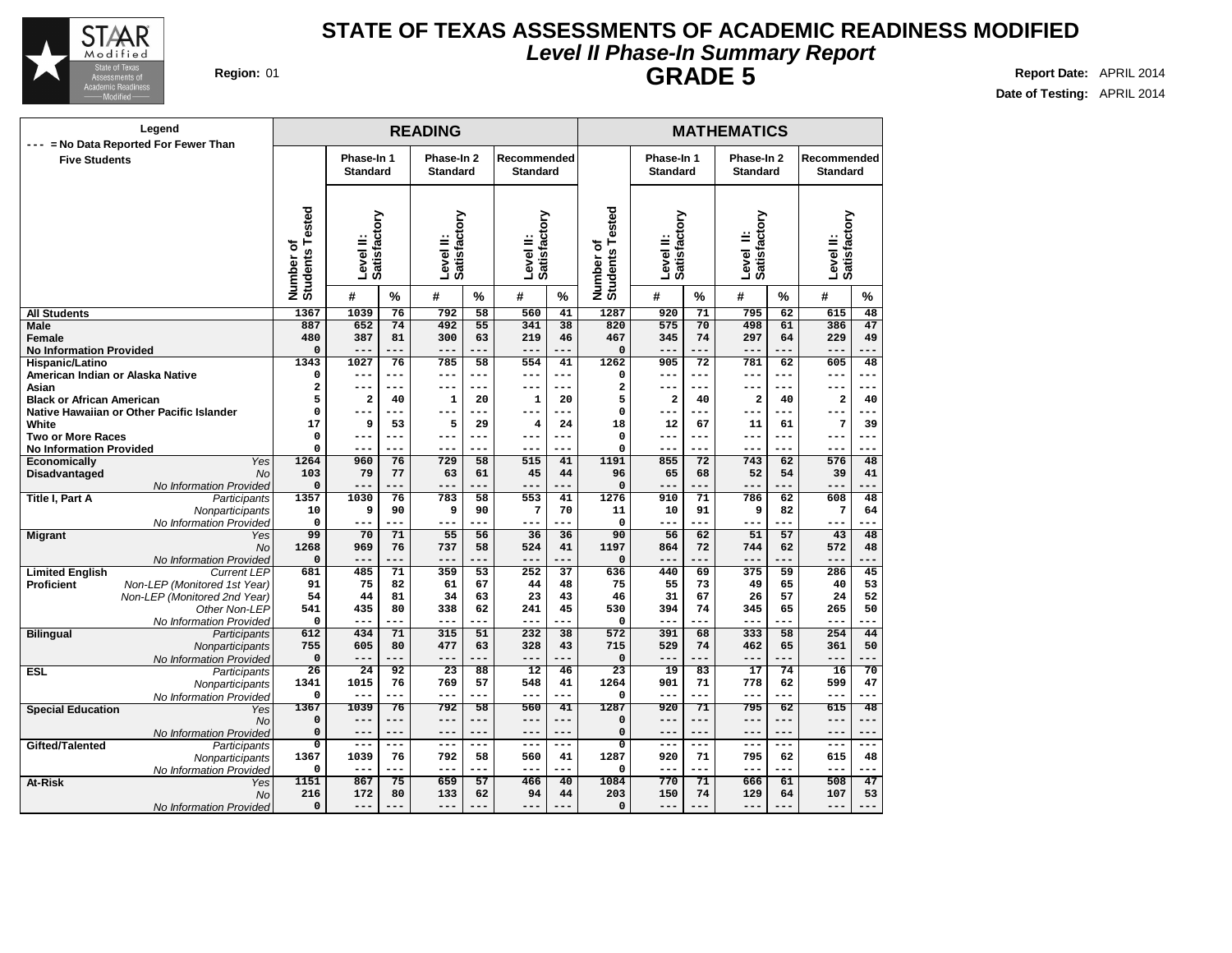

### **Level II Phase-In Summary Report STATE OF TEXAS ASSESSMENTS OF ACADEMIC READINESS GRADE 8 Report Date:** APRIL 2014

| Legend                                                                                            |                              |                               |                       | <b>READING</b>                |                 |                                | <b>MATHEMATICS</b>    |                                     |                               |                       |                               |                 |                                |                       |
|---------------------------------------------------------------------------------------------------|------------------------------|-------------------------------|-----------------------|-------------------------------|-----------------|--------------------------------|-----------------------|-------------------------------------|-------------------------------|-----------------------|-------------------------------|-----------------|--------------------------------|-----------------------|
| --- = No Data Reported For Fewer Than<br><b>Five Students</b>                                     |                              | Phase-In 1<br><b>Standard</b> |                       | Phase-In 2<br><b>Standard</b> |                 | Recommended<br><b>Standard</b> |                       |                                     | Phase-In 1<br><b>Standard</b> |                       | Phase-In 2<br><b>Standard</b> |                 | Recommended<br><b>Standard</b> |                       |
|                                                                                                   | Number of<br>Students Tested | Level II:<br>Satisfactory     |                       | Satisfactory<br>Level II:     |                 | Satisfactory<br>Level II:      |                       | ested<br>đ<br>Number of<br>Students | Level II:<br>Satisfactory     |                       | Satisfactory<br>≐<br>Level    |                 | Level II:<br>Satisfactory      |                       |
|                                                                                                   |                              | #                             | $\%$                  | #                             | %               | #                              | $\%$                  |                                     | #                             | $\%$                  | #                             | %               | #                              | $\frac{9}{6}$         |
| <b>All Students</b>                                                                               | 28871                        | 21175                         | $\overline{73}$       | 14974                         | $\overline{52}$ | 9778                           | $\overline{34}$       | 25561                               | 18877                         | $\overline{74}$       | 13177                         | $\overline{52}$ | 7889                           | $\overline{31}$       |
| Male                                                                                              | 14572                        | 10167                         | 70                    | 6954                          | 48              | 4426                           | $\overline{30}$       | 12864                               | 9425                          | 73                    | 6577                          | 51              | 3936                           | 31                    |
| Female                                                                                            | 14298<br>$\mathbf{1}$        | 11007                         | 77<br>---             | 8019                          | 56              | 5351<br>---                    | 37<br>---             | 12696                               | 9451                          | 74<br>---             | 6600<br>$---$                 | 52<br>$- -$     | 3953<br>$- -$                  | 31<br>$-$             |
| <b>No Information Provided</b><br>Hispanic/Latino                                                 | 28154                        | 20524                         | 73                    | 14415                         | 51              | 9329                           | 33                    | $\mathbf{1}$<br>25027               | 18433                         | 74                    | 12822                         | 51              | 7630                           | 30                    |
| American Indian or Alaska Native                                                                  | 13                           | 10                            | 77                    | 9                             | 69              | 5                              | 38                    | 11                                  | 7                             | 64                    | 6                             | 55              | 4                              | 36                    |
| Asian                                                                                             | 152                          | 146                           | 96                    | 132                           | 87              | 117                            | 77                    | 115                                 | 108                           | 94                    | 103                           | 90              | 90                             | 78                    |
| <b>Black or African American</b>                                                                  | 50                           | 46                            | 92                    | 38                            | 76              | 28                             | 56                    | 39                                  | 28                            | 72                    | 18                            | 46              | 5                              | 13                    |
| Native Hawaiian or Other Pacific Islander                                                         | 1                            | ---                           | ---                   | $---$                         |                 | ---                            |                       | $\overline{\mathbf{2}}$             | ---                           | ---                   | $---$                         | ---             |                                |                       |
| White                                                                                             | 474                          | 423                           | 89                    | 357                           | 75              | 281                            | 59                    | 343                                 | 278                           | 81                    | 210                           | 61              | 146                            | 43                    |
| <b>Two or More Races</b>                                                                          | 22                           | 20                            | 91                    | 18                            | 82              | 16                             | 73                    | 19                                  | 17                            | 89                    | 13                            | 68              | 11                             | 58                    |
| <b>No Information Provided</b><br>Yes                                                             | 5<br>24936                   | 5                             | 100                   | 4<br>12027                    | 80<br>48        | $\overline{a}$<br>7529         | 40<br>$\overline{30}$ | 5<br>22276                          | 4<br>16058                    | 80<br>$\overline{72}$ | 3<br>10949                    | 60<br>49        | $\mathbf{1}$                   | 20<br>$\overline{28}$ |
| <b>Economically</b><br><b>Disadvantaged</b><br>No                                                 | 3931                         | 17697<br>3474                 | 71<br>88              | 2943                          | 75              | 2247                           | 57                    | 3281                                | 2815                          | 86                    | 2225                          | 68              | 6336<br>1552                   | 47                    |
| No Information Provided                                                                           | $\overline{\mathbf{4}}$      |                               | ---                   | $---$                         | ---             | ---                            | ---                   | $\overline{4}$                      | ---                           | ---                   | $---$                         | ---             | ---                            |                       |
| Title I, Part A<br>Participants                                                                   | 28805                        | 21148                         | 73                    | 14953                         | 52              | 9769                           | 34                    | 25484                               | 18849                         | 74                    | 13164                         | 52              | 7884                           | 31                    |
| Nonparticipants                                                                                   | 62                           | 23                            | 37                    | 17                            | 27              | $\overline{7}$                 | 11                    | 73                                  | 24                            | 33                    | 10                            | 14              | 4                              | 5                     |
| No Information Provided                                                                           | 4                            | ---                           | ---                   | $---$                         | ---             | ---                            | ---                   | $\overline{4}$                      | $---$                         | ---                   | $---$                         | ---             | ---                            |                       |
| <b>Migrant</b><br>Yes                                                                             | 1444                         | 895                           | 62                    | 532                           | 37              | 306                            | 21                    | 1363                                | 897                           | 66                    | 550                           | 40              | 296                            | $\overline{22}$       |
| <b>No</b>                                                                                         | 27422                        | 20276                         | 74                    | 14438                         | 53              | 9470                           | 35                    | 24194                               | 17976                         | 74                    | 12624                         | 52              | 7592                           | 31                    |
| No Information Provided                                                                           | 5<br>6148                    | 4<br>2283                     | 80<br>37              | $\overline{4}$<br>933         | 80<br>15        | $\overline{a}$<br>333          | 40<br>$\overline{5}$  | $\overline{\mathbf{4}}$<br>5336     | $- -$<br>3022                 | ---<br>57             | $- -$<br>1713                 | ---<br>32       | $---$<br>784                   | $\overline{15}$       |
| <b>Limited English</b><br><b>Current LEP</b><br>Non-LEP (Monitored 1st Year)<br><b>Proficient</b> | 521                          | 440                           | 84                    | 307                           | 59              | 189                            | 36                    | 471                                 | 398                           | 85                    | 303                           | 64              | 184                            | 39                    |
| Non-LEP (Monitored 2nd Year)                                                                      | 1191                         | 834                           | 70                    | 467                           | 39              | 214                            | 18                    | 1147                                | 846                           | 74                    | 548                           | 48              | 330                            | 29                    |
| Other Non-LEP                                                                                     | 21007                        | 17614                         | 84                    | 13263                         | 63              | 9040                           | 43                    | 18603                               | 14607                         | 79                    | 10610                         | 57              | 6590                           | 35                    |
| No Information Provided                                                                           | $\overline{\mathbf{4}}$      | ---                           | ---                   | $---$                         |                 | $---$                          | $- - -$               | $\overline{4}$                      | $---$                         | ---                   | $---$                         | ---             | ---                            | ---                   |
| <b>Bilingual</b><br>Participants                                                                  | 390                          | 257                           | 66                    | 178                           | 46              | 126                            | $\overline{32}$       | 339                                 | 200                           | 59                    | 131                           | 39              | 69                             | $\overline{20}$       |
| Nonparticipants                                                                                   | 28410                        | 20900                         | 74                    | 14787                         | 52              | 9648                           | 34                    | 25207                               | 18666                         | 74                    | 13038                         | 52              | 7815                           | 31                    |
| No Information Provided                                                                           | 71                           | 18                            | 25                    | 9                             | 13              | 4                              | 6                     | 15                                  | 11                            | 73                    | 8                             | 53              | 5                              | 33                    |
| <b>ESL</b><br>Participants                                                                        | 5766<br>23034                | 2145<br>19012                 | $\overline{37}$<br>83 | 895<br>14070                  | 16<br>61        | 326<br>9448                    | $\overline{6}$<br>41  | 5018<br>20527                       | 2877<br>15989                 | 57<br>78              | 1642<br>11527                 | 33<br>56        | 758<br>7126                    | 15<br>35              |
| Nonparticipants<br>No Information Provided                                                        | 71                           | 18                            | 25                    | 9                             | 13              | 4                              | 6                     | 16                                  | 11                            | 69                    | 8                             | 50              | 5                              | 31                    |
| <b>Special Education</b><br>Yes                                                                   | 1221                         | 416                           | 34                    | 175                           | 14              | 80                             | 7                     | 1233                                | 567                           | 46                    | 287                           | $\overline{23}$ | 118                            | 10                    |
| No                                                                                                | 27646                        | 20755                         | 75                    | 14795                         | 54              | 9696                           | 35                    | 24324                               | 18306                         | 75                    | 12887                         | 53              | 7770                           | 32                    |
| No Information Provided                                                                           | $\overline{\mathbf{4}}$      | ---                           | ---                   | $- - -$                       |                 | ---                            | ---                   | $\overline{4}$                      |                               |                       | $---$                         | ---             | $---$                          |                       |
| Gifted/Talented<br>Participants                                                                   | 3230                         | 3184                          | 99                    | 2998                          | 93              | 2639                           | $\overline{82}$       | 2196                                | 2130                          | 97                    | 1932                          | 88              | 1584                           | 72                    |
| Nonparticipants                                                                                   | 25636                        | 17987                         | 70                    | 11972                         | 47              | 7137                           | 28                    | 23360                               | 16742                         | 72                    | 11241                         | 48              | 6304                           | 27                    |
| No Information Provided                                                                           | 5                            | 4                             | 80                    | $\overline{4}$                | 80              | $\overline{\mathbf{2}}$        | 40                    | 5                                   | 5                             | 100                   | 4                             | 80              | $\mathbf{1}$                   | 20                    |
| At-Risk<br>Yes<br>No                                                                              | 15839<br>13028               | 8967<br>12204                 | 57<br>94              | 4550<br>10420                 | 29<br>80        | 2035<br>7741                   | $\overline{13}$<br>59 | 14811<br>10746                      | 9159<br>9714                  | 62<br>90              | 5157<br>8017                  | 35<br>75        | 2296<br>5592                   | 16<br>52              |
| No Information Provided                                                                           | 4                            |                               | ---                   | $---$                         |                 | $---$                          | ---                   | $\overline{4}$                      | $---$                         | ---                   | $---$                         | ---             | $---$                          | ---                   |
| Career/Technical<br>Participants                                                                  | 9139                         | 6969                          | 76                    | 4921                          | 54              | 3198                           | $\overline{35}$       | 7955                                | 6023                          | 76                    | 4284                          | 54              | 2603                           | $\overline{33}$       |
| <b>Education</b><br>Nonparticipants                                                               | 19723                        | 14202                         | 72                    | 10049                         | 51              | 6578                           | 33                    | 17597                               | 12848                         | 73                    | 8889                          | 51              | 5285                           | 30                    |
| No Information Provided                                                                           | 9                            | 4                             | 44                    | 4                             | 44              | 2                              | 22                    | 9                                   | 6                             | 67                    | 4                             | 44              | $\mathbf{1}$                   | 11                    |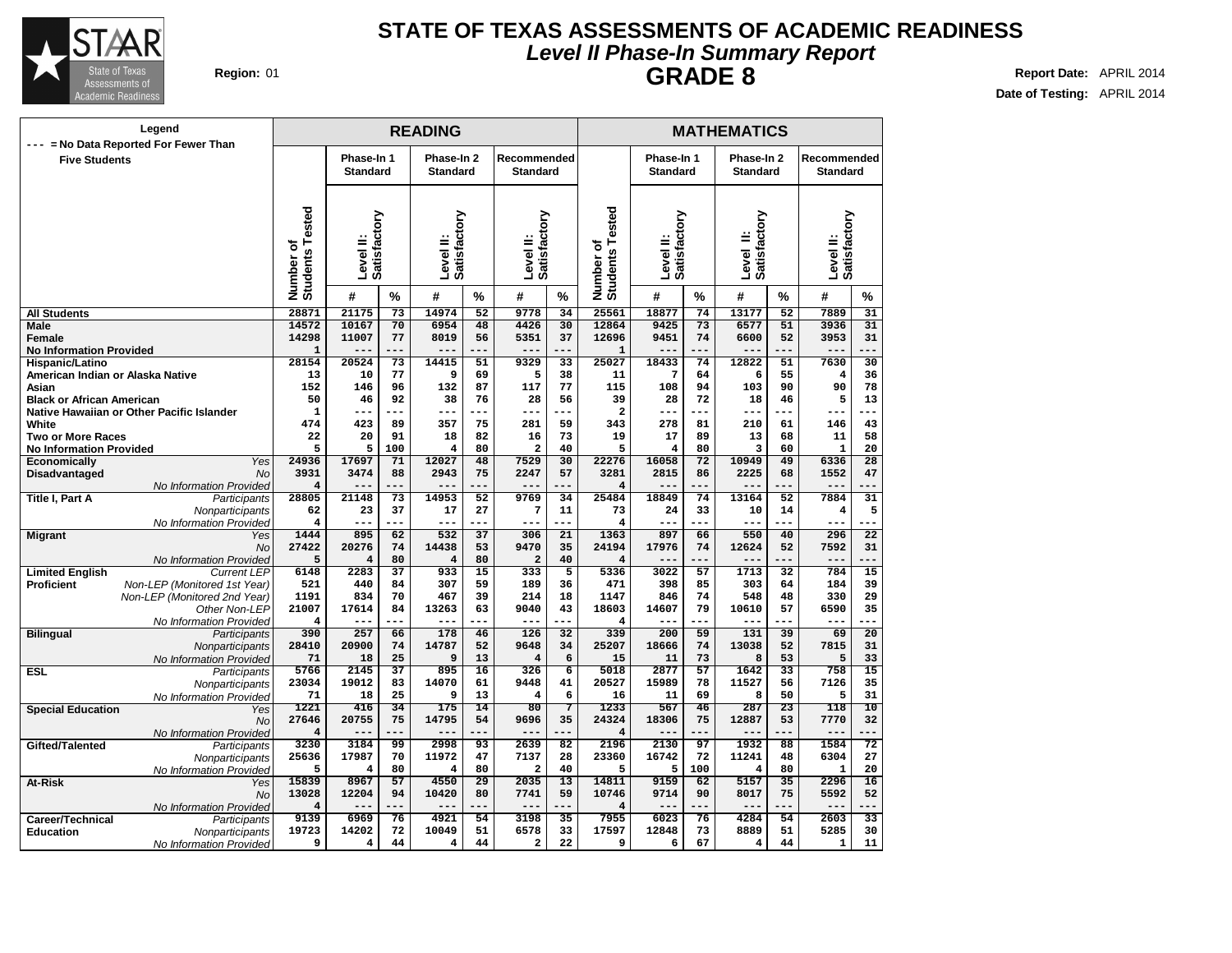

### **Level II Phase-In Summary Report STATE OF TEXAS ASSESSMENTS OF ACADEMIC READINESS L GRADE 8 Region:** 01 **Report Date:** APRIL 2014

**MATHEMATICS Phase-In 1 Standard Phase-In 2 Standard Recommended Standard Level II: Satisfactory Level II: Satisfactory Level II: Satisfactory Number of Students Tested # % # % # % All Students Male Female No Information Provided Hispanic/Latino American Indian or Alaska Native Asian Black or African American Native Hawaiian or Other Pacific Islander White Two or More Races No Information Provided Economically** Yes **Disadvantaged** No No Information Provided **Title I, Part A** Participants **Nonparticipants** No Information Provided **Migrant** Yes No No Information Provided **Limited English Proficient** Non-LEP (Monitored 1st Year) Non-LEP (Monitored 2nd Year) Other Non-LEP No Information Provided **Bilingual** Participants **Nonparticipants** No Information Provided **ESL** Participants **Nonparticipants** No Information Provided **Special Education** Yes No No Information Provided Gifted/Talented **Participants Nonparticipants** No Information Provided **At-Risk** Yes No No Information Provided **Career/Technical** Participants<br> **Education** Monparticipants **Nonparticipants** No Information Provided **Legend --- = No Data Reported For Fewer Than Five Students 774 313 40 195 25 99 13 409 155 38 97 24 43 11 365 158 43 98 27 56 15 0 --- --- --- --- --- --- 754 303 40 188 25 95 13 0 --- --- --- --- --- --- 2 --- --- --- --- --- --- 0 --- --- --- --- --- --- 0 --- --- --- --- --- --- 17 9 53 6 35 3 18 0 --- --- --- --- --- --- 1 --- --- --- --- --- --- 721 291 40 187 26 92 13 52 22 42 8 15 7 13 1 --- --- --- --- --- --- 768 312 41 194 25 99 13 5 1 20 1 20 0 0 1 --- --- --- --- --- --- 25 9 36 4 16 3 12 747 304 41 191 26 96 13 2 --- --- --- --- --- --- 774 313 40 195 25 99 13 0 --- --- --- --- --- --- 0 --- --- --- --- --- --- 0 --- --- --- --- --- --- 0 --- --- --- --- --- --- 6 3 50 2 33 0 0 711 281 40 175 25 88 12 57 29 51 18 32 11 19 706 280 40 175 25 88 12 12 4 33 2 17 0 0 56 29 52 18 32 11 20 1 --- --- --- --- --- --- 772 313 41 195 25 99 13 1 --- --- --- --- --- --- 0 --- --- --- --- --- --- 773 313 40 195 25 99 13 1 --- --- --- --- --- --- 741 305 41 191 26 98 13 32 8 25 4 13 1 3 1 --- --- --- --- --- --- 142 54 38 38 27 17 12 631 259 41 157 25 82 13 1 --- --- --- --- --- ---**